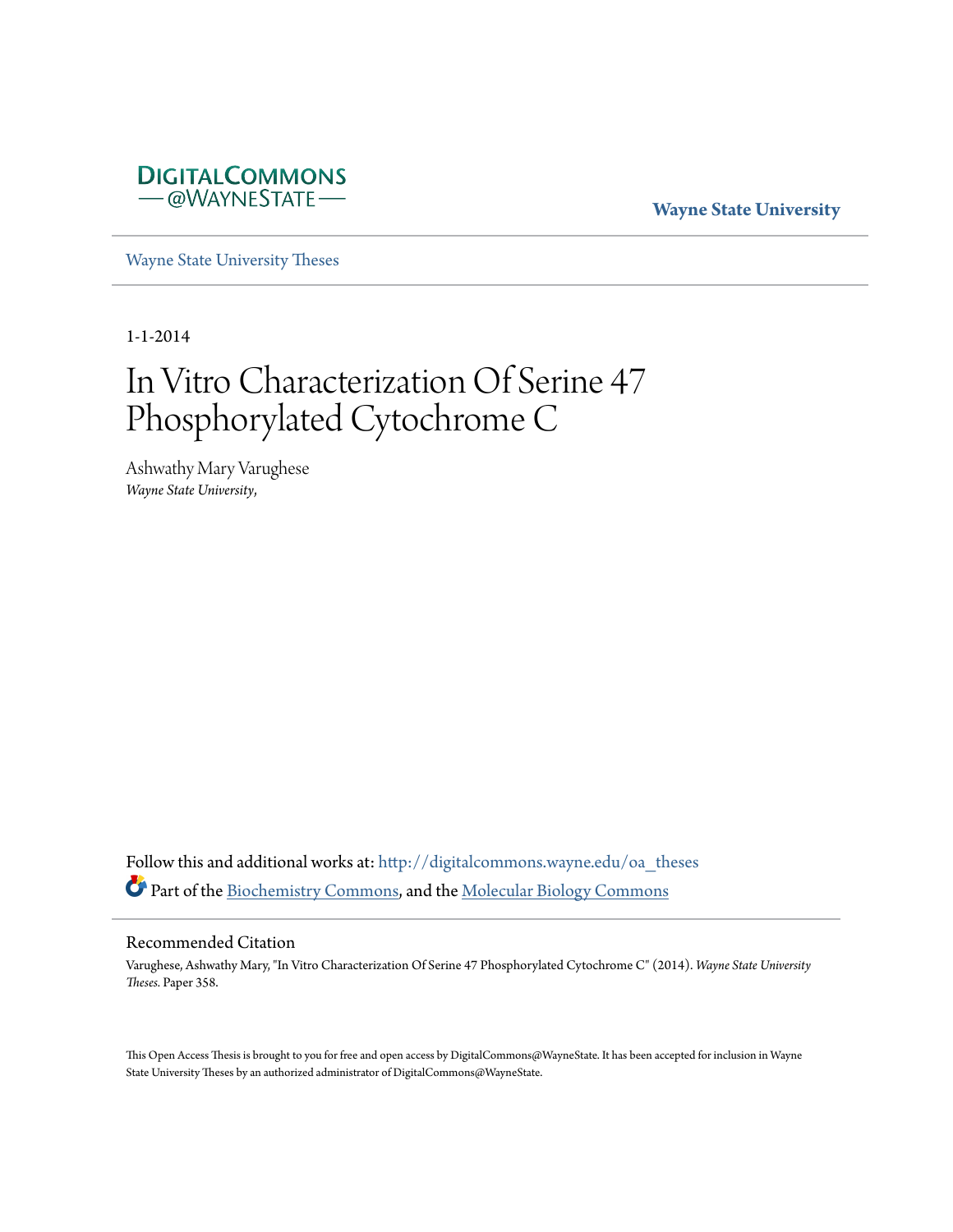# **IN VITRO CHARACTERIZATION OF SERINE 47 PHOSPHORYLATED CYTOCHROME c**

by

# **ASHWATHY MARY VARUGHESE**

# **THESIS**

Submitted to the Graduate School

of Wayne State University,

Detroit, Michigan

in partial fulfilment of the requirements

for the degree of

# **MASTER OF SCIENCE**

2014

MAJOR: BIOCHEMISTRY AND

MOLECULAR BIOLOGY

Approved by:

Advisor **Date** 

 $\overline{\phantom{a}}$  , and the contract of the contract of the contract of the contract of the contract of the contract of the contract of the contract of the contract of the contract of the contract of the contract of the contrac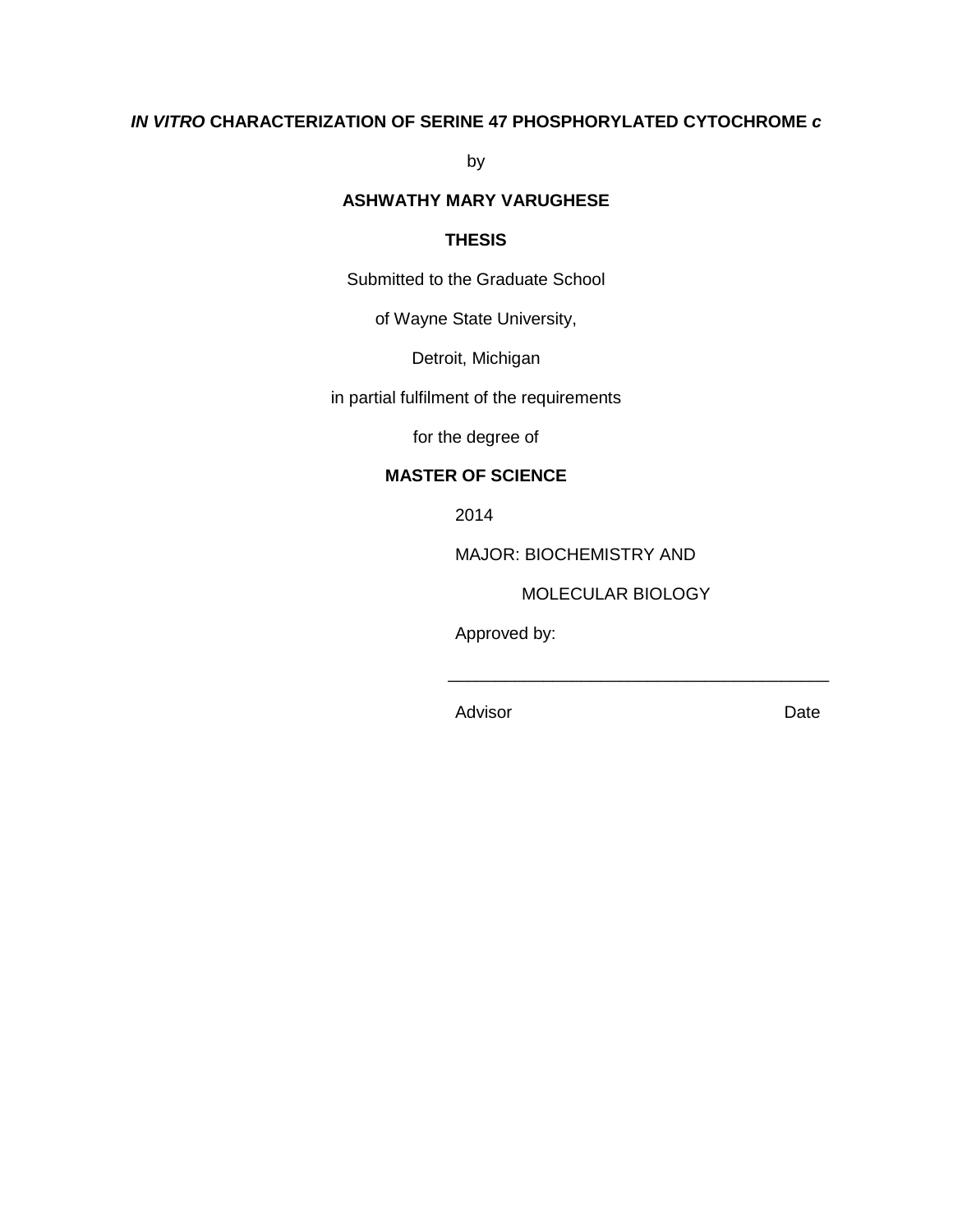# **©COPYRIGHT BY**

# **ASHWATHY MARY VARUGHESE**

**2014** 

**All Rights Reserved**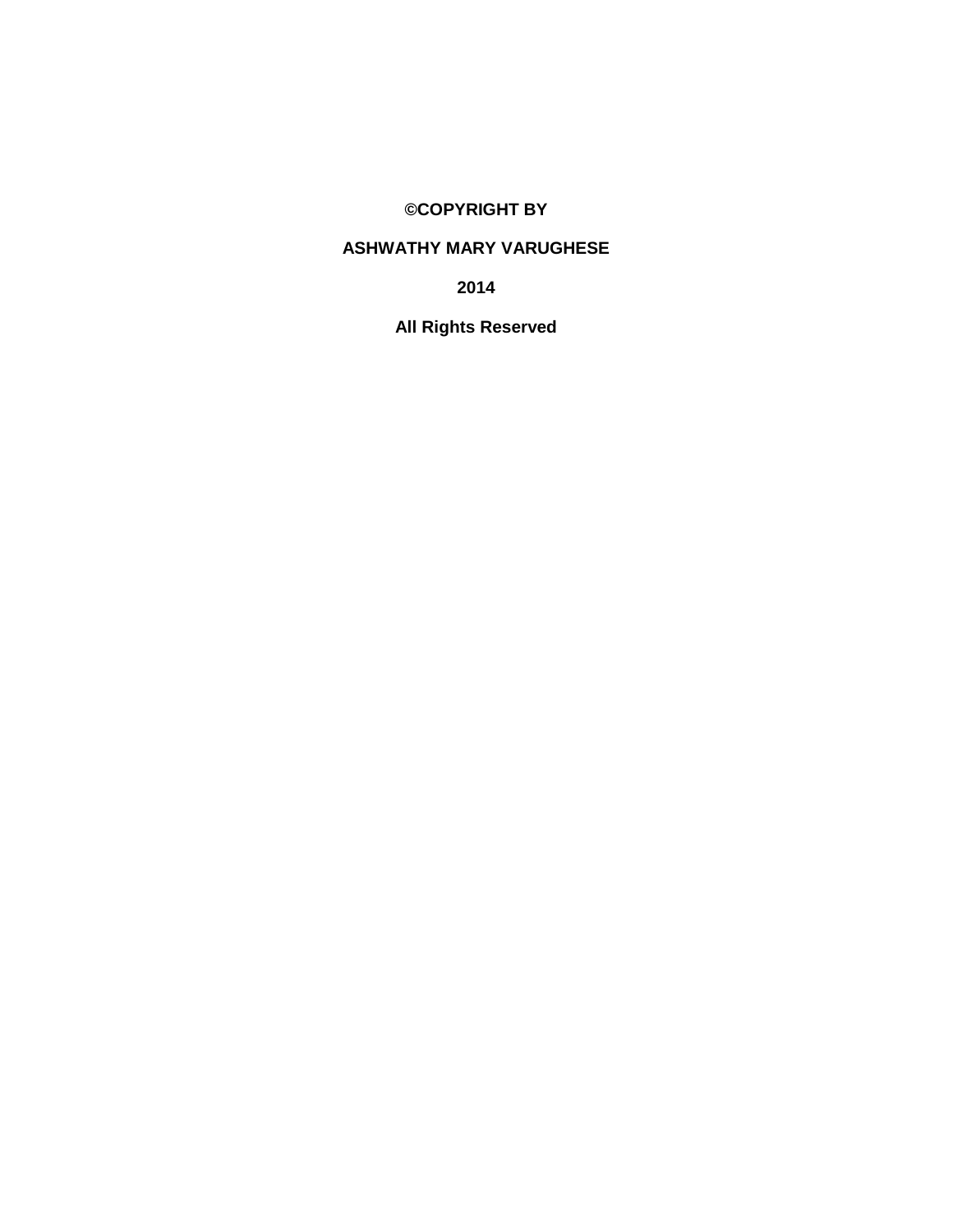# **DEDICATION**

To,

All who are dear to my heart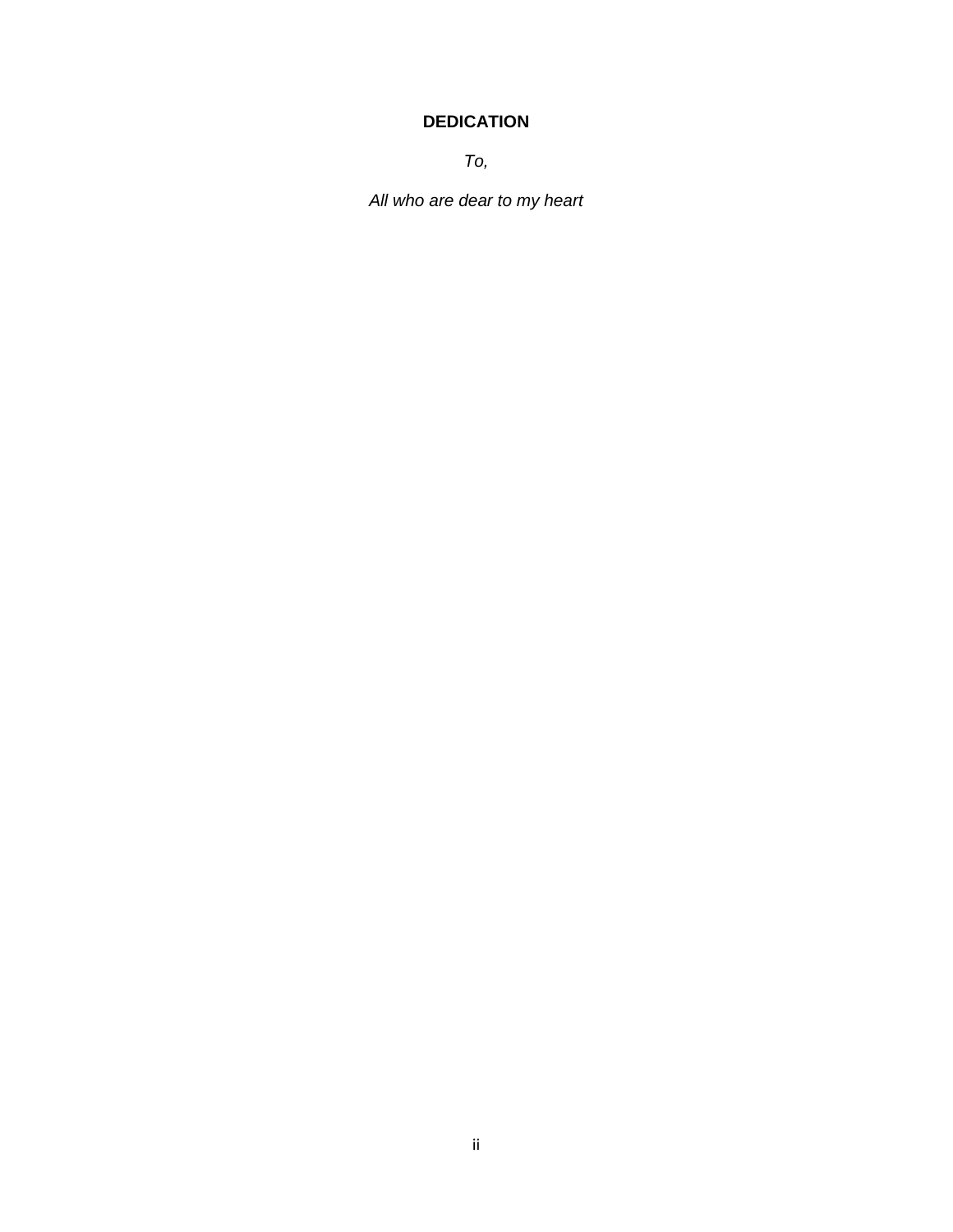### **ACKNOWLEDGEMENTS**

I would like to take this opportunity to acknowledge all the people who supported me in making it this far. First and foremost I would like to thank my advisor, Dr. Maik Hüttemann, for allowing me to work in his lab and on this project. He has been truly understanding and supportive of me all along and been kind to me beyond my expectations. I am grateful to him for believing in me more than I did in myself.

I would like to thank Dr. Icksoo Lee for her support, especially in teaching me methods and techniques involved in my project. She was always ready to offer help when I had difficulties in my project. I would like to thank Dr. Siddhesh Aras for all the advice and help he offered during my project particularly in cloning and related techniques. He has been a brother more than a senior in the lab and I would like to thank him for all that he did for me.

I would like to thank Gargi Mahapatra, my friend and Ph.D. student for her friendly advice and the good times we shared. I would like to thank Dr. Jeffrey Doan, for proofreading my thesis and Ms. Jenney Liu for helping me with a few assays related to the project.

I would also like to thank Ms. Asmita Vaishnav for helping me with French Cell Press and protein purification from bacteria. I would like to thank Dr. Brian Edwards and Dr. Timothy Stemmler for accepting my request to be on my committee and offer their valuable time and guidance.

Last but not least, I thank my family for their prayers and words of encouragement and above all I have to thank my God for His abundant grace without which none of this would have been possible.

iii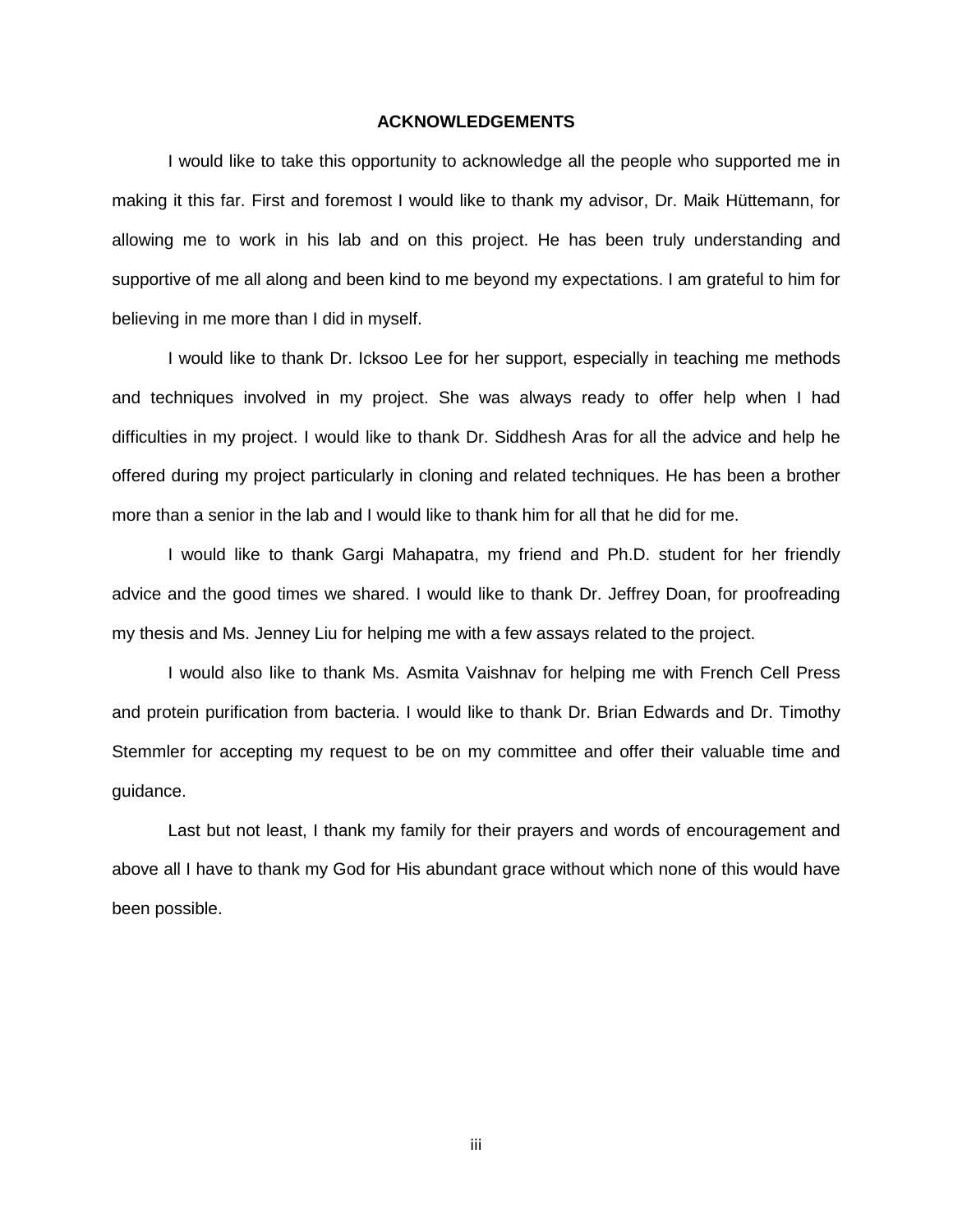| 1.3.1 Detachment of cytochrome c from inner mitochondrial membrane7 |
|---------------------------------------------------------------------|
| 1.3.2 Release of cytochrome c from outer mitochondrial membrane7    |
|                                                                     |

# **TABLE OF CONTENTS**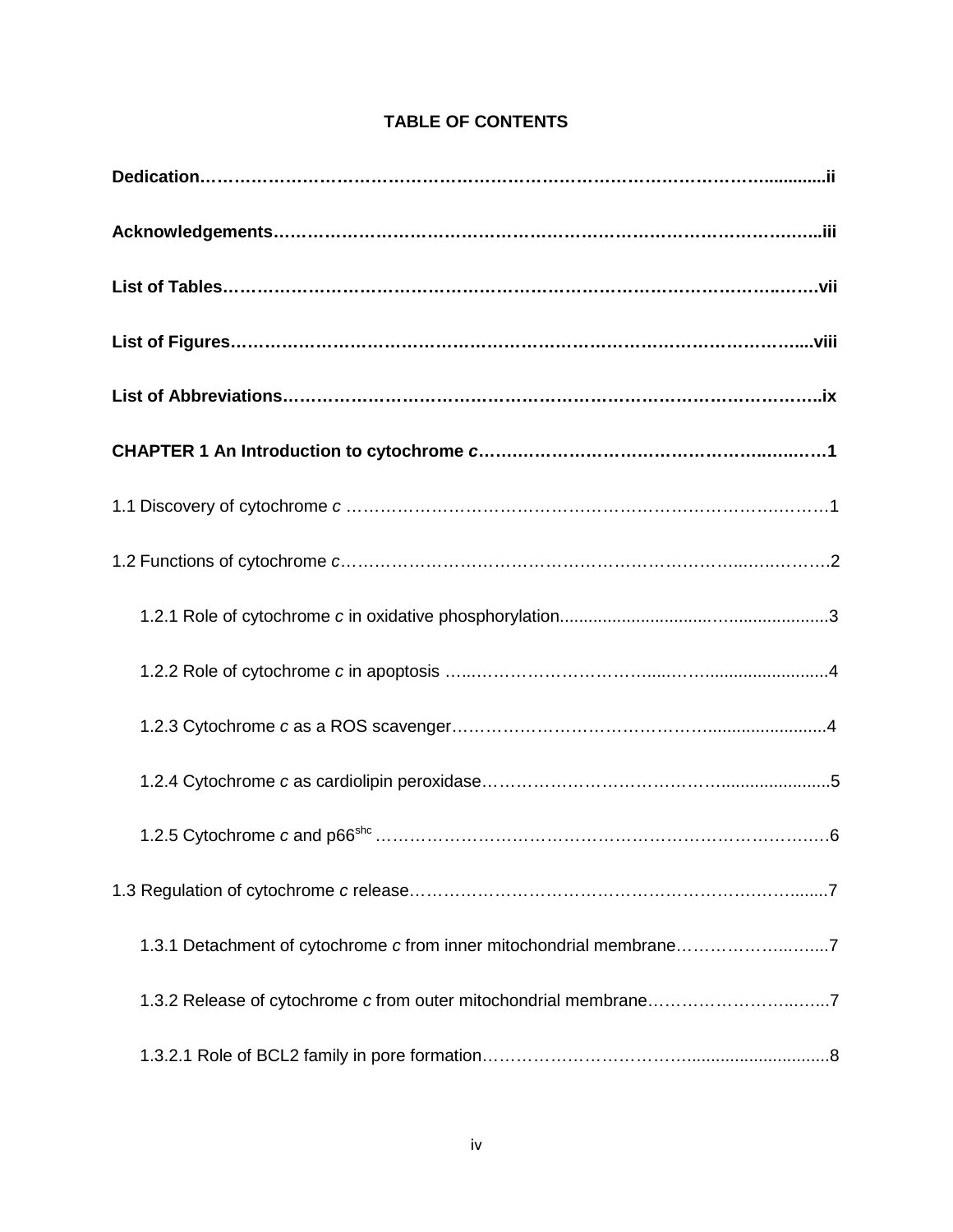| 1.3.2.3 Effect of cytochrome c phosphorylation on its release and apoptosis9                |
|---------------------------------------------------------------------------------------------|
|                                                                                             |
|                                                                                             |
| CHAPTER 2 Characterization of bovine cytochrome c from kidney tissue19                      |
|                                                                                             |
|                                                                                             |
|                                                                                             |
|                                                                                             |
| 2.5 Mass spectrometry of purified cytochrome c to detect site-specific phosphorylation(s)23 |
|                                                                                             |
|                                                                                             |
|                                                                                             |
| 2.8.1 CcO activity measurements using the Clark type oxygen electrode system26              |
|                                                                                             |
|                                                                                             |
|                                                                                             |
|                                                                                             |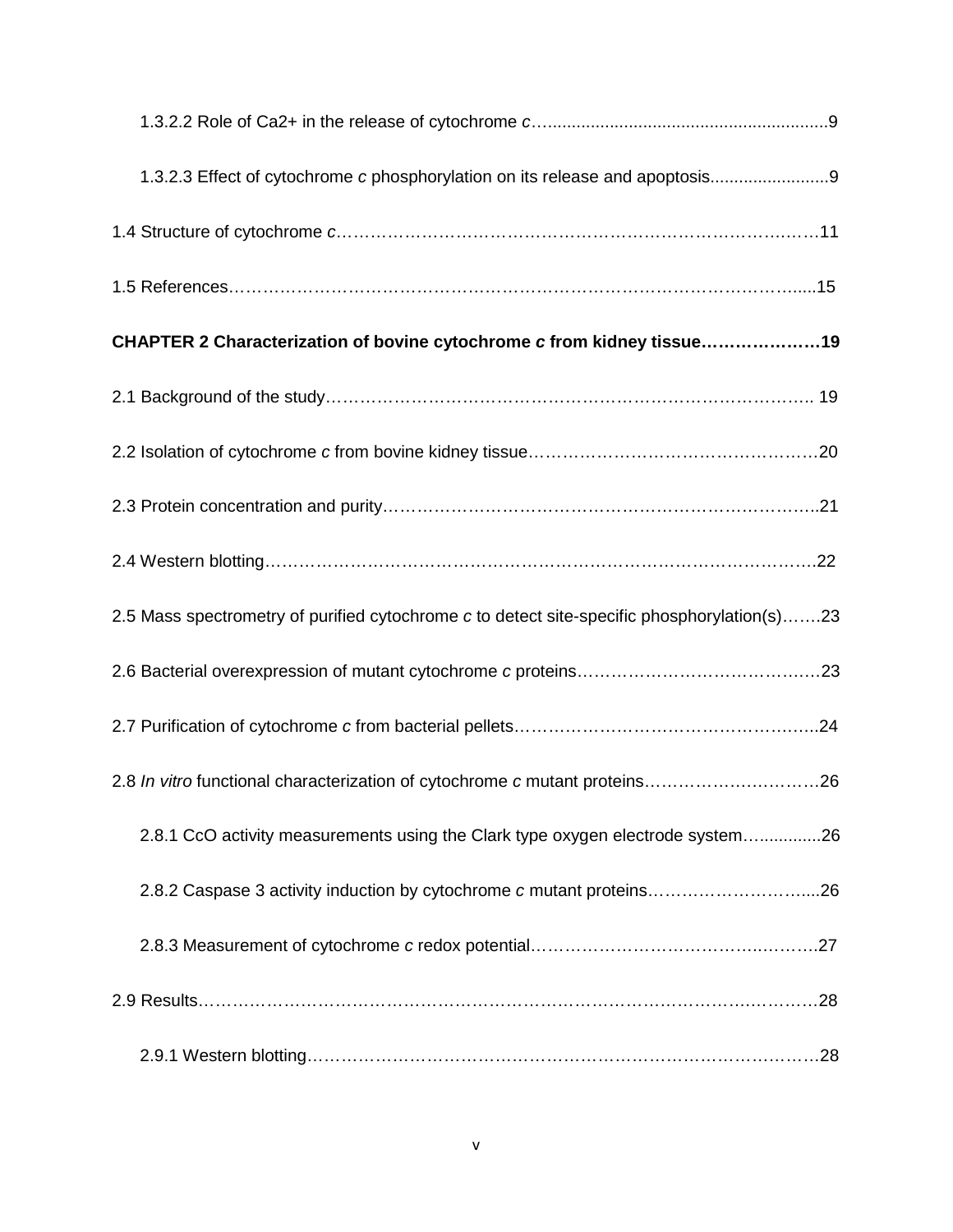| 2.9.2 |  |  | Mass spectrometry of purified cytochrome c to detect site-specific |  |                                                                                |
|-------|--|--|--------------------------------------------------------------------|--|--------------------------------------------------------------------------------|
|       |  |  |                                                                    |  |                                                                                |
|       |  |  |                                                                    |  |                                                                                |
|       |  |  |                                                                    |  | 2.9.4 CcO activity measurements using the Clark type oxygen electrode system33 |
|       |  |  |                                                                    |  | 2.9.5 Caspase 3 activity induction by cytochrome c mutant proteins34           |
|       |  |  |                                                                    |  |                                                                                |
|       |  |  |                                                                    |  |                                                                                |
|       |  |  |                                                                    |  |                                                                                |
|       |  |  |                                                                    |  |                                                                                |
|       |  |  |                                                                    |  |                                                                                |
|       |  |  |                                                                    |  |                                                                                |
|       |  |  |                                                                    |  |                                                                                |
|       |  |  |                                                                    |  |                                                                                |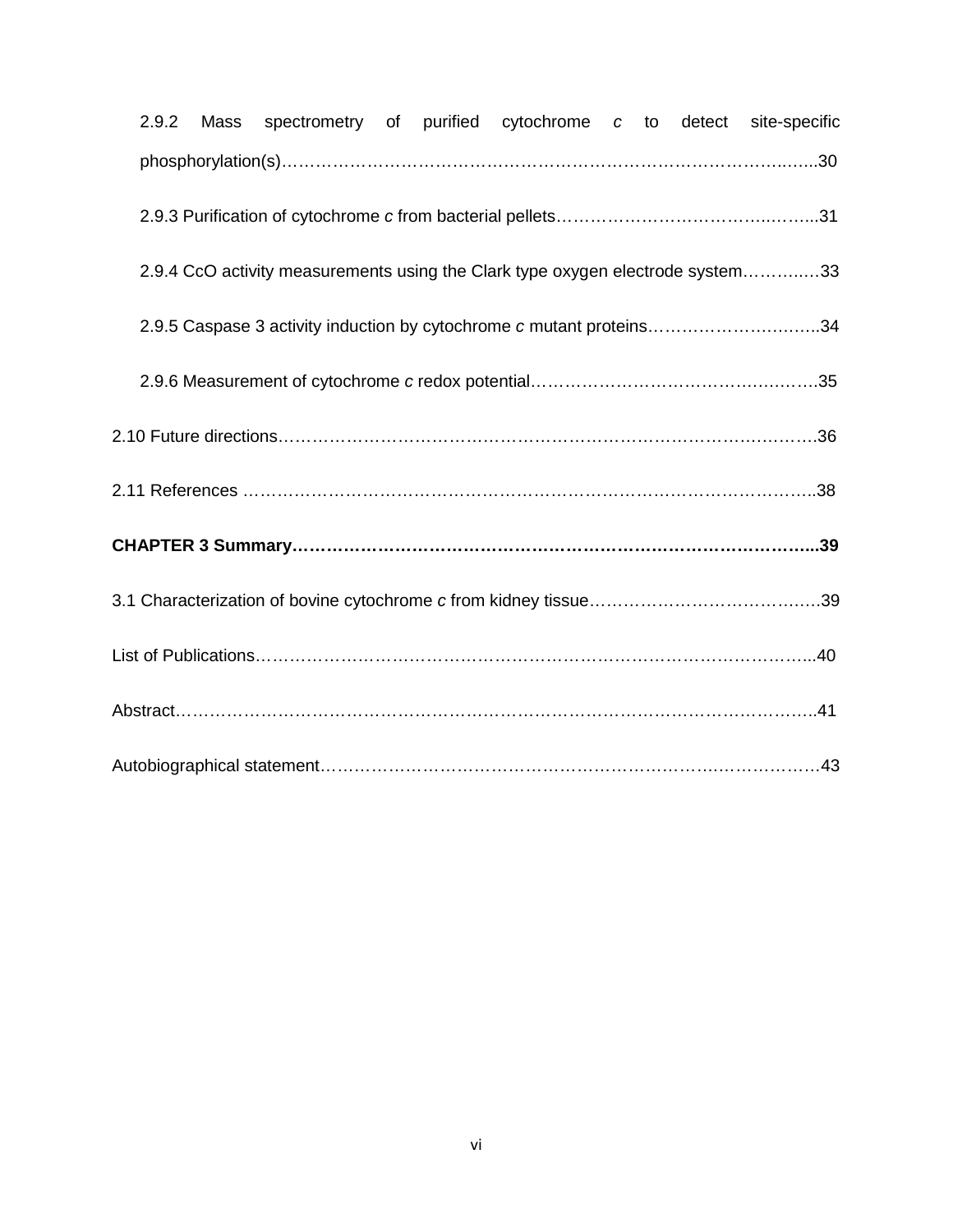# **LIST OF TABLES**

| Table 2 Primers used in site directed mutagenesis and overlap extension PCR24 |  |
|-------------------------------------------------------------------------------|--|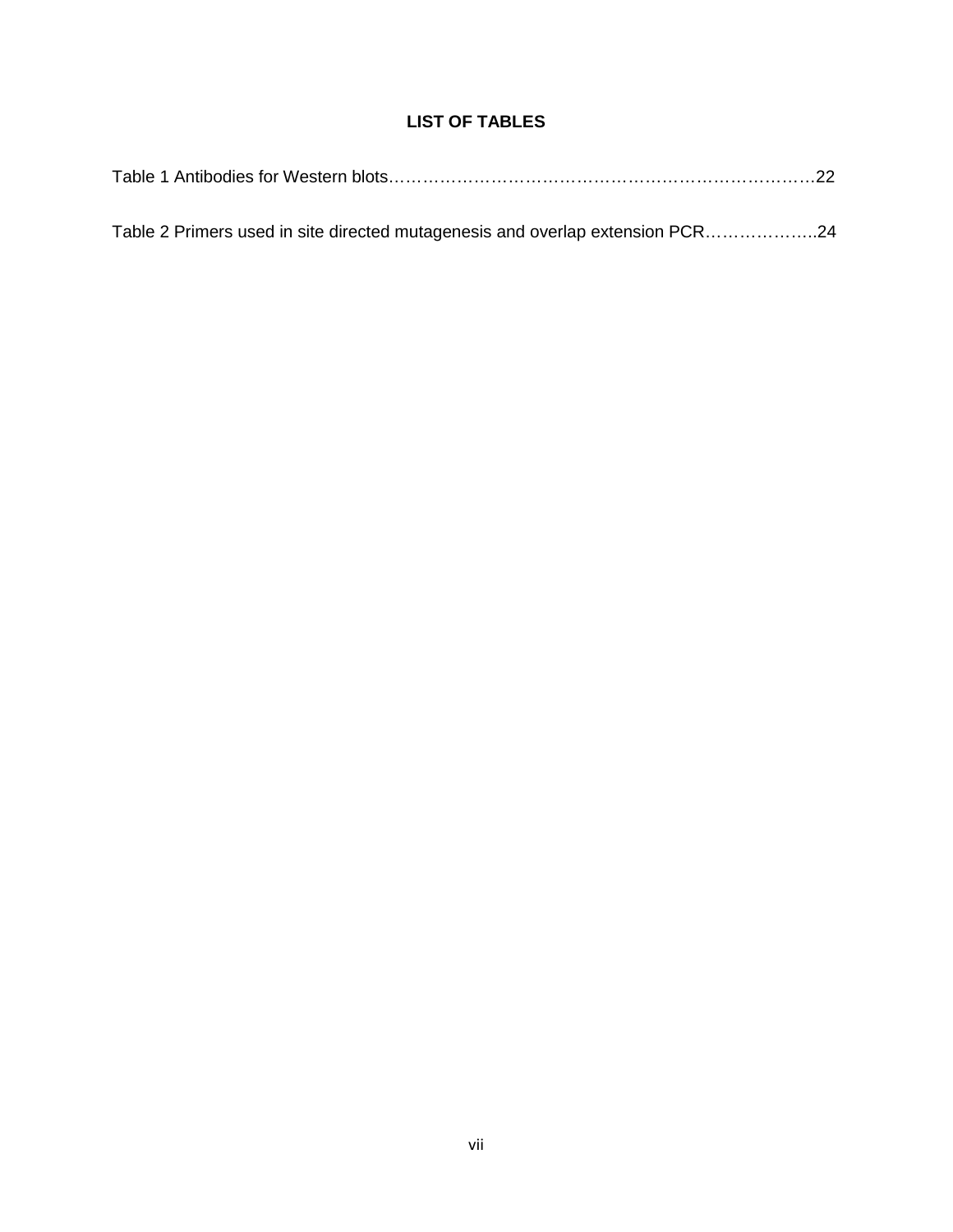# **LIST OF FIGURES**

| Figure 7 Nano-LC/ESI/MS/MS spectrum of KTGQAPGFpSYTDANK31                                  |
|--------------------------------------------------------------------------------------------|
| Figure 8 Coomassie gel showing purity of the harvested mutant proteins32                   |
| Figure 9 Absorption spectra of purified cytochrome c mutant proteins33                     |
|                                                                                            |
| Figure 11 Caspase-3 activity after incubation with purified cytochrome c mutant proteins35 |
|                                                                                            |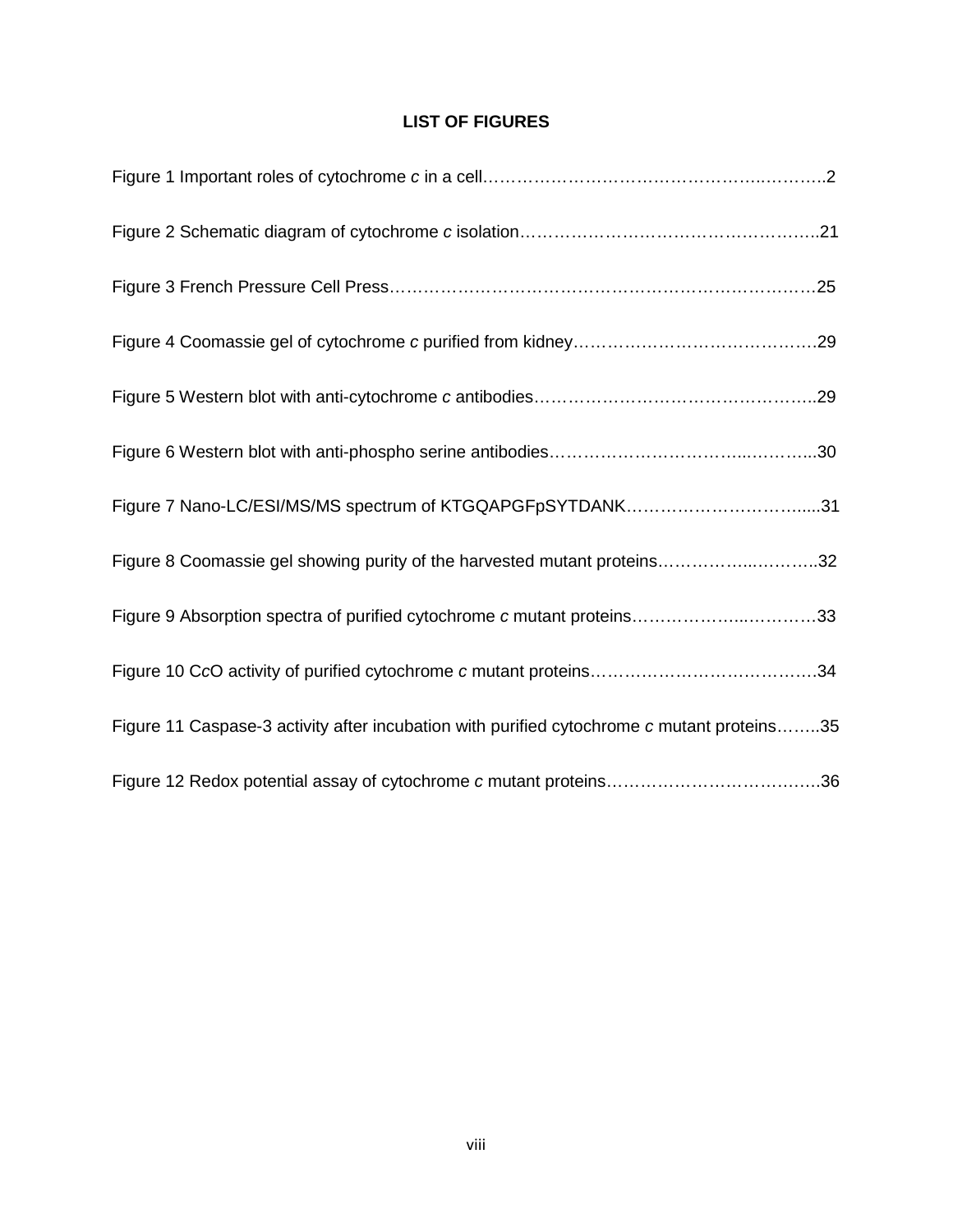# **LIST OF ABBREVIATIONS**

- 1. CcO Cytochrome c oxidase
- 2. ROS Reactive oxygen species
- 3. Apaf-1– Apoptotic protease activating factor 1
- 4. IMM Inner mitochondrial membrane
- 5. OMM Outer mitochondrial membrane
- 6. ETC Electron transport chain
- 7. OxPhos Oxidative phosphorylation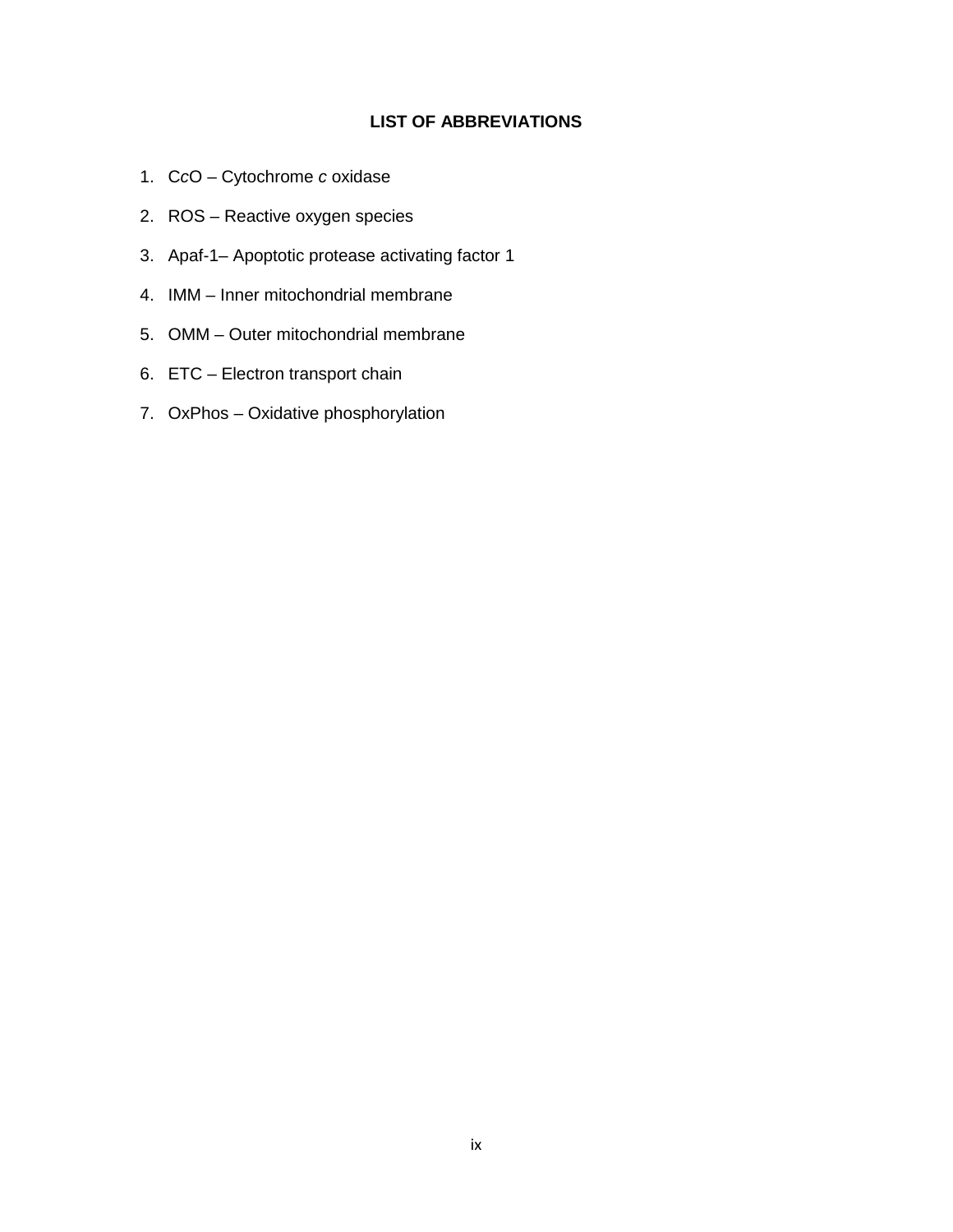# **Chapter 1**

# **An Introduction to cytochrome c**

## **1.1 Discovery of cytochrome c**

In 1886, Charles A. MacMunn first described respiratory pigments and named them myohematin or histohematin<sup>1</sup>. In 1925, David Keilin rediscovered these cellular pigments and named them 'cytochromes'. He found that these heme group containing proteins were found not only in plants and animals but also in yeast and bacteria. He further classified cytochromes according to their lowest energy absorption band in their reduced state and named them cytochrome a (604nm), b (564nm) and c (550nm)<sup>2</sup>. Keilin laid out the basic picture of the respiratory chain in the 1920's. Due to the presence of an iron (Fe) atom in heme it was believed that cytochrome c could act as an electron carrier by undergoing oxidation reduction reactions.

Until nearly two decades ago cytochrome c protein was known to assume the role of a passive electron carrier in the electron transport chain shuttling electrons from cytochrome  $bc<sub>1</sub>$ (Complex III) to cytochrome c oxidase (Complex IV). Wang et al. were the first to publish that cytochrome c is an essential component of the programmed cell death process or type II apoptosis<sup>3</sup>. The paper pointed to cytochrome c as one of several factors to influence the dATP dependent activation of CPP32 (caspase 3). They also performed immuno-depletion of cytochrome c from HeLa, HEK293 as well as U937 cells and observed that such cells lost their ability to activate caspase 3 to initiate apoptosis. However, this phenomenon was reverted when cytochrome c was added to the immuno-depleted extracts.

Cytochrome c is a positively charged globular protein, 12.4kDa in size. It contains a heme group covalently attached via thioether bonds with cysteines 14 and 17 of the peptide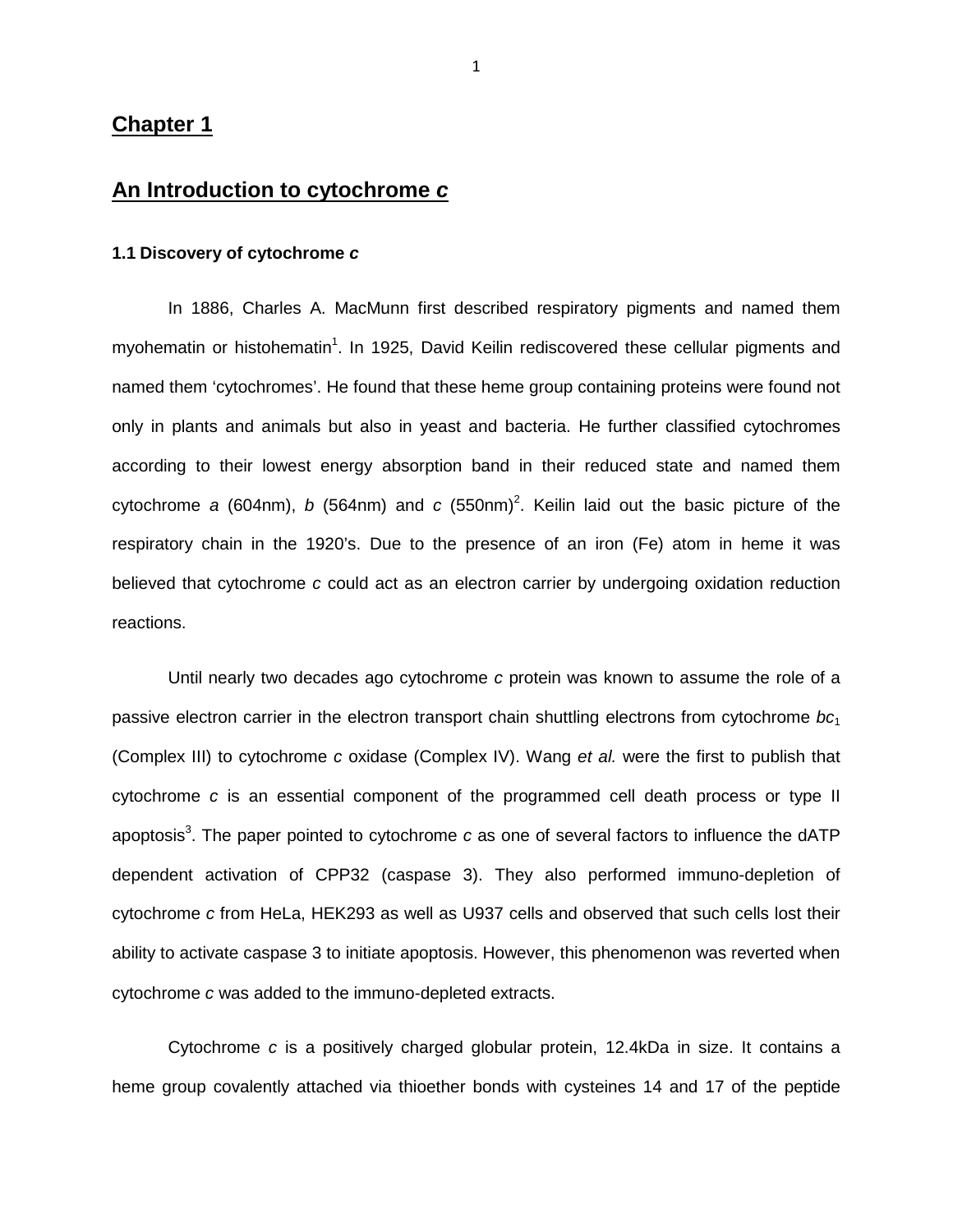chain. The Fe in the heme group is coordinated by His18 and Met80 residues. Cytochrome c is a nuclear gene encoded protein which is translated in the cytoplasm as apocytochrome c. The heme group is attached to apocytochrome  $c$  upon its translocation to mitochondria. Under normal (i.e., non-apoptotic) conditions cytochrome c is located in the intermembrane space of mitochondria and is mostly associated with the outer surface of the inner mitochondrial membrane by electrostatic and hydrophobic interaction with the negatively charged phospholipid, cardiolipin<sup>4</sup>.

# **1.2 Functions of cytochrome c**

Cytochrome c protein is involved in many diverse and important functions mainly oxidative phosphorylation, cell apoptosis, ROS scavenging, cardiolipin peroxidation, and ROS formation via  $p66^{\text{shc}}$  (Fig. 1).



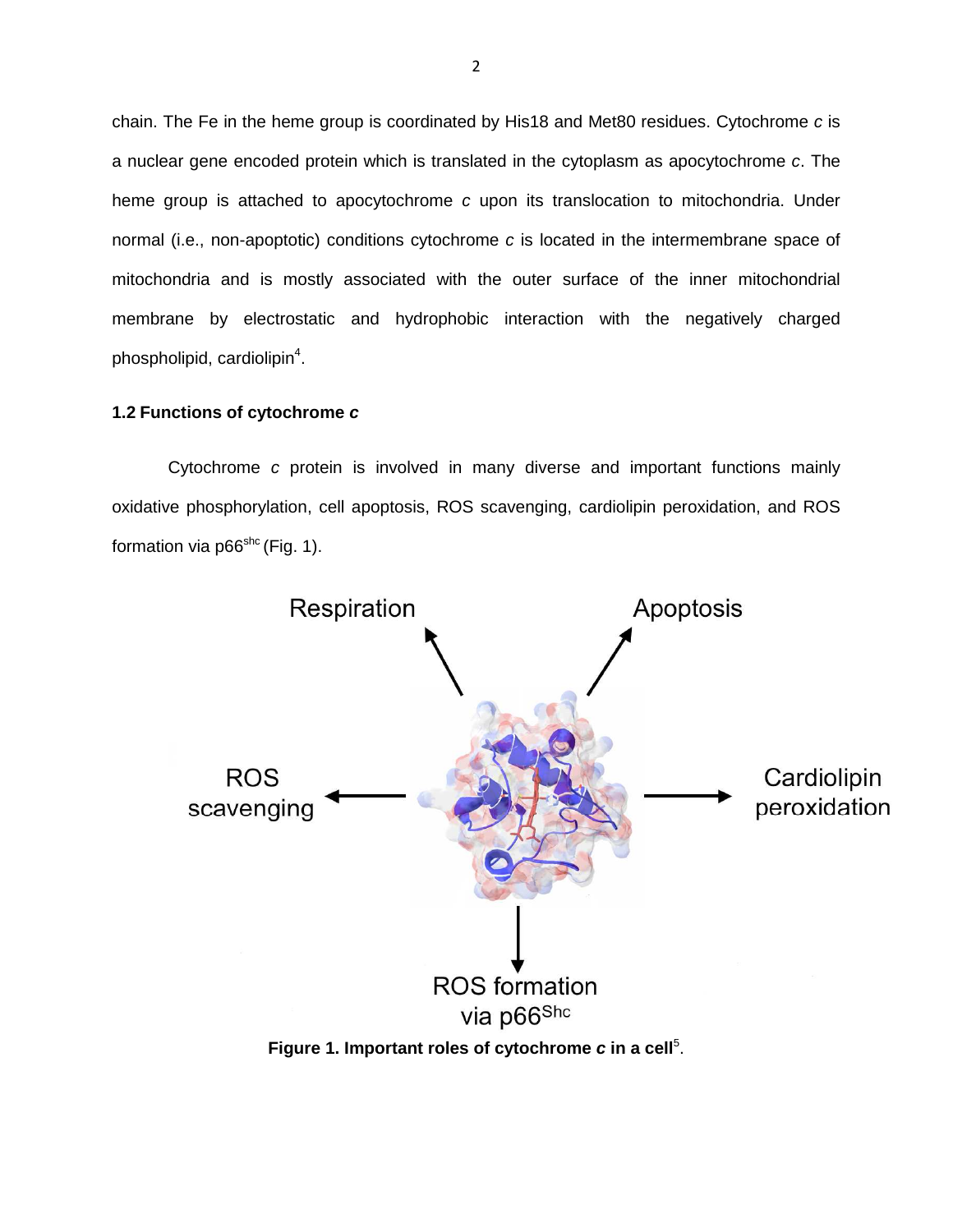## **1.2.1 Role of cytochrome c in oxidative phosphorylation**

The oxidative phosphorylation machinery comprises of electron transport chain (ETC) and ATP synthase (Complex V). It is located in the inner mitochondrial membrane. Electrons from NADH and  $FADH<sub>2</sub>$  are fed into the ETC, and after passing through the different complexes in the ETC reach oxygen, the final electron acceptor, which is then reduced to water. The ETC has four complexes: NADH dehydrogenase (Complex I), succinate dehydrogenase (Complex II),  $bc1$  complex (Complex III) and cytochrome c oxidase (CcO; Complex IV). Cytochrome c functions as an electron carrier by transferring electrons from Complex III to Complex IV. As electrons are passing through the complexes, protons are pumped from the mitochondrial matrix into the mitochondrial intermembrane space via complexes I, III and IV. This results in a proton gradient with the inter membrane space having a higher hydrogen ion concentration than in the matrix. This proton gradient leads to a resultant proton motive force (consisting of the mitochondrial membrane potential ∆Ψ, which is the major contributing factor in eukaryotes, and ∆pH) that is used by the ATP synthase to generate ATP from ADP and phosphate. This ATP generation is coupled to the transport of protons back into the mitochondrial matrix.

Cytochrome c, as mentioned earlier, acts as an electron carrier from Complex III to Complex IV transferring one electron at a time. It takes four such electron transfers for oxygen to be reduced to water. ATP, the end product of OxPhos, acts as a feedback inhibitor of the process in an uncompetitive manner<sup>6</sup>. Arginine 91 of cytochrome c serves as a binding site for ATP thereby converting the otherwise high affinity cytochrome c-CcO binding site into a low affinity one<sup>7</sup>.

3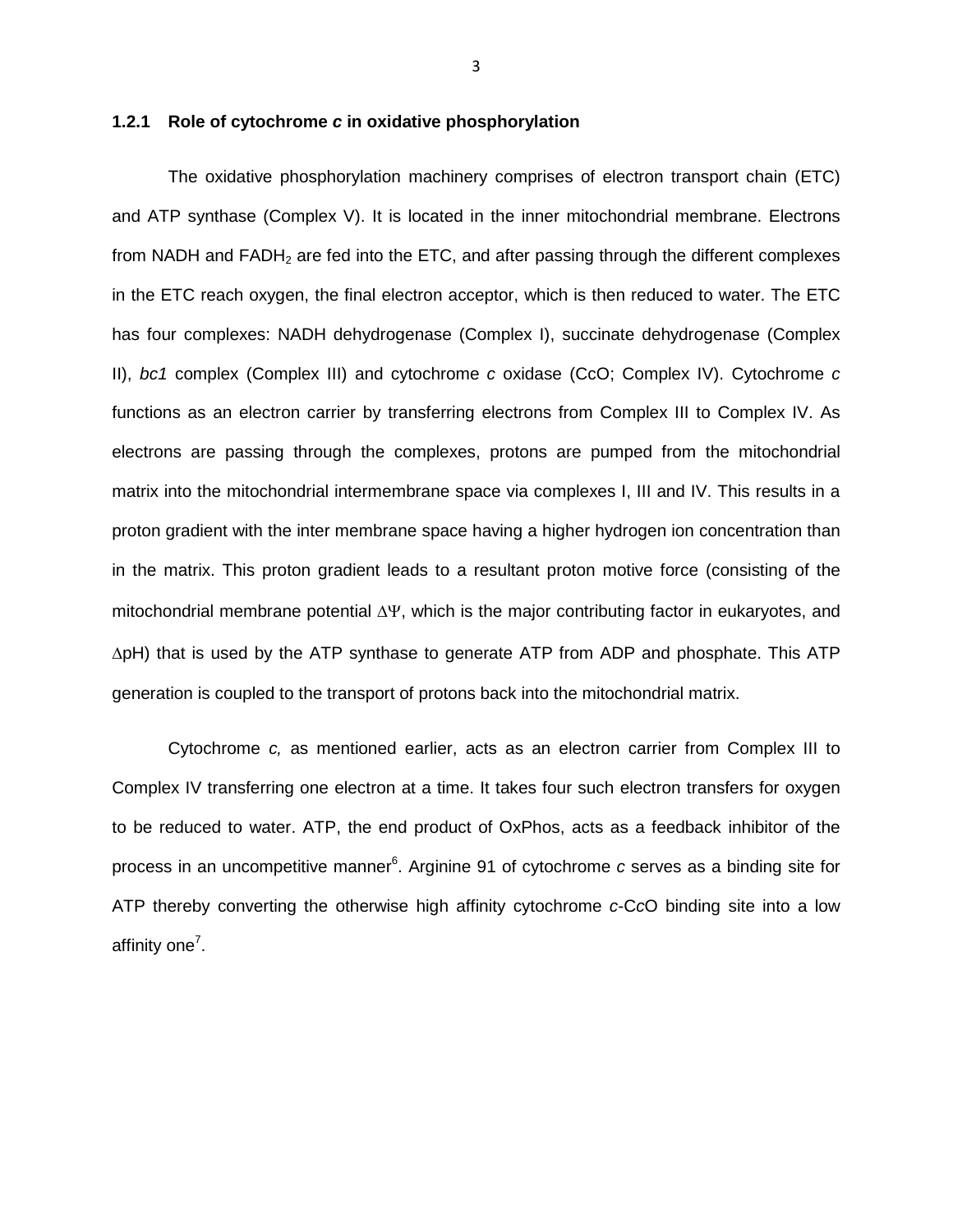### **1.2.2 Role of cytochrome c in apoptosis**

It is now accepted that under stress conditions, cytochrome  $c$  is released from mitochondria into the cytosol. The released cytochrome c binds to Apaf-1 protein in the cytosol, which in the presence of dATP undergoes heptamerization to form the apoptosome<sup>8</sup>. The apoptosome then recruits procaspase 9. This binding leads to activation of the zymogen to active caspase 9. Caspase 9 in turn activates caspases 3 and 7 by cleavage. Caspases 3 and 7 are known to be the executioner caspases of apoptosis.

Genetic studies have brought to light, the importance of cytochrome c in the intrinsic (mitochondrial or type II) pathway of apoptosis. In their 2005 paper, Hao et al reported that Ivsine 72 of the cytochrome c protein is critical for its role in apoptosis<sup>10</sup>. They generated a mouse model with a mutation of lysine 72 to alanine (Lys72Ala) which retained normal respiration but lacked normal apoptotic function. This was due to a failure of mutant cytochrome c to initiate oligomerization of Apaf-1. The Lys72Ala mutant mice were embryonic lethal and exhibited developmental defects of brain. In 2000, Newmeyer et al reported that trimethylation of Lys72 reduces the ability of cytochrome c protein to activate caspases in cell free systems while maintaining normal oxidative phosphorylation levels.<sup>11</sup> In addition, De La Rosa et al published that specific nitration of solvent exposed residue, Tyr74 on cytochrome c rendered it incapable of performing its pro-apoptotic function while retaining its peroxidase activity.<sup>12</sup> These studies demonstrate the necessity of cytochrome c protein for maintaining proper tissue development and homeostasis.

### **1.2.3 Cytochrome c as a ROS scavenger**

Reactive oxygen species (ROS) are highly reactive byproducts of oxidative metabolism and it is known that mitochondria are the main generator of ROS in a cell<sup>13</sup>. ROS include superoxide (O<sub>2</sub>), hydrogen peroxide (H<sub>2</sub>O<sub>2</sub>) and hydroxyl (OH) free radicals. When superoxide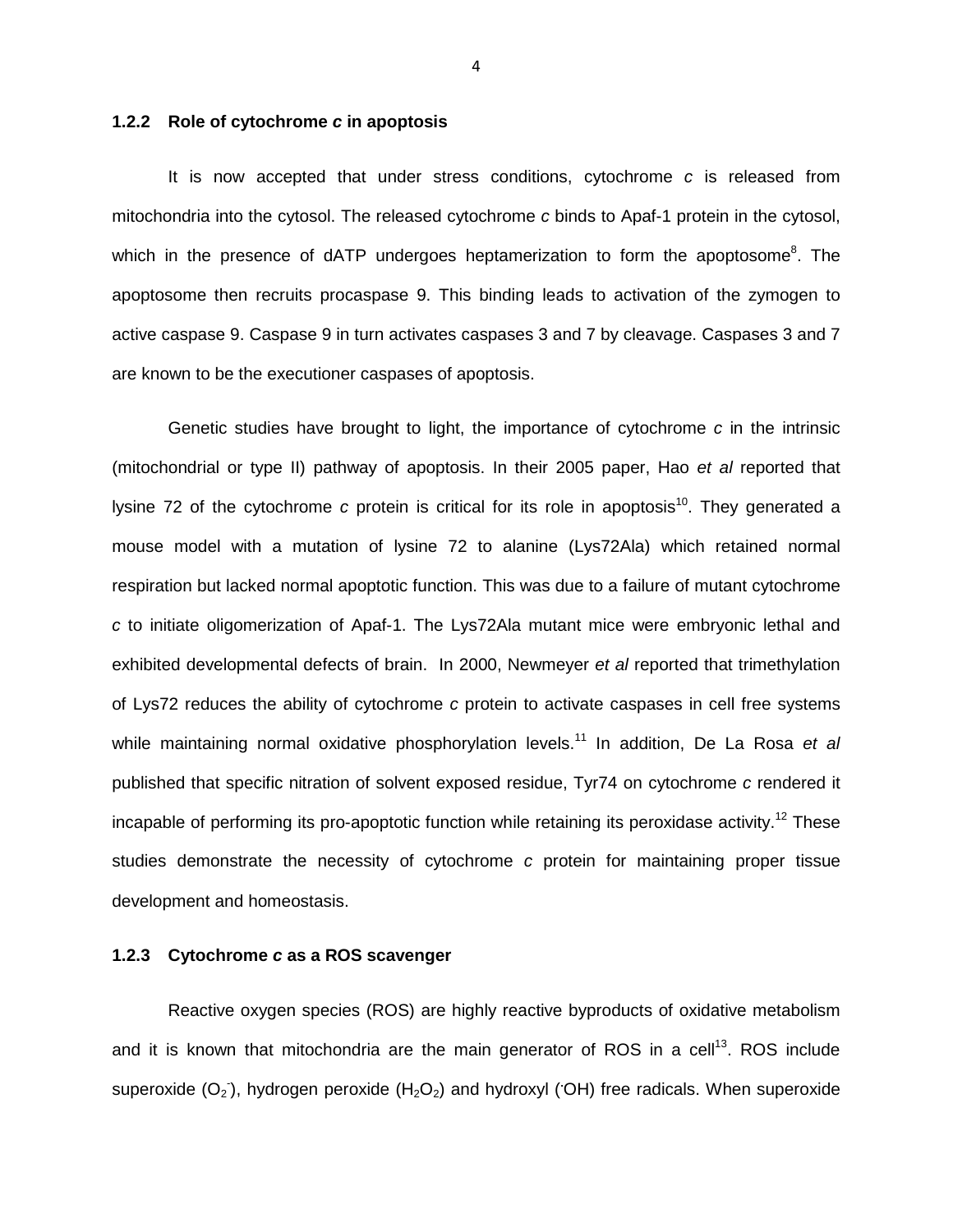is formed it is quickly converted to hydrogen peroxide by mitochondrial superoxide dismutase (Mn-SOD), which is further detoxified by catalase to water. The complexes I and III of electron transport chain and the reduced ubiquinol pool are the major contributors to ROS formation in mitochondria<sup>5</sup>. In addition, in their 2012 paper, Quinlan et al report that under low succinate levels and when complexes I and III are inhibited, complex II produces superoxide at high rates $^{14}$ .

Within the mitochondrial intermembrane space, oxidized cytochrome c can act as a ROS scavenger by its ability to convert superoxide back to oxygen. This reduced cytochrome c then passes on the electron to cytochrome c oxidase thereby regenerating the oxidized cytochrome c which can carry on with superoxide scavenging.

## **1.2.4 Cytochrome c as a cardiolipin peroxidase**

Cytochrome c is attached to the inner mitochondrial membrane by anionic phospholipids, mainly mitochondria-specific cardiolipin. Its structure is unique with four acyl chain groups. This phospholipid composes nearly 20% of the mitochondrial lipid pool. It is believed that 15-20% of mitochondrial cytochrome c is bound to cardiolipin<sup>15</sup>. Cytochrome c can either be loosely or tightly attached to cardiolipin. The loose attachment is by means of electrostatic interactions between positively charged lysine residues of cytochrome c and negatively charged phosphate groups of cardiolipin<sup>4</sup>. Hydrophobic interactions are at play when cytochrome  $c$  is tightly attached to cardiolipin. This tight conformation is the result of the insertion of an acyl chain of cardiolipin into the hydrophobic pocket of cytochrome c while keeping the other acyl chains embedded in the inner membrane.

Under apoptotic stress, 40% of cardiolipin translocates from the inner mitochondrial membrane to the outer membrane where it forms complexes with cytochrome c, activating the peroxidase activity of the protein<sup>16</sup>. The peroxidation of cardiolipin results in decreased affinity of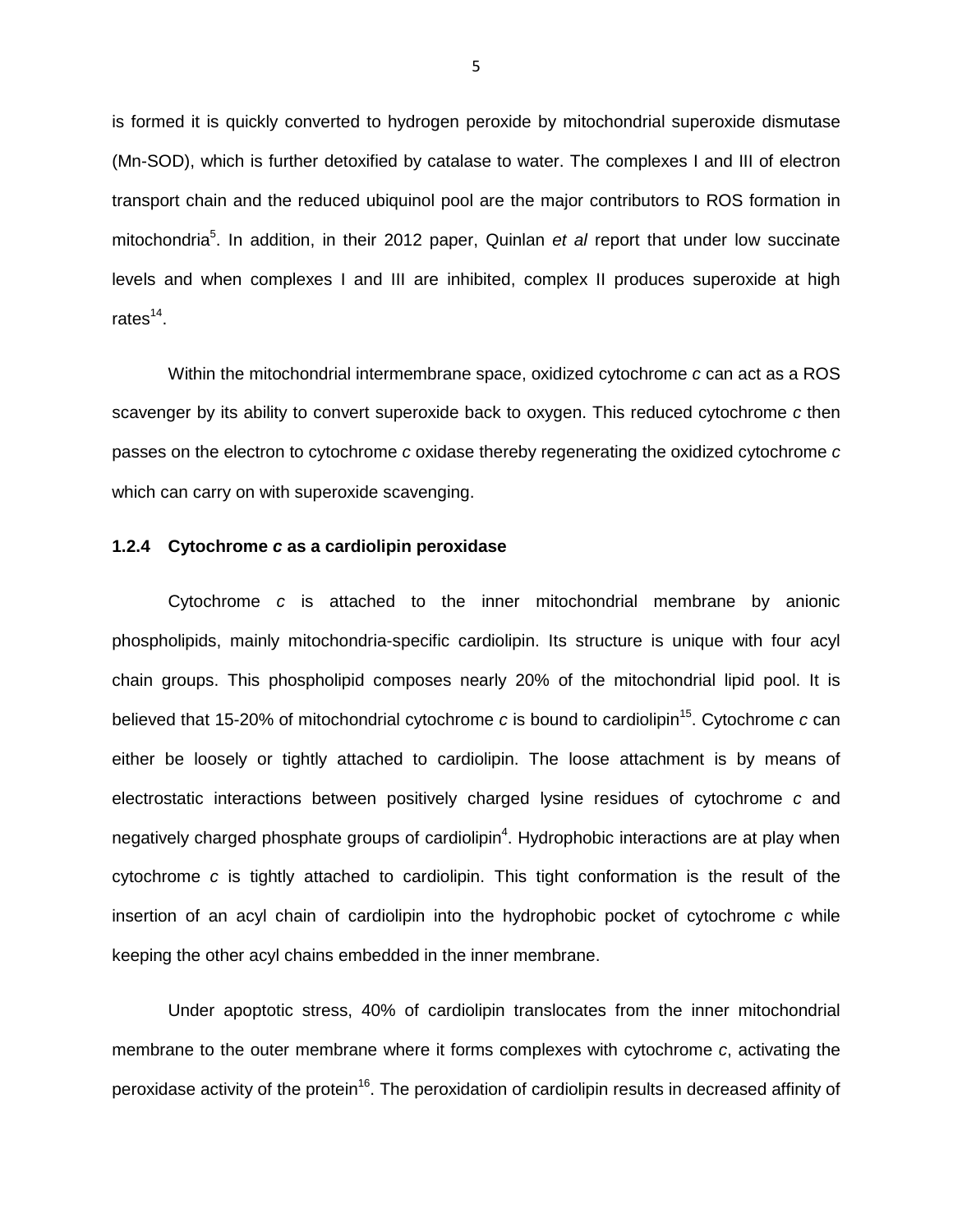cytochrome c for oxidized cardiolipin thus increasing the availability of the soluble form of cytochrome c. Also, peroxidation of cardiolipin affects the integrity of the outer membrane and facilitates the formation of the mitochondrial permeability transition pore through which cytochrome  $c$  and other proapoptotic factors are released into the cytosol<sup>5</sup>.

# **1.2.5 Cytochrome c and p66shc**

 $p66<sup>shc</sup>$  is a splice variant of two cytoplasmic adaptor proteins,  $p52<sup>shc</sup>/p46<sup>shc</sup>$  which transfer intracellular signals from activated tyrosine kinases to Ras<sup>17</sup>. Instead of Ras regulation, p66<sup>shc</sup> finds its function in intracellular pathways that regulate ROS metabolism and apoptosis. Like cytochrome  $c$ , p66<sup>shc</sup> localizes to the intermembrane space of mitochondria. It is a redox enzyme that generates mitochondrial ROS, thereby signaling the cell to undergo apoptosis. Thus p66<sup>shc</sup> is proapoptotic in function. In the presence of apoptotic signals, p66<sup>shc</sup> oxidizes cytochrome c and generates  $H_2O_2$ . Thus, a fraction of electrons from the electron transport chain are diverted from cytochrome c to  $p66<sup>shc</sup>$  under conditions of stress leading to the generation of  $H_2O_2$ .

p66<sup>shc</sup> is a life span determinant in mammals. p66<sup>shc</sup> null mice have shown decreased aging related diseases like atherosclerosis<sup>17</sup>. Intracellular ROS levels are significantly reduced in p66<sup>shc-/-</sup> cells and these cells are resistant to apoptotic agents such as staurosporine and ultraviolent light<sup>17</sup>. In the presence of apoptotic signals,  $p66<sup>shc</sup>$  undergoes different modifications. The cytosolic p66<sup>shc</sup> is serine-phosphorylated and cytosolic levels go up. It was observed that phosphorylation of p66<sup>shc</sup> is essential for its apoptotic function. However, translocation of serinephosphorylated p66<sup>shc</sup> from cytosol to mitochondria is not in significant measure, hence serine phosphorylation is believed to have non-mitochondrial functions<sup>17</sup>. The mitochondrial p66<sup>shc</sup> which under basal conditions is part of a high molecular weight complex that includes members of the TIM-TOM import complex gets detached from the complex and is released as a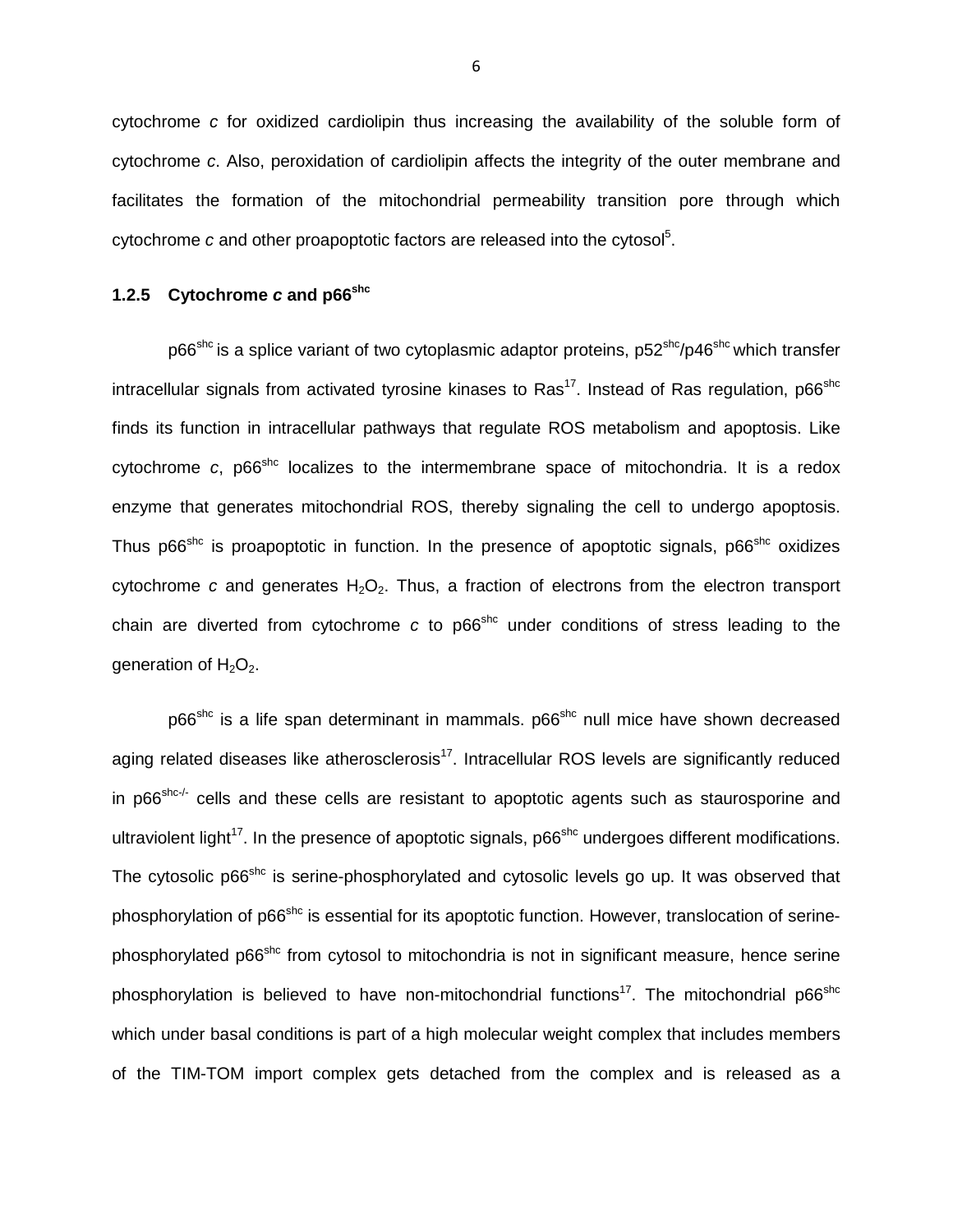monomer<sup>17</sup>. This monomer increases mitochondrial  $H_2O_2$  levels and results in mitochondrial swelling and apoptosis.

## **1.3 Regulation of cytochrome c release**

When a cell encounters and succumbs to apoptotic signals, one of the first steps of apoptosis is the release of cytochrome  $c$  and other proapoptotic factors into the cytosol<sup>8</sup>. For this to be achieved, cytochrome c has to first mobilize from the inner mitochondrial membrane (IMM) and then translocate to the outer mitochondrial membrane (OMM) and into the cytosol<sup>8</sup>.

### **1.3.1 Detachment of cytochrome c from inner mitochondrial membrane**

Several mechanisms of cytochrome c mobilization from the IMM have been proposed so far. The predominant hypothesis, however, is that oxidized cardiolipin has a low affinity for cytochrome c and thus results in detachment of cytochrome c. Cardiolipin can be oxidized by cytochrome  $c$  when in the cytochrome  $c$ -cardiolipin complex, and by ROS<sup>8</sup>.

Another mechanism of cytochrome c mobilization is by increased cytosolic  $Ca^{2+}$ , which weakens the electrostatic interactions between cytochrome c and cardiolipin thereby triggering cytochrome c release.

### **1.3.2 Release of cytochrome c from outer mitochondrial membrane**

After cytochrome c is mobilized from the IMM it is translocated into the cytosol through the OMM. Since the OMM is usually impermeable to proteins, mitochondrial outer membrane permeabilization (MOMP) precedes the release of cytochrome c into the cytosol<sup>8</sup>. Though the nature of the formation of these openings is not fully understood, many direct and indirect mechanisms have been proposed to date.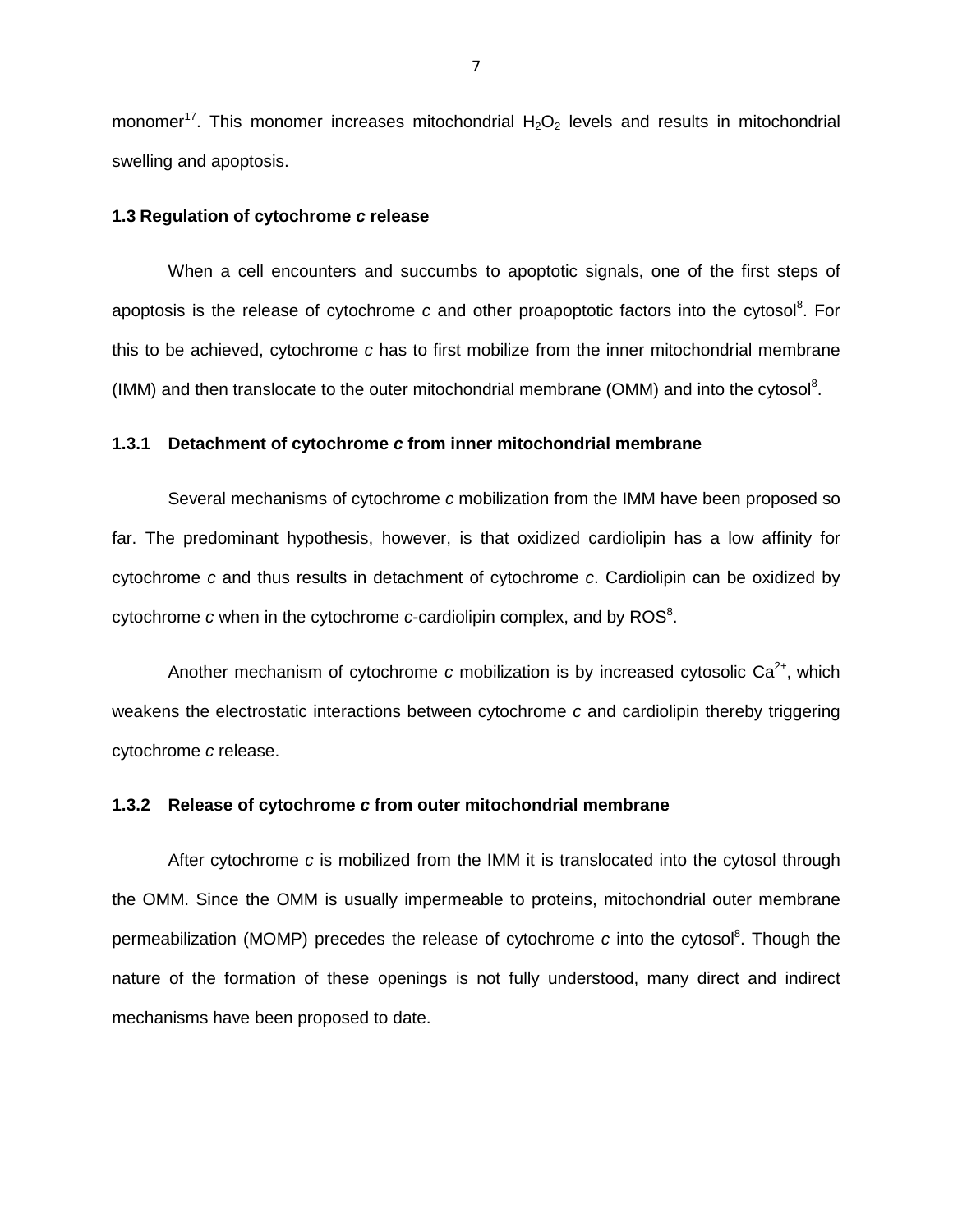#### **1.3.2.1 Role of BCL2 family in pore formation**

The BCL2 family of proteins are important regulators of apoptosis. The members of the family can be classified into two sub-groups based on their function: pro-apoptotic and antiapoptotic. The BCL2 family of proteins possesses four conserved α-helical segments called BH domains: BH1, BH2, BH3, BH4<sup>9</sup>. While most of the anti-apoptotic members of the BCL2 family display sequence conservation in all the four domains, the pro-apoptotic members have less sequence conservation of the BH4 domain<sup>9</sup>. The pro-apoptotic members are further divided into two classes: one contains BH1-3 domains, e.g., Bax and Bak. These are also called effector proteins. The second group includes proteins that contain only the BH3 domain, e.g., BID and BAD.

When inactive, Bax is in the cytosol as a monomer. Sometimes Bax is seen loosely associated to the mitochondrial outer membrane. In the presence of apoptotic stimuli, Bax gets activated and translocates to the mitochondrial outer membrane where it inserts itself into it. Here it undergoes oligomerization and contributes to the formation of pores in the membrane. Unlike Bax, in a non-apoptotic cell Bak resides in the mitochondrial outer membrane in its inactive form. However, when it encounters apoptotic signals it undergoes oligomerization<sup>8</sup>. When both Bax and Bak are activated and present on the OMM they form large openings in the OMM, thus facilitating cytochrome c release into the cytosol along with other pro-apoptotic proteins.

The BH3 only proteins Bad and Bid are pro-apoptotic and activate Bax and Bak proteins. When active, Bid known as tBID induces oligomerization of Bax and Bak triggering the formation of pores in the outer mitochondrial membrane to release IMS proteins into the cytosol.

The anti-apoptotic members of the BCL2 family of proteins, e.g., BCL2 and Bcl-xL, prevent MOMP so that cytochrome  $c$  is not released into the cytosol. These antagonists either

8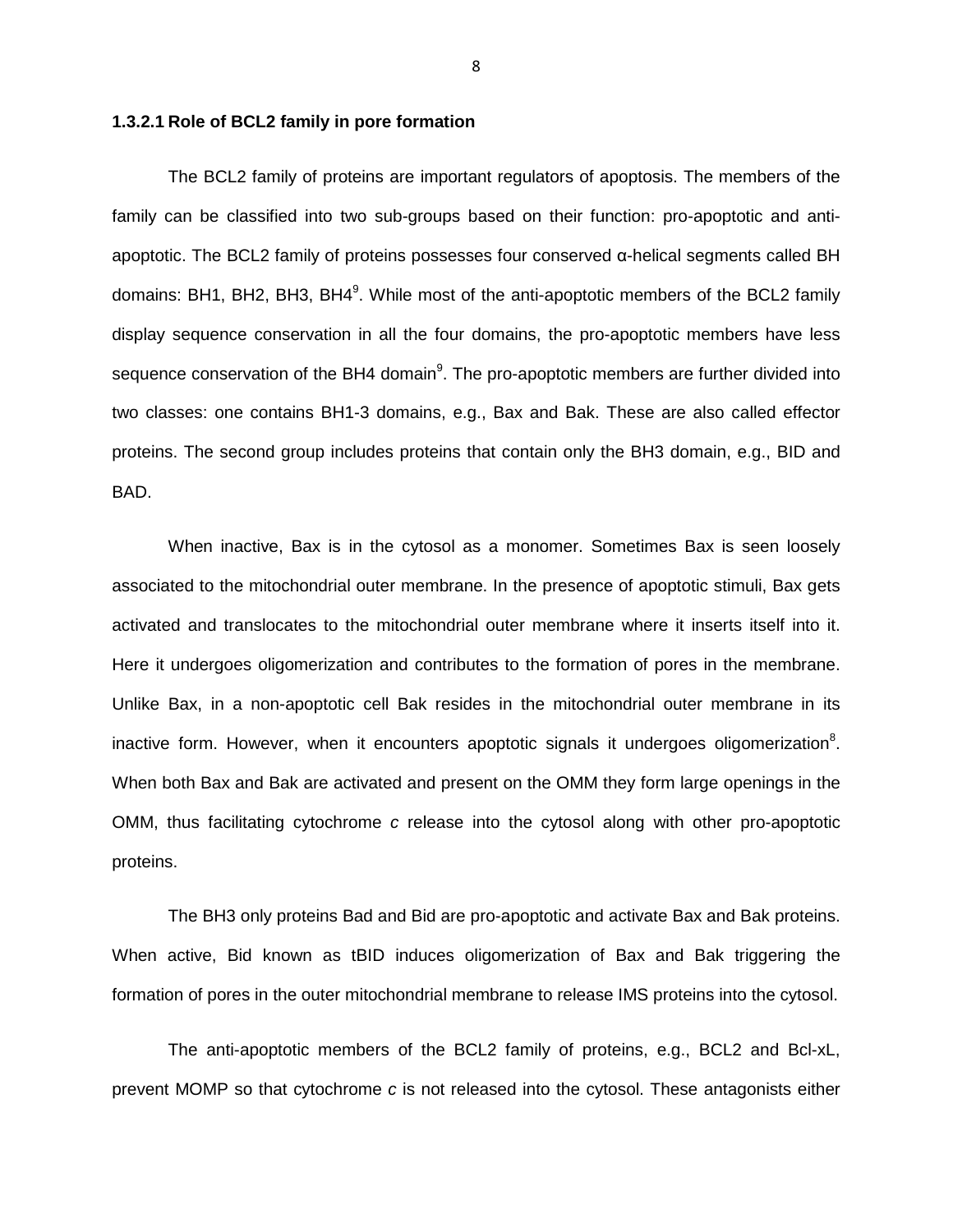bind to Bax and Bak to inhibit their oligomerization or they bind to BH3 only proteins and stop their pro-apoptotic functions.

# **1.3.2.2 Role of Ca2+ in the release of cytochrome c**

 $Ca<sup>2+</sup>$  acts as an important regulator of cytochrome c release by regulating phosphorylation of pro-apoptotic members of the BCl2 family. For example, elevated cytosolic  $Ca<sup>2+</sup>$  levels activate calcineurin, which in turn dephosphorylates Bad promoting its heterodimerization with Bcl-xL and thus apoptosis<sup>18</sup>. In addition, elevated  $Ca^{2+}$  levels regulate Bim phosphorylation to promote its pro-apoptotic function<sup>8</sup>.

Mitochondria and endoplasmic reticulum are the major  $Ca^{2+}$  stores in a cell. The  $Ca^{2+}$  in the mitochondrial matrix favors mitochondrial permeability transition (MPT) by aiding permeability transition pores (PTP) to open<sup>20</sup>. The  $Ca^{2+}$  induced opening of PTP results in loss of membrane potential which results in the swelling of mitochondrial matrix and finally leads to the release of cytochrome c from the IMS into the cytosol. Low levels of cytochrome c, once released, interact with inositol1,4,5 phosphate (IP3) receptors of the endoplasmic reticulum and triggers  $Ca^{2+}$  release from the ER to the cytosol<sup>20</sup>. This  $Ca^{2+}$  further induces PTP to open thus releasing more cytochrome  $c$  into the cytosol<sup>8</sup>.

# **1.3.2.3 Effect of cytochrome c phosphorylation on respiration kinetics and apoptotic function**

Recent studies from our group and others have shown that mitochondria are targeted by cell signaling pathways. These studies have shown that cytochrome c undergoes reversible phosphorylations and thus could be part of a cell signaling network. The kinases and phosphatases involved in these cell signaling pathways remain elusive and research on this aspect has gained much interest. To date, four phosphorylation sites have been mapped on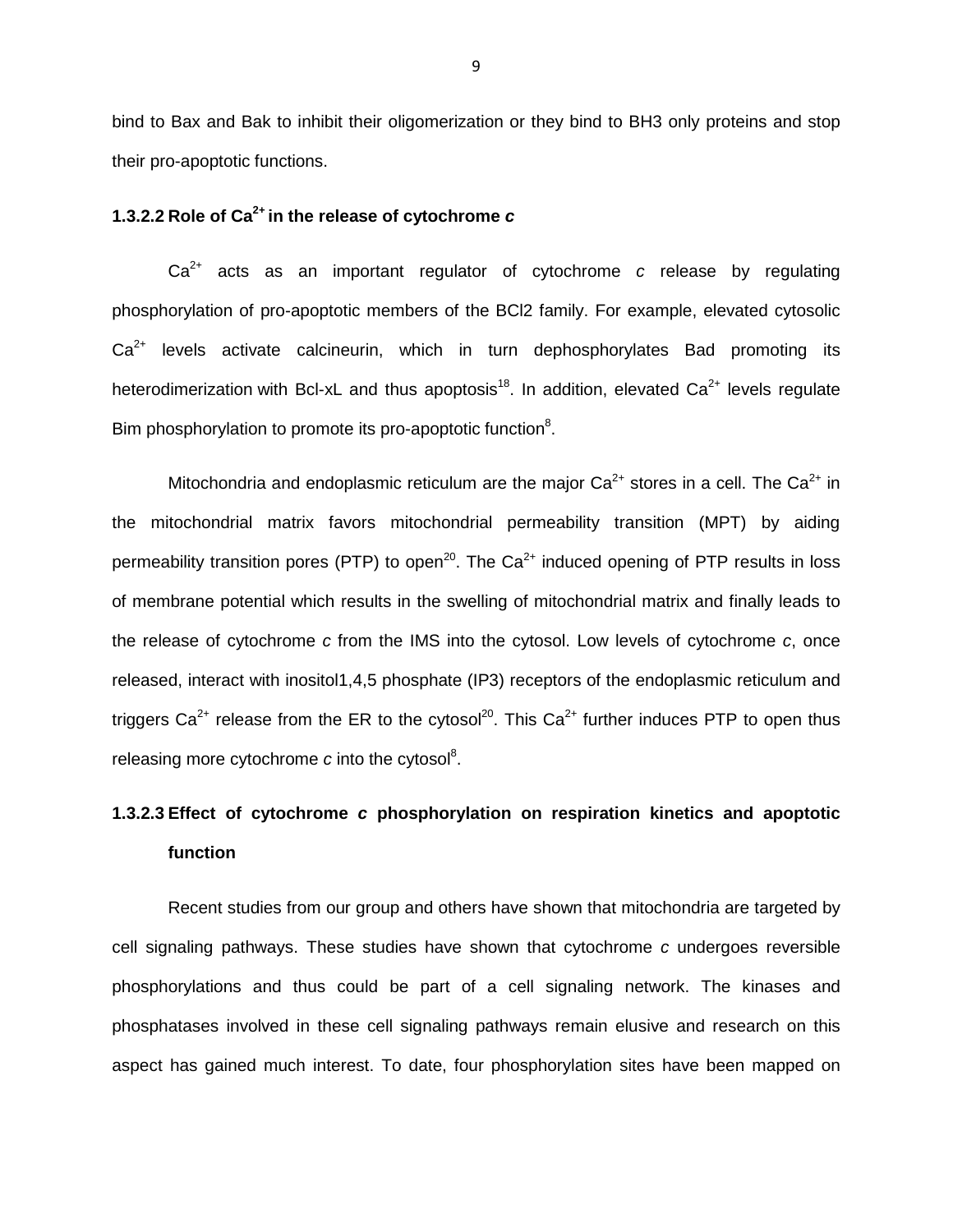cytochrome c by mass spectrometry: Tyr97 in cow heart<sup>20</sup>, Tyr48 in cow liver<sup>21</sup>, and Thr28 and Ser47<sup>22</sup> in human skeletal muscle.

In 2006, Lee et al isolated cytochrome c from cow heart tissue under conditions that preserve physiological phosphorylation and found that the protein was tyrosine phosphorylated<sup>20</sup>. Mass spectrometry assigned Tyr97 as the phosphorylated residue. Spectral analysis of purified oxidized heart cytochrome c showed a shift of the Met80 absorption band at 695nm to 687nm.This indicated that phosphorylation on Tyr97 had affected the functionality of the protein, specifically the heme moiety. The authors also tested the effect of this phosphorylation on oxygen consumption of purified cow liver CcO and found that the phosphorylated cytochrome c followed sigmoidal kinetics as opposed to cytochrome c treated with alkaline phosphatase, which followed hyperbolic kinetics.

In 2008, Yu et al analyzed phosphorylation of cytochrome c isolated from cow liver, and by mass spectrometry found out that it was phosphorylated on a novel site,  $Tyr48<sup>21</sup>$ . Analysis of oxygen consumption was performed using isolated cow liver CcO with cow liver cytochrome c that was phosphorylated on Tyr48, and cow liver cytochrome c treated with alkaline phosphatase. Since Tyr48 is structurally facing towards the inside of the protein, phosphorylation on this residue could alter the structure of the protein thereby inhibiting its function. This was corroborated by the turnover number of Tyr48 phosphorylated vs phosphatase treated cow liver cytochrome c, which was  $3.7s^{-1}$  and  $8.2s^{-1}$ , respectively.

However, since tissue isolated cytochrome c usually is a mixture of phosphorylated as well as unphosphorylated forms it is difficult to determine the true implications of these phosphorylations. To this end, Pecina et al used a prokaryotic over-expression system to generate phosphomimetic mutants of Tyr48 phosphorylated cytochrome  $c^{23}$ . They mutated the Tyr48 residue to Glu so that the negative charge of Glu may mimic that of the phosphate group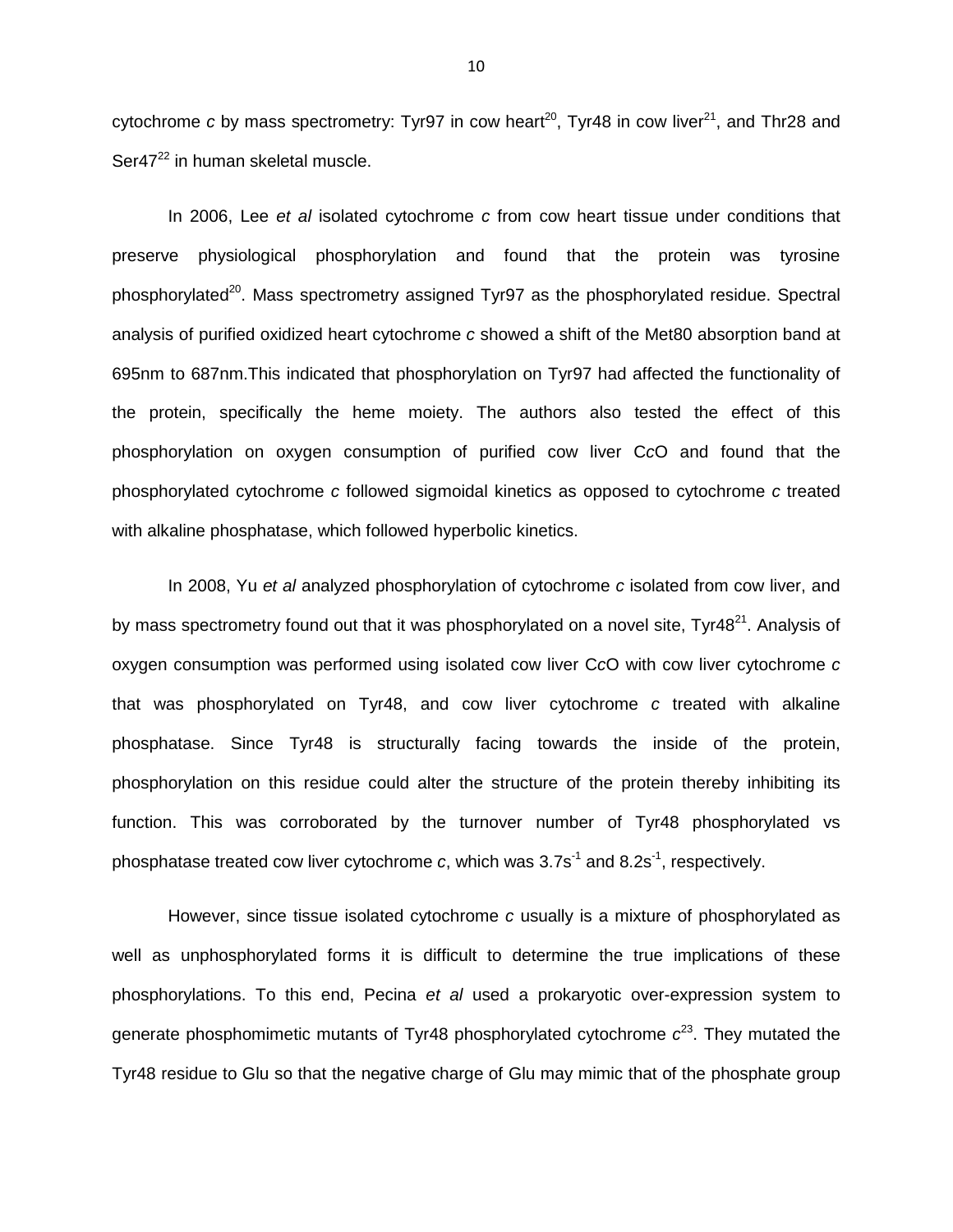of phosphorylated Tyr48. They also introduced two controls: a wild type cytochrome c protein and a non phosphorylatable cytochrome c control by mutating Tyr48 to Phe. They next analyzed oxidation of these wild type and mutant forms of cytochrome  $c$  in the reaction with CcO. They observed that the phosphomimetic substitution inhibits oxidation by liver CcO where Km values increase from 1.1µM for wild type to 3.7µM for the Tyr48Glu mutant. They next analyzed the capability of these three cytochrome c proteins to initiate apoptosis by downstream activation of caspase  $3^{24}$ . To measure activation of caspase 3 they used an artificial caspase 3 substrate which gave a fluorescent signal upon cleavage by caspase 3. They observed that both the wild type and Tyr48Phe mutants displayed similar caspase 3 activities while the Tyr48Glu mutant did not give any measurable signal for caspase 3 activity. These data suggest that phosphorylation of cytochrome c controls the execution of apoptosis, a process that determines the cell's fate.

#### **1.4 Structure of cytochrome c**

Horse heart cytochrome c was one of the first proteins to be crystallized, in the late 1960's<sup>25</sup>. Cytochrome c has a heme group with an iron atom at the center which is involved in the electron transfer activity of the protein. High resolution crystal structure of cytochrome c revealed that this heme group is covalently attached to the peptide chain through thioether linkages with cysteine 14 and 17 residues<sup>5</sup>. Cytochrome c is a highly basic protein due to high lysine content and has an isoelectric point of 9.6. The Fe atom of heme is in hexacoordinate configuration with Met80 and His18 residues. This increases the stability of the protein. Cytochrome c in its oxidized state displays a weak absorption band at 695nm due to the Fe-Met80 bond. Only functional cytochrome c displays this band and hence it is a marker for the protein's integrity and correct folding.

Cytochrome c is a nuclear encoded protein which is translated in the cytosol to form apocytochrome c. This apocytochrome c is then translocated to the mitochondrial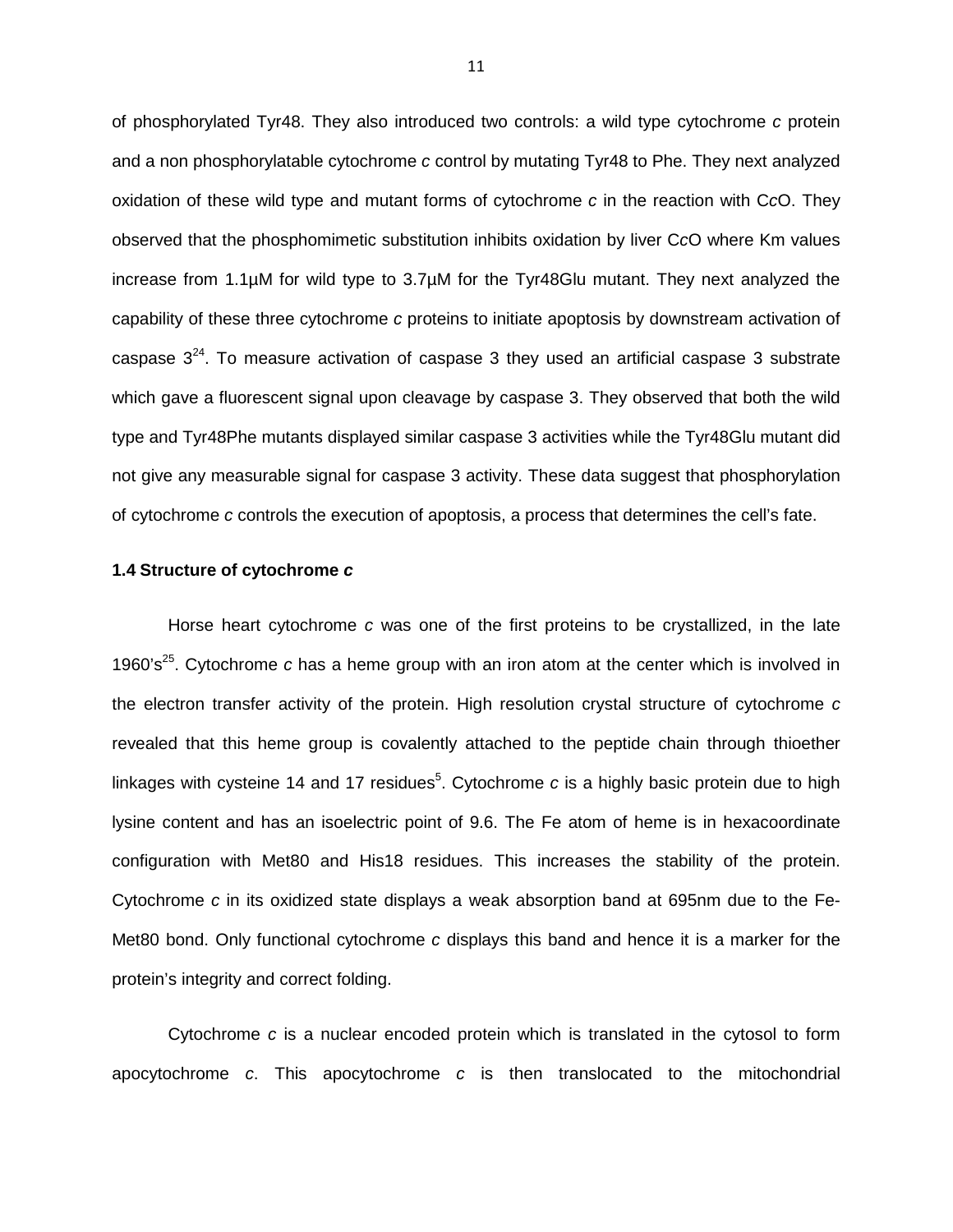intermembrane space where the enzyme heme lyase catalyses the covalent attachment of a heme group to cysteines 14 and 17 through thioether linkages<sup>5</sup>. Attachment of heme results in cytochrome  $c$  taking its native compact conformation. Mitochondrial import of cytochrome  $c$ neither requires the presence of ATP nor does it depend on mitochondrial membrane potential.

Sequence analysis of all the 285 known cytochrome c sequences shows that the number of amino acids ranges from 104-114 in most mitochondrial cytochrome c species of which only a few amino acids are highly conserved throughout evolution<sup>24</sup>. These key residues play an important role in maintaining the structure, function, folding, and stability of the protein. The key residues are Cys14, Cys17, His18, Gly29, Pro30, Gly41, Asn52, Trp59, Tyr67, Leu68, Pro71, Pro76, Thr78, Met80, and Phe8 $2^{24}$ .

Cys14 and Cys17 of cytochrome c are part of a pentapeptide motif, CXXCH, and covalent attachment of the heme group to this motif is an important step in cytochrome  $c$ maturation. Mutational studies show that these cysteine residues are required for the translocation of apocytochrome c from cytoplasm to mitochondria $^{26}$ .

His18 and Met80 are the two axial ligands of cytochrome  $c$ , where His18 binds heme from the proximal front while Met-80 is on the distal side in the conventional view (Fig.1). His18 is known to stabilize the heme of cytochrome  $c^{24}$ . It is found that Met80 favors a high reduction potential of cytochrome c by maintaining it in the reduced state. Met80 mutants have shown their inability to form axial coordination with heme. For example, Met80Ala mutants do not form axial co-ordination with heme thus rendering it in penta-coordinate state. $24, 27$ 

The side chain of Trp59 is hydrogen bonded to heme propionate side chain and gives a hydrophobic environment to the heme crevice. This hydrophobic interaction contributes to the stability of the cytochrome c protein. Studies with Ser, Cys, and Gly mutants of Trp 59 showed that they were thermo-labile and non-functional $^{24}$ .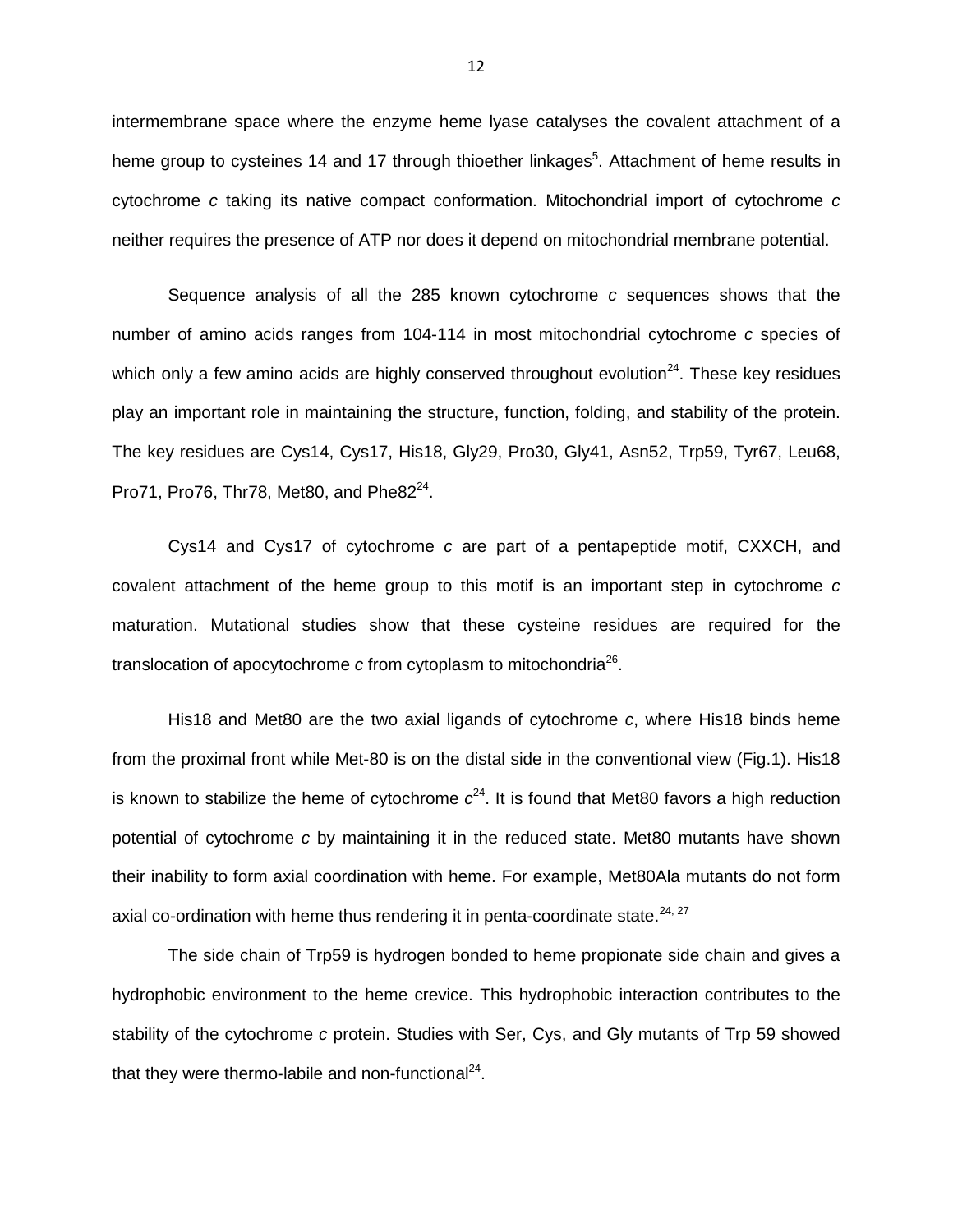Another well conserved residue is Tyr67 which is located within the helix. The hydroxyl group of Tyr67 has influence on its redox properties. For example, in its reduced state the hydroxyl group forms hydrogen bonds with the side chains of Asn52, Thr78, and Met80 and the internally bound conserved water molecule, Wat166 $^{24}$ . However, in its oxidized state Wat166 gets reoriented and this disrupts all of these hydrogen bonds. Hence it affects both redox potential and stability of the protein.

Phe82 is located on the surface of the protein and is in close proximity to the heme. Studies have shown that this residue stabilizes the heme environment and the side chain of Phe82 maintaining the overall conformation of the protein<sup>24, 28</sup>. Thus, this residue holds an important role in maintaining the functionality of cytochrome c.

There are three prolines in the cytochrome c amino acid sequence and they are highly conserved throughout evolution. They are at positions 30, 71 and 76. Their rigid cyclic structure contributes to the overall conformational integrity of the protein. For example, Pro30 holds His18 in place within the heme crevice<sup>24, 26</sup> and forms the closed crevice structure of cytochrome c.

Lys72 is an important residue for cytochrome c binding to CcO as well as  $bc_1$  complex. Studies have shown that in yeast trimethylation of this residue favors transport of apocytochrome c to the mitochondria. However, it is unmethylated in higher organisms. Lys 72 plays a key role in the cytochrome  $c$ -Apaf1 interaction.<sup>24, 29</sup>

As with other proteins that are synthesized in the cytosol, cytochrome c is also subject to posttranslational modifications. This may include modifications like cleavage of the N-terminal methionine residue and N-terminal acetylation.<sup>30</sup> In vitro studies have shown that N-terminal acetylation of cytochrome c prevents protein degradation. Besides methylation<sup>31</sup> and phosphorylation, cytochrome c can also undergo nitration. In vivo nitration of human cytochrome c has been observed in 3 tyrosine residues, namely Tyr67, Tyr74 $^{32}$ , and Tyr97 $^{33}$ . Being solvent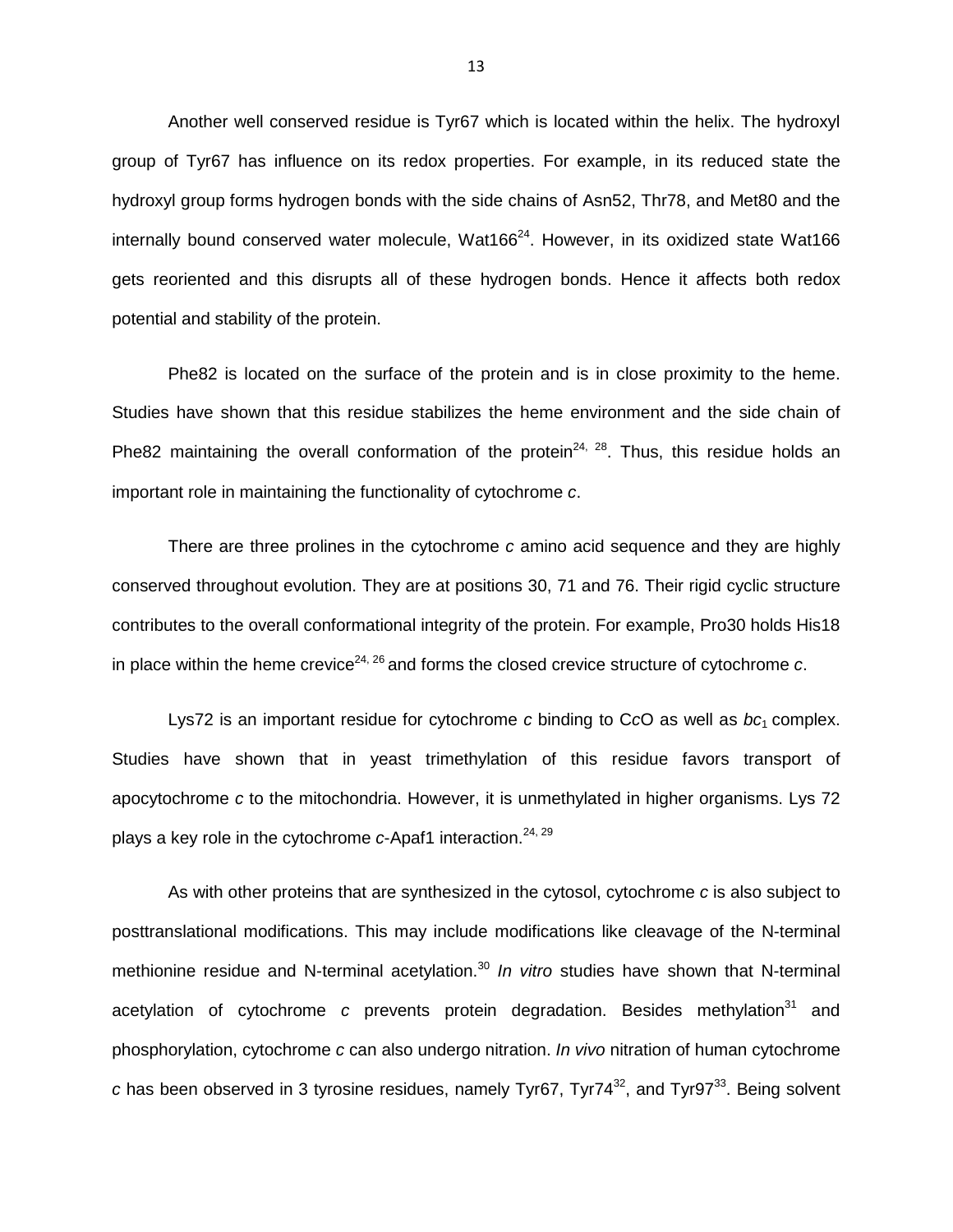exposed, Tyr74 and Tyr97 are preferred for nitration. In vitro studies show that nitration of these residues impairs both respiration and apoptosis, while it enhances the peroxidase activity of cytochrome c.

Though in vivo nitration of Tyr46 and Tyr48 has not been reported, in vitro studies have been performed to understand potential effects of nitration of these residues and it has been shown that nitration of these residues result in formation of a non-functional apoptosome thus hindering apoptosis<sup>34</sup>.

Owing to the high lysine content in cytochrome c it could be possible that the protein undergoes yet another modification, acetylation<sup>30</sup>. Besides neutralizing the positive charge of the protein rendered by the lysine content, acetylation could also increase its hydrophobicity as well as have effects on the protein's conformational integrity. Though the functional relevance of acetylation is not fully understood it has been shown that cytochrome c, when chemically acetylated, could impact its redox properties.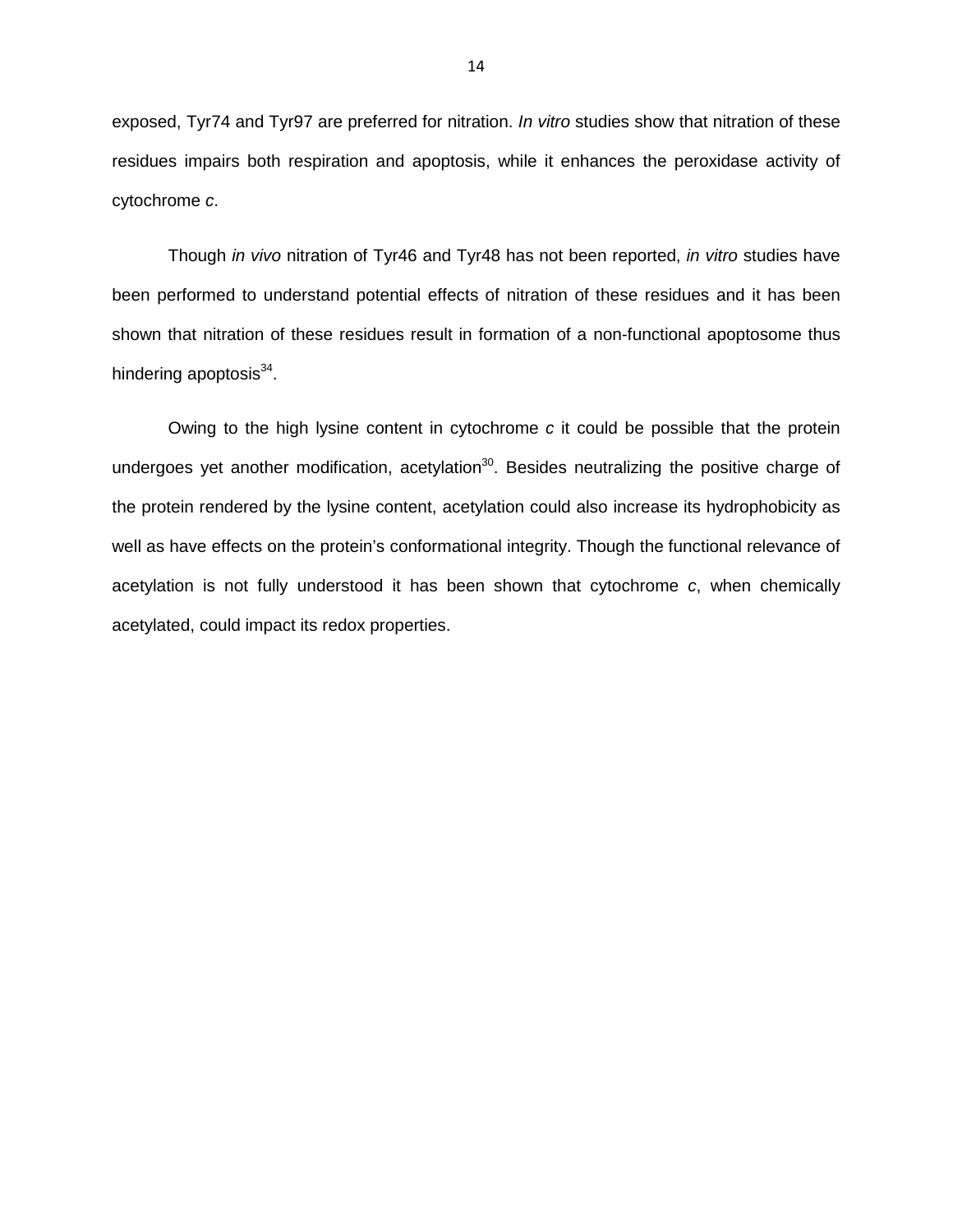## **1.5 References**

- 1. Snyder, R. Cytochrome P450, the Oxygen-Activating Enzyme in Xenobiotic Metabolism. Toxicological Sciences, 2000. **58**: 3-4.
- 2. Slater, E.C. Keilin, Cytochrome, and the Respiratory Chain. The Journal of Biological Chemistry, 2003. **278**(19): 16455-16461.
- 3. Wang, X., et al., Induction of Apoptotic Program in Cell-Free Extracts: Requirement for dATP and Cytochrome c. Cell, 1996. **86**:147-157.
- 4. Kagan, V.E., et al., Oxidative lipidomics of apoptosis: redox catalytic interactions of cytochrome c with cardiolipin and phosphatidylserine. Free Radic Biol Med, 2004. **37**:1963–1985.
- 5. Hüttemann, M., et al., The multiple functions of cytochrome c and their regulation in life and death decisions of the mammalian cell: from respiration to apoptosis. Mitochondrion, 2011. **11**(3):369-381.
- 6. Miller, F.S., et al., Correlation of the kinetics of electron transfer activity of various eukaryotic cytochromes c with binding to mitochondrial cytochrome c oxidase. J Biol Chem, 1976. **251**:1104–1115.
- 7. Craig, D.B., et al., Studies of 8-azido-ATP adducts reveal two mechanisms by which ATP binding to cytochrome c could inhibit respiration. Biochemistry, 1995. **34**: 2686– 2693.
- 8. Mak, T.W., et al., Cytochrome c: functions beyond respiration. Nature Reviews, Molecular Biology, 2008. **9**:532-542.
- 9. Atan Gross., et al., BCL-2 family members and the mitochondria in apoptosis. Genes Dev., 1999. **13**: 1899-1911.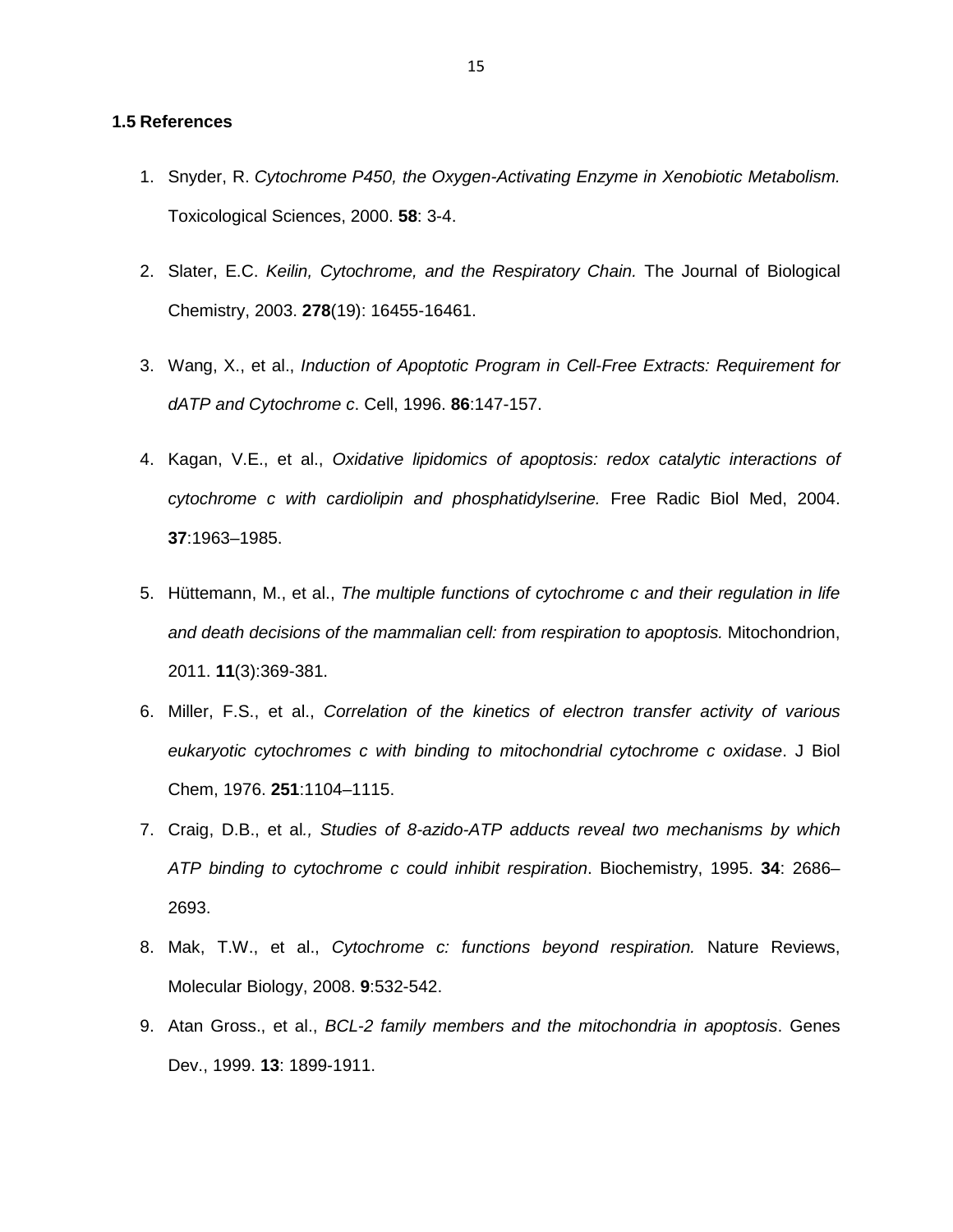- 10. Hao, Z., et al., Specific Ablation of the Apoptotic Functions of Cytochrome c Reveals a Differential Requirement for Cytochrome c and Apaf-1 in Apoptosis. Cell, 2005. **121**:579– 591.
- 11. Kluck, R.M., et al., Determinants of Cytochrome c Pro-apoptotic Activity: The Role of Lysine 72 trimethylation. J. Biol. Chem, 2000. **275**:16127-16133.
- 12. García-Heredia, J.M., et al., Nitration of tyrosine 74 prevents human cytochrome c to play a key role in apoptosis signaling by blocking caspase-9 activation. Biochim. Biophys. Acta Bioenerg, 2010. **1797**: 981–993.
- 13. Kirkinezosa, I.G., and Moraes, C.T., Reactive oxygen species and mitochondrial diseases. Seminars in cell & developmental biology, 2001.**12**: 449–457.
- 14. Quinlan, C.L., et al., Mitochondrial Complex II Can Generate Reactive Oxygen Species at High Rates in Both the Forward and Reverse Reactions. J Biol Chem, 2012. **287**(32): 27255–27264.
- 15. Schlame, M., Rua, D., and Greenberg M.L., The biosynthesis and functional role of cardiolipin. Progress in lipid research, 2000. **39**:257–288.
- 16. Kagan, V.E., et al., The "pro-apoptotic genies" get out of mitochondria: oxidative lipidomics and redox activity of cytochrome c/ cardiolipin complexes. Chem Biol Interact. 2006, **163**:15–28.
- 17. Giorgio, M., et al., Electron Transfer between Cytochrome c and p66Shc Generates Reactive Oxygen Species that Trigger Mitochondrial Apoptosis. Cell, 2005. **122**: 221– 233.
- 18. Wang, H.G., et al., Ca2+-induced apoptosis through calcineurin dephosphorylation of BAD. Science. 1999, **284**(5412):339-43.
- 19. Joseph, S.K., and Hajnóczky, G, IP3 receptors in cell survival and apoptosis: Ca2+ release and beyond. Apoptosis. 2007, **12**:951–968.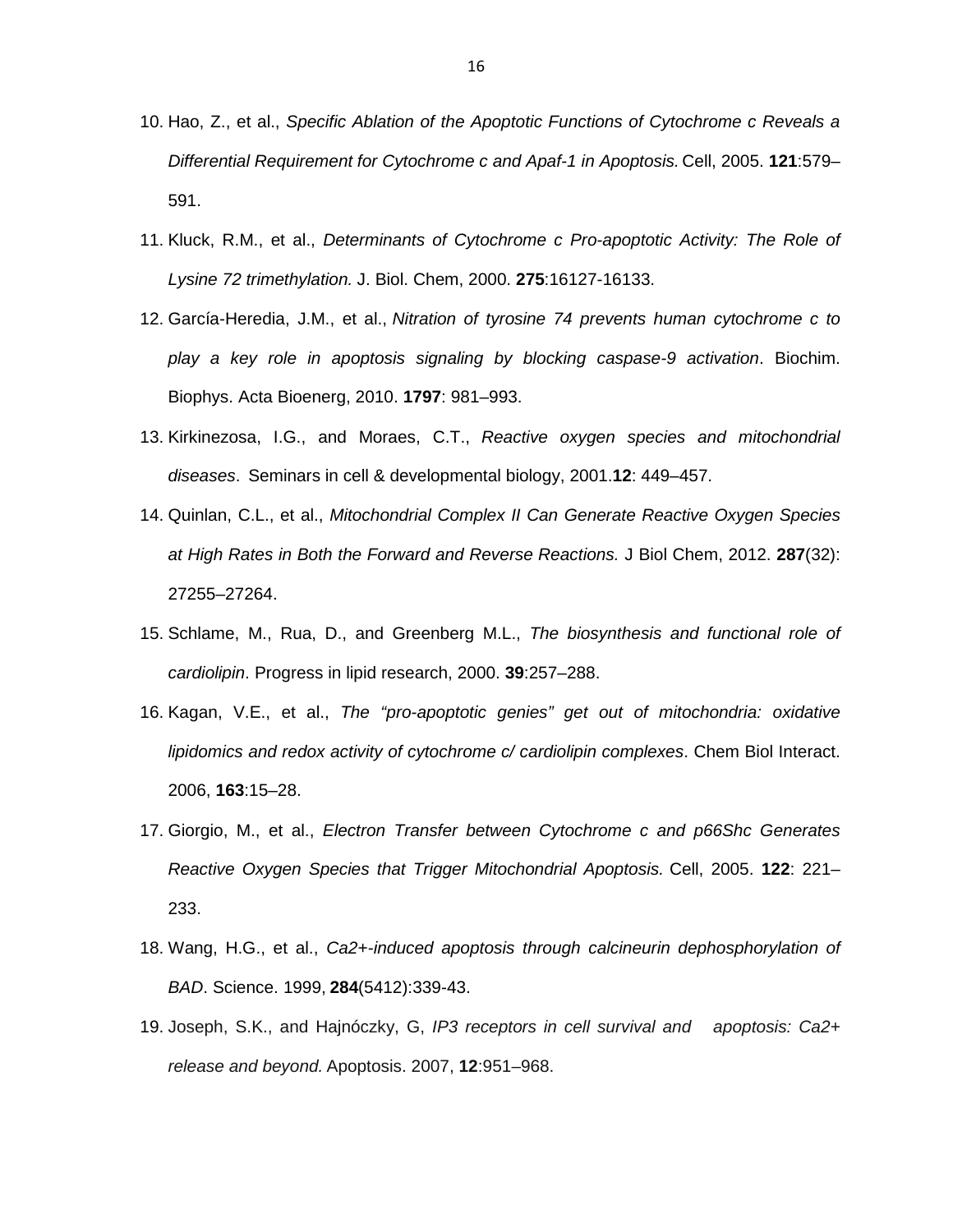- 20. Lee, I., et al., New prospects for an old enzyme: mammalian cytochrome c is tyrosinephosphorylated in vivo. Biochemistry, 2006. **45**:9121–9128.
- 21. Yu, H., et al., Mammalian liver cytochrome c is tyrosine-48 phosphorylated in vivo, inhibiting mitochondrial respiration. Biochem Biophys Acta, 2008. **1777**:1066–1071.
- 22. Zhao, X., et al., Phosphoproteome analysis of functional mitochondria isolated from resting human muscle reveals extensive phosphorylation of inner membrane protein complexes and enzymes. Mol Cell Proteomics, 2011. **10** (1).
- 23. Pecina, P., et al., Phosphomimetic Substitution of Cytochrome c Tyrosine 48 Decreases Respiration and Binding to Cardiolipin and Abolishes Ability to Trigger Downstream Caspase Activation. Biochemistry, 2010. **49**: 6705-6714.
- 24. Zaidi, S., et al., The role of key residues in structure, function, and stability of cytochrome c. Cell. Mol. Life Sci, 2013.
- 25. Dickerson, R. E., et al., (1967) A centrosymmetric projection at 4A of horse heart oxidized cytochrome c. J. Mol. Biol, 1967. 29: 77-95.
- 26. Hampsey, D.M., et al., Amino acid replacements in yeast iso-1-cytochrome c. Comparison with the phylogenetic series and the tertiary structure of related cytochromes c. J Biol Chem, 1986. **261**:3259–3271.
- 27. Lu, Y., et al., Structurally engineered cytochromes with unusual ligand-binding properties:expression of Saccharomyces cerevisiae Met-80–> Ala iso-1-cytochrome c. Proc Natl Acad Sci USA, 1993. **90**:11456–11459.
- 28. Mauk, A.G., Electron transfer in genetically engineered proteins. The cytochrome c paradigm. Struct Bond. 1991, **75**:131–157.
- 29. Chertkova, R.V., et al., Proapoptotic activity of cytochrome c in living cells: effect of K72 substitutions and species differences. Mol Cell Biochem, 2008. **314**:85–93.
- 30. Kim, S.C., et al., Substrate and functional diversity of lysine acetylation revealed by a proteomics survey. Mol Cell, 2006. **23**: 607–618.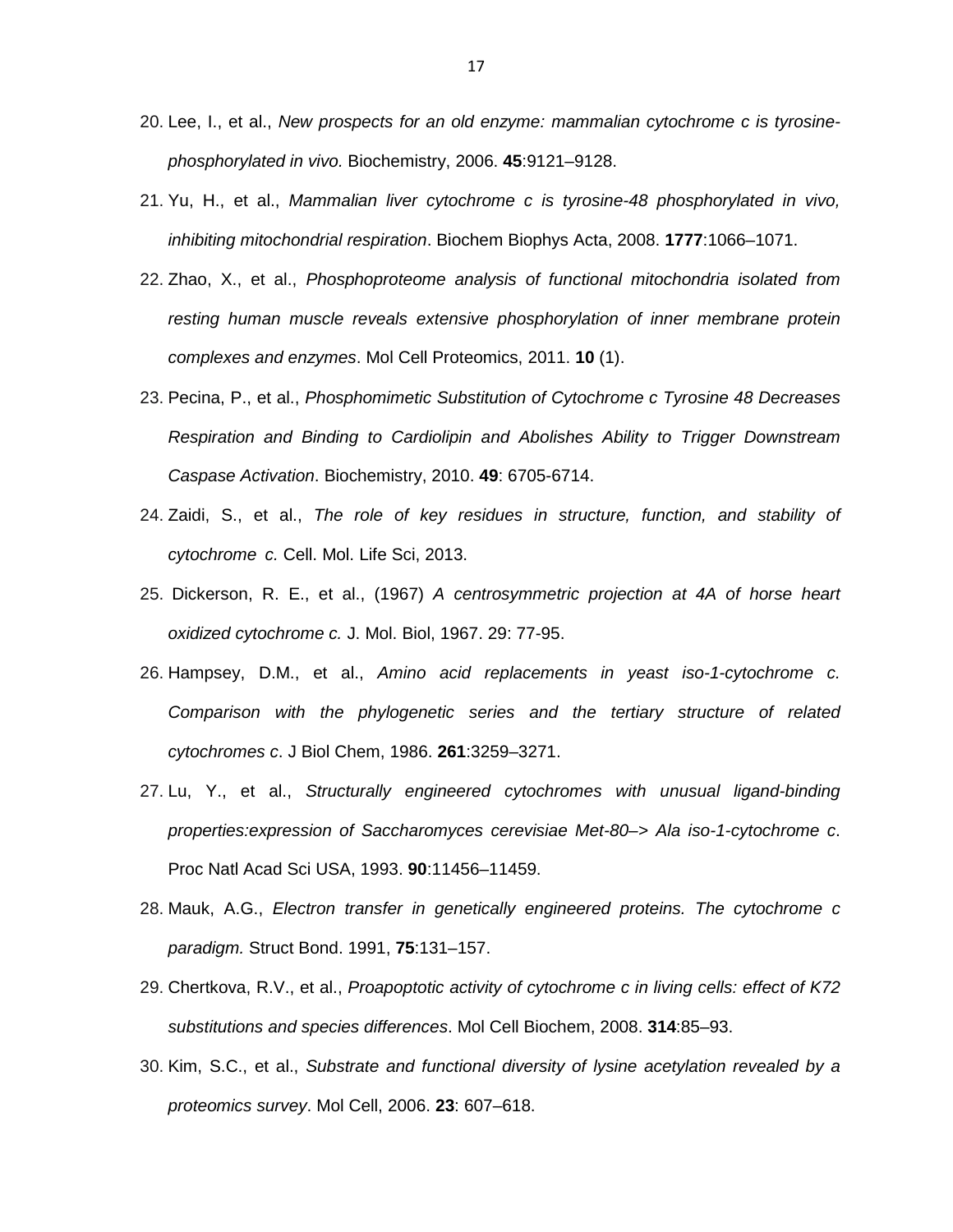- 31. Paik, W.K., et al., Cytochrome c methylation. Biochem Cell Biol, 1989. **67**:602–611.
- 32. Abriata, L.A., et al., Nitration of solvent-exposed tyrosine 74 on cytochrome c triggers heme iron methionine 80 bond disruption. Nuclear magnetic resonance and optical spectroscopy studies. J Biol Chem, 2009. **284**:17–26.
- 33. Batthyany, C., et al., Time course and site(s) of cytochrome c tyrosine nitration by peroxynitrite. Biochemistry, 2005. **44**: 8038–8046.
- 34. García-Heredia, J.M., et al., Specific nitration of tyrosines 46 and 48 makes cytochrome c assemble a non-functional apoptosome. FEBS Letters, 2012. **586**:154-158.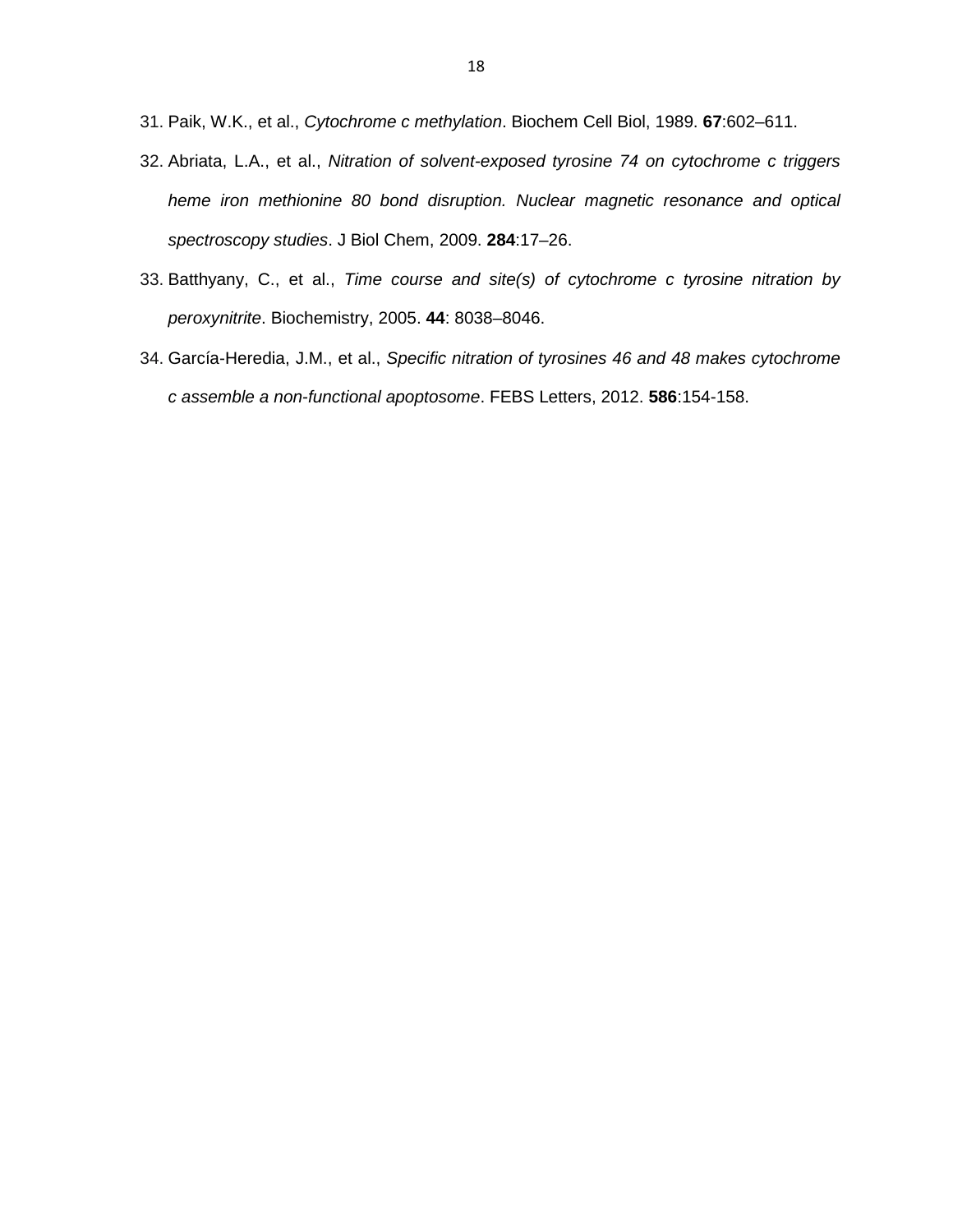# **Chapter 2**

# **Characterization of bovine cytochrome c from kidney tissue**

## **2.1 Background of the study**

Regulation of the proteins of OxPhos machinery by cell signaling is a recent research area. So far, over 20 phosphorylation sites have been mapped on mammalian OxPhos proteins. For almost all of those phosphorylations the effect on enzyme function and the kinases and phosphatases mediating these (de-)phosphorylations remain unknown.

In the recent past the Hüttemann lab reported two novel phosphorylation sites, Tyr97 and Tyr48 of bovine heart and liver, respectively. Since mass spectrometry unambiguously assigned two distinct phosphorylation sites in the two tissues, it was proposed that cell signaling takes place in a tissue specific manner. To further test this hypothesis additional functional experiments were designed. The effects of these Tyr phosphorylations on the functions of cytochrome c protein, particularly respiration and apoptosis, were assessed. Results revealed that both phosphorylations led to an inhibition of cytochrome  $c$  in the reaction with CcO. This fortified the working model of the Hüttemann lab that under healthy conditions cytochrome c is phosphorylated and maintains the cell in a "controlled" respiration state to avoid high mitochondrial membrane potentials that are known to cause excessive formation of ROS. Tyr48 phosphomimetic mutational studies of cytochrome c showed that the mutants were incapable of initiating apoptosis by caspase activation.

Also reported are the phosphorylations of Thr28 and Ser47 of human skeletal muscle suggesting that a different cell signaling pathway might be responsible for it.

Based on the above reports our group hypothesized that phosphorylation sites were tissue specific. To obtain further support for this concept, bovine kidney tissue, which has not been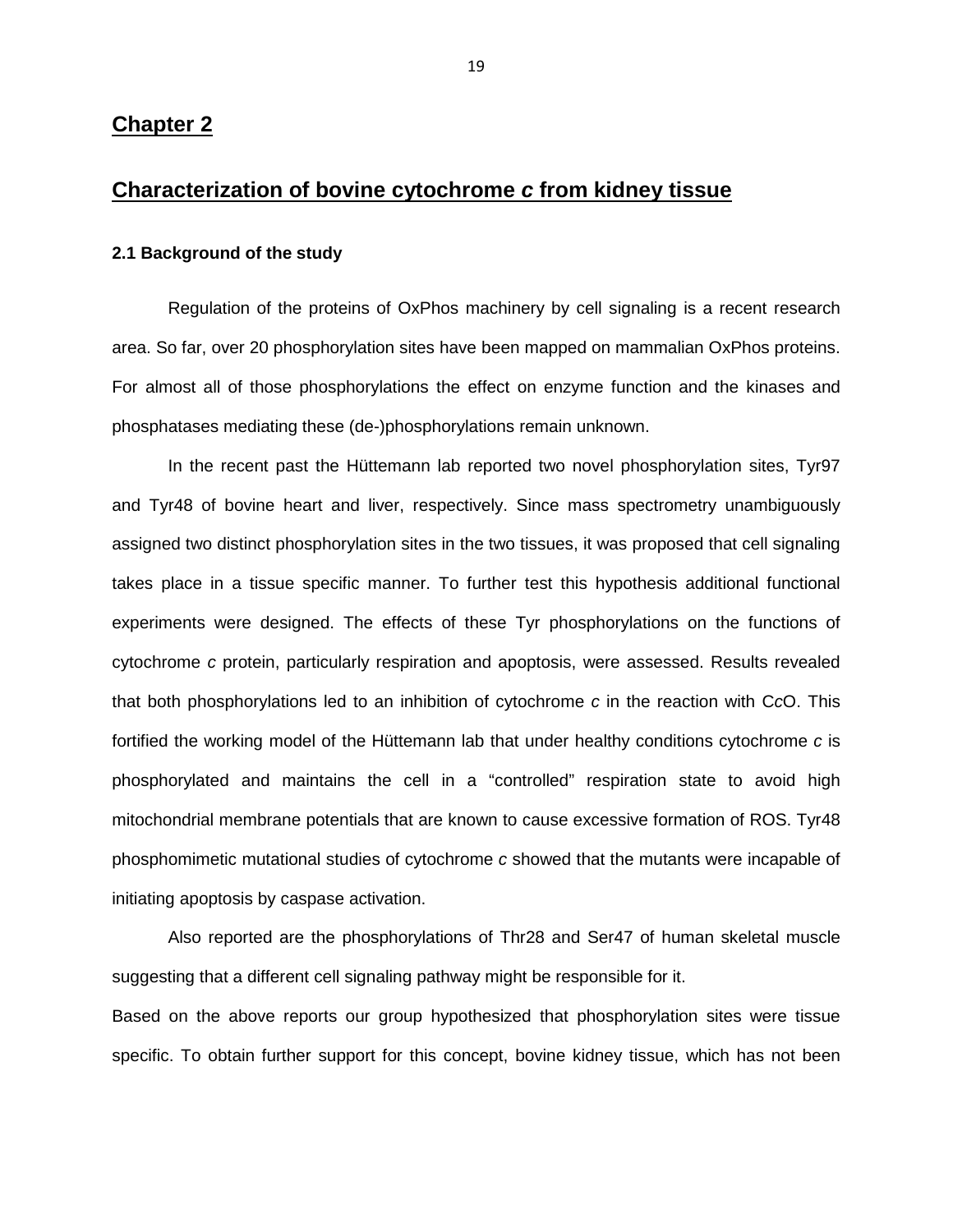previously analyzed, was chosen to test for any novel phosphorylation sites and their possible effects on its function.

### **2.2 Isolation of cytochrome c from bovine kidney tissue**

Fresh cow kidneys were purchased from a slaughter house, transported on dry-ice to the lab, and stored in the  $-80^{\circ}$ C freezer until used. Cytochrome c was isolated from the kidney tissues using the acid extraction method as described in detail in reference 1 (see Fig. 2 for a schematic representation). All steps were performed on ice. The tissues were ground and homogenized in 100 mM phosphate buffer (pH7.4), whose pH was lowered to 4.5 with acetic acid<sup>1</sup>. The homogenate was incubated in this low pH buffer overnight at  $4^{\circ}$ C.Most cellular proteins aggregate and precipitate at low pH, while cytochrome c stays in solution. Moreover, at low pH cellular phosphatases are inactive.

The following day the homogenate was centrifuged at 8500rpm for 35min (Sorvall SLC-6000 rotor). The pellets were discarded (cell debris and precipitated proteins) while the supernatants were pooled and pH readjusted to 7.4 with NaOH/KOH and protease and phosphatase inhibitors were added immediately to the solution to inhibit the activity of proteases and phosphatases that might be reactivated at physiological pH. This mixture was incubated at 4ºC for 20min before the last centrifugation step. Cytochrome c was purified from this supernatant by ion exchange chromatography. First, the solution was applied to a DE52 anion exchange column, which was equilibrated with phosphate buffer, pH7.4, 3.6mS/cm conductance. Cytochrome c being positively charged, was collected in the flow-through and the pH was adjusted to 6.5. The flow-through was loaded onto a CM52 cation exchange column, which was equilibrated in 20 mM phosphate buffer, pH6.5 and conductance 5.5mS/cm<sup>1</sup>. The pH and conductivity of the flow-through was readjusted to that of a CM52 cation exchange column before applying it to the column. The positively charged cytochrome c protein bound to the CM52 column. In order to obtain a single cytochrome c fraction, the protein was oxidized on the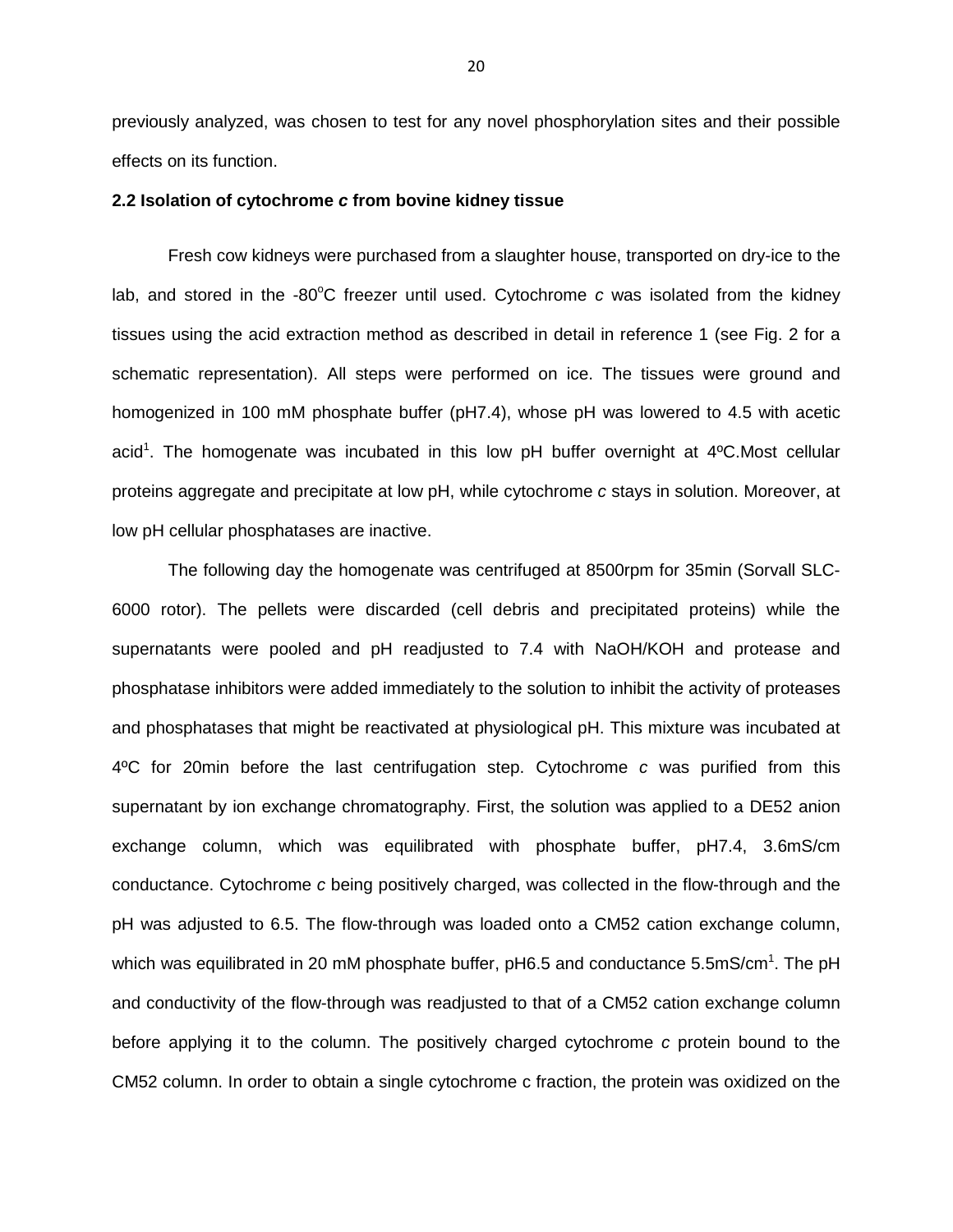column using 2mM  $K_3Fe(CN)_6$  and was then eluted out by a step elution method using 30, 50, 80, 120 and150mM phosphate buffers.

For better purity, the DE52 and CM52 column steps were repeated. This was followed by HPLC size-exclusion chromatography, equilibrated with 150mM phosphate buffer, pH6.5 to obtain a highly pure and homogeneous fraction of cytochrome c usually containing a mixture of phosphorylated and dephosphorylated forms of the protein. Cytochrome c protein was concentrated under vacuum to a 2mL fraction followed by desalting by centrifugation using Amicon Ultra-15 3k units (Millipore, Billerica, MA). The desalted protein was aliquoted and stored at -80°C till used.





# **2.3 Protein concentration and purity**

The isolated protein was reduced with 100mM sodium dithionite ( $Na<sub>2</sub>S<sub>2</sub>O<sub>4</sub>$ ) following desalting using NAP-10 columns (GE Healthcare, Piscataway, NJ) and analyzed on a Jasco V-570 double beam spectrophotometer (2nm band width)<sup>1</sup>. The concentration of reduced cytochrome c was determined by the difference spectra at 550 nm of the reduced minus oxidized form, and calculated using  $\square$  (red.–ox.)550 nm=19.6 mM<sup>-1</sup> cm.<sup>-1</sup>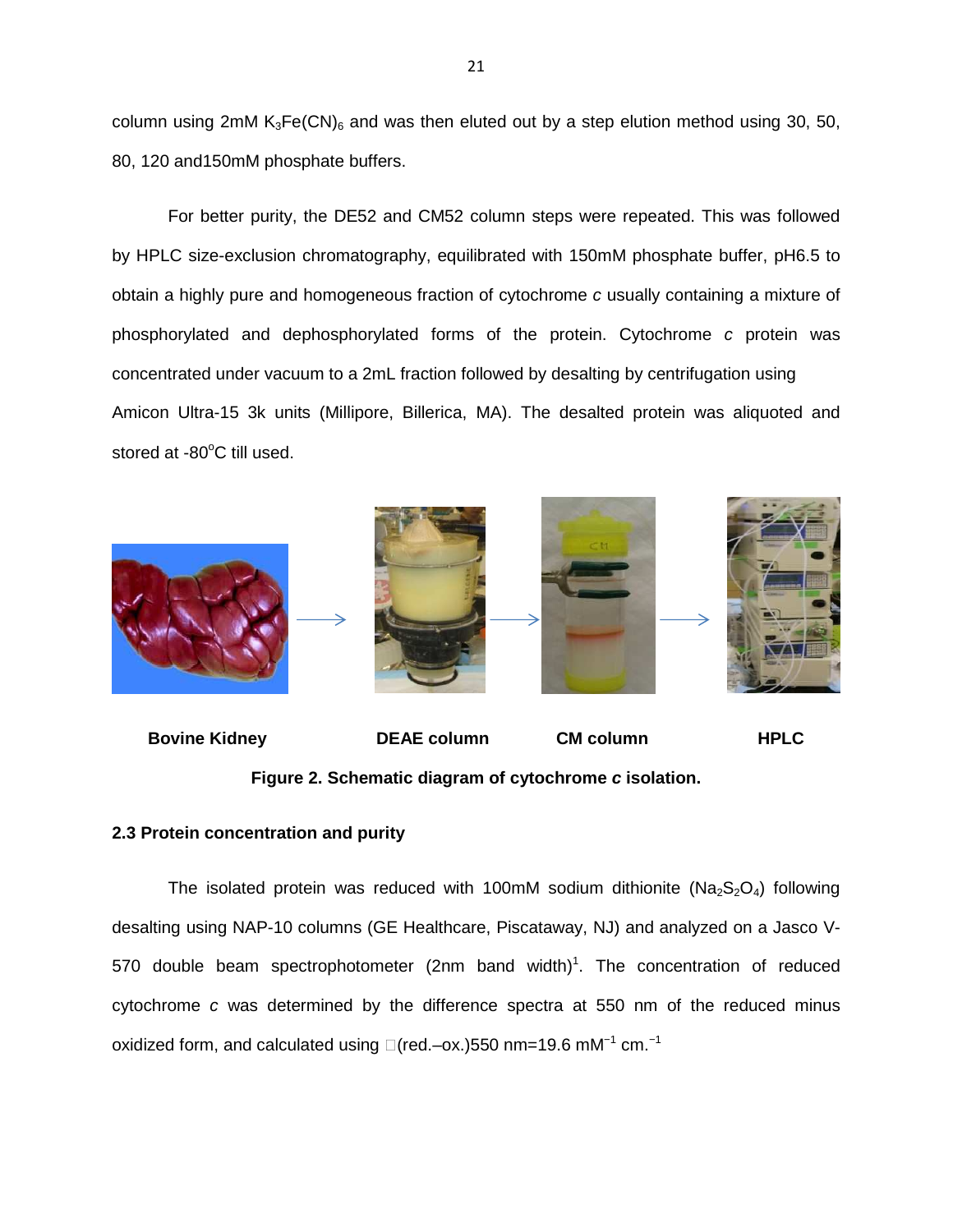To check for the purity of the isolated protein, samples were loaded onto a 12% Tris tricine SDS PAGE gel and visualized by Coomassie staining.

## **2.4 Western blotting**

Next, cytochrome c was subjected to SDS gel electrophoresis. 12% Tris tricine gels were prepared and denatured proteins were loaded alongside with suitable controls. After the run was complete the proteins were transferred to PVDF membranes (0.2µm, Bio Rad) using a semi-dry blot apparatus (BioRad). Care was taken to pre-soak the membranes as well as the gel in the transfer buffer (25mM Tris, 192mM glycine, 20% methanol) used for blotting<sup>1</sup>. Transfer was performed at 15V for 1hr. After transfer, the membranes were blocked in their respective blocking buffers (Table1). Blocking was done under gentle shaking at room temperature for 2h. After blocking, the blots were incubated with their respective primary antibodies (Table1) and left under shaking overnight, at 4ºC. Each incubation was followed by washing the blots with 1X TBS-T 6 times at 10 min intervals. The blots were then incubated with their respective secondary antibodies (Table1). After washing with 1X TBS-T, the blots were used to detect signals using the ECL detection kit.

| Name of the   | <b>Blocking agent</b> | <b>Primary Ab</b>        | <b>Secondary Ab</b> | <b>Detection kit</b> |
|---------------|-----------------------|--------------------------|---------------------|----------------------|
| blot          |                       |                          |                     |                      |
| Anti-         | 5%NFDM in             | Anti-                    | IgG HRP-anti        | <b>ECL</b>           |
| cytochrome c  | 1XTBS-T               | Cytochrome c,<br>1:10000 | mouse(1:10000)      |                      |
|               |                       |                          |                     |                      |
| Anti-         | 2% BSA in 1X          | Anti-phospho             | IgM HRP-anti        | <b>ECL</b>           |
| phosphoSerine | TBS-T                 | serine antibody          | mouse(1:10000)      |                      |
|               |                       | cocktail, 1:5000         |                     |                      |
|               |                       |                          |                     |                      |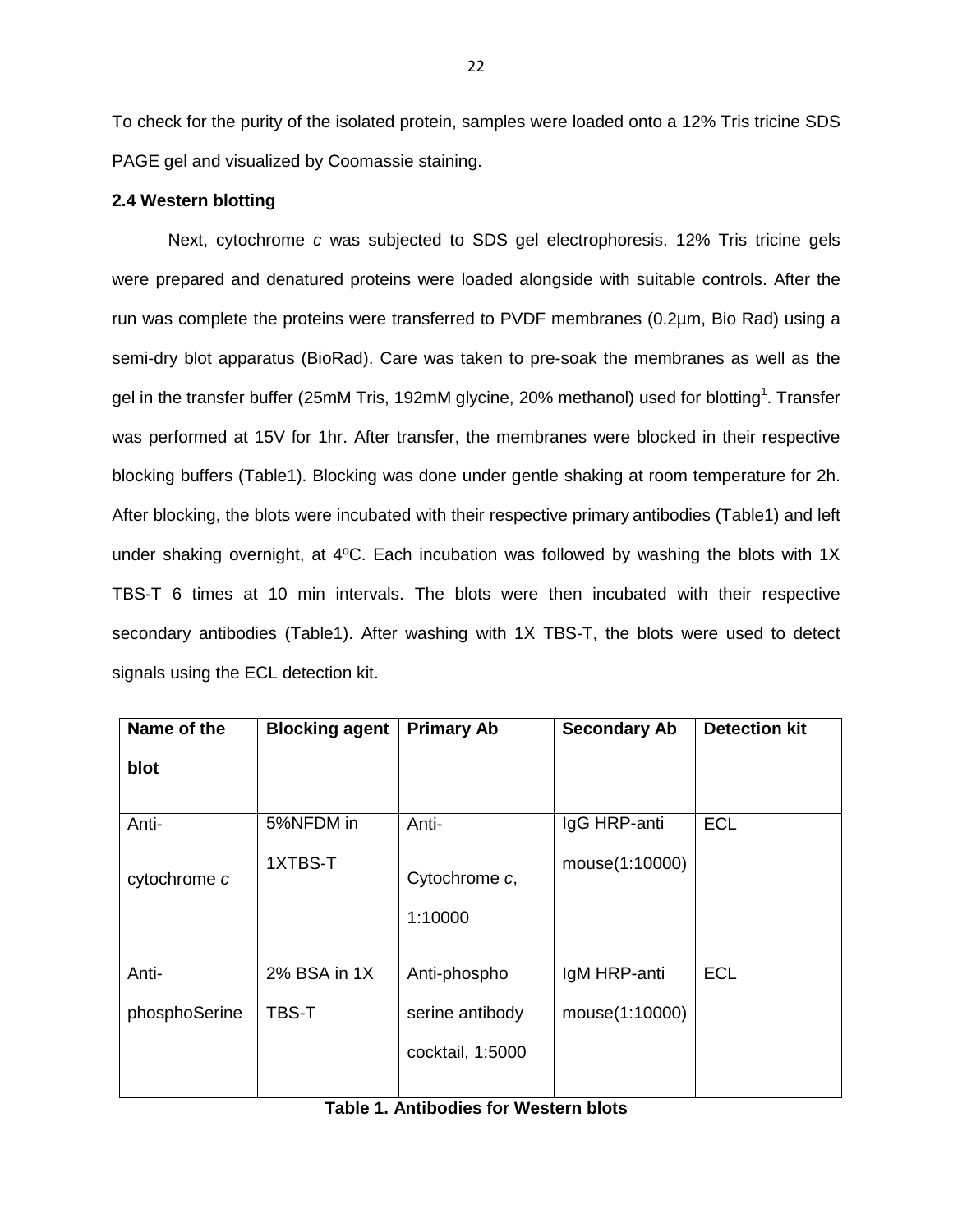# **2.5 Mass spectrometry of purified cytochrome c to detect site- specific phosphorylation(s)**

Purified cytochrome c was sent to our collaborator, Dr. Arthur Salomon (Brown University, Rhode Island), who is an expert in protein phosphorylation, for assignment of phosphate groups by mass spectrometry on specific sites of cytochrome c.

### **2.6 Bacterial overexpression of mutant cytochrome c proteins**

The pLW01 vector is a suitable prokaryotic expression system to generate the cytochrome c constructs since the vector also has the cDNA encoding the heme lyase (CYC3) gene which is necessary for the covalent attachment of the heme group to the cytochrome c apoenzyme but missing in bacteria. The vector, originally containing the horse cytochrome c cDNA sequence, was a kind gift from Dr. Lucy Waskell (University of Michigan) and was earlier used in our lab to create rodent cytochrome c constructs.<sup>2</sup> Site directed mutagenesis was performed using 5' GCT GGA TTC GAG TAC ACA GAT 3' and 5' GGA TTC GCC TAC ACA GAT GC 3' to mutate Ser 47 of cytochrome c to phosphomimetic glutamic acid and unphosphorylatable alanine, respectively. The outer primers that amplified the entire cytochrome c cDNA contained NcoI and BamHI restriction sites and were 5' AAT TTA CCA TGG GTG ATG TTG AAA AAG 3' and 5' AAT AAA GGA TCC AGT GGA ATT ATT CAT 3' respectively (refer Table 2) .The mutated cytochrome c cDNA sequences were later subcloned into the pLW01 bacterial expression plasmid after restriction digested by NcoI and BamHI. The generation of the mutant constructs was confirmed by sequencing and the correct mutants were used to transform competent  $E$ . coli cells to overexpress the protein. The clones were inoculated into 20 mL TB medium (Difco, BD, Franklin Lakes, NJ) containing 100 µg/mL carbenicillin and grown overnight at 37°C under shaking. These cultures were used to inoculate 4 L of 100  $\mu$ g/mL carbenicillin-containing TB medium that was grown until it reached an OD $_{600}$  of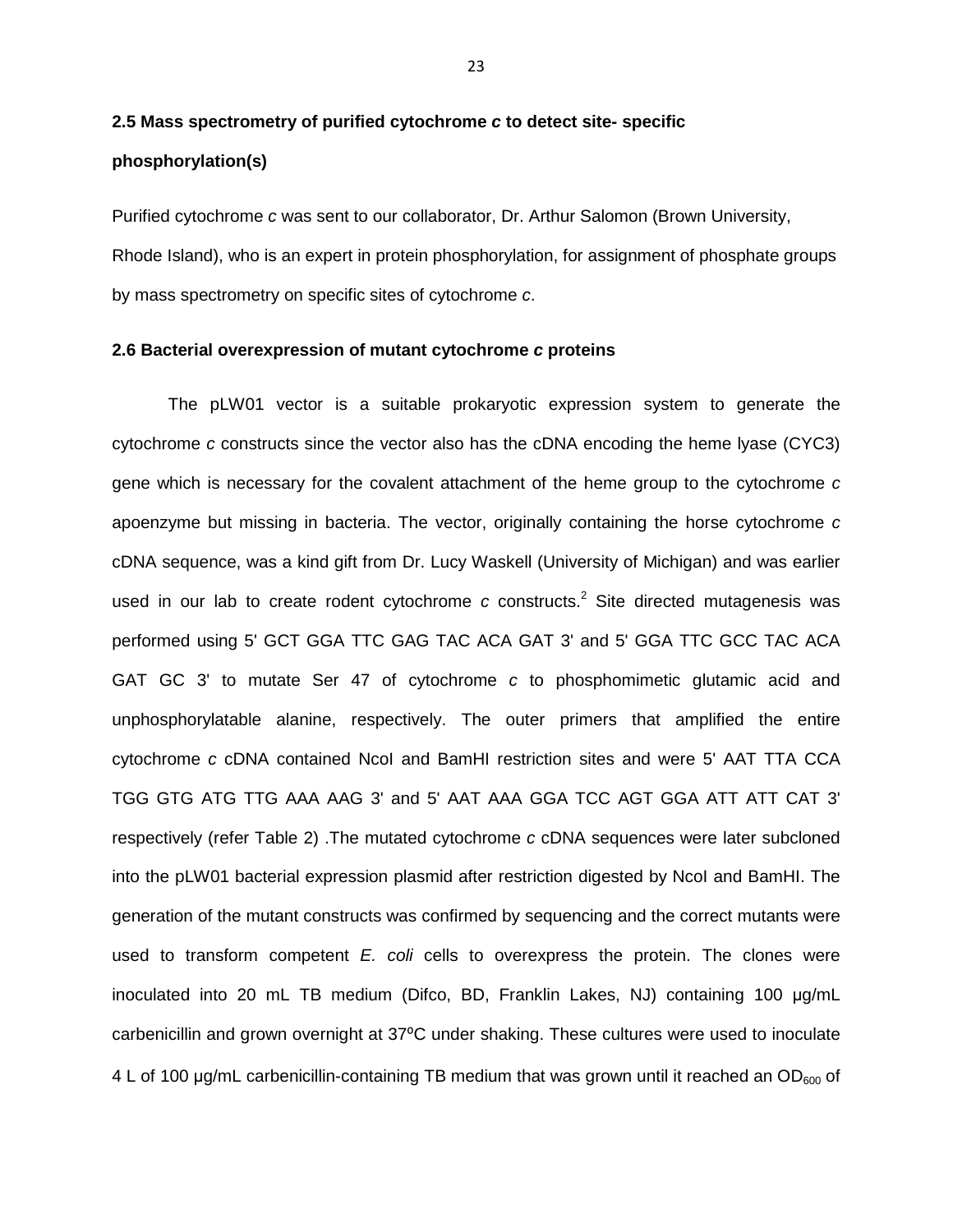2-3<sup>2</sup>. At this time, the expression of cytochrome c was induced by addition of 100mM isopropyl β-D-1-thiogalactopyranoside (IPTG), and the protein was overexpressed for 6 h at 37⁰C. The cells were harvested by centrifugation for 40 min at 4500 rpm, 4°C and the pellets were immediately stored at -80°C until used.

| Name           | <b>Primer Sequences</b>                   | Tm $(^{\circ}C)$ |
|----------------|-------------------------------------------|------------------|
| S47A,          | 5' GGA TTC GCC TAC ACA GAT GC 3'          | 55.9             |
| Forward primer |                                           |                  |
| S47A,          | 5' GCA TCT GTG TAG GCG AAT CC 3'          | 55.9             |
| Reverse primer |                                           |                  |
| <b>S47E,</b>   | 5' GCT GGA TTC GAG TAC ACA GAT 3'         | 54.3             |
| Forward primer |                                           |                  |
| S47E,          | 5' ATC TGT GTA CTC GAA TCC AGC 3'         | 54.3             |
| Reverse primer |                                           |                  |
| Outer          | 5' AAT TTA CCA TGG GTG ATG TTG AAA AAG 3' | 56.7             |
| forward primer |                                           |                  |
| Outer          | 5' AAT AAA GGA TCC AGT GGA ATT ATT CAT 3' | 54.7             |
| Reverse primer |                                           |                  |

## **2.7 Purification of cytochrome c from bacterial pellets**

The bacterial pellets were thawed overnight at 4ºC. For every 10gm pellet 100ml of lysis buffer was used. The lysis buffer was 20mM phosphate buffer, pH7.4 supplemented with protease inhibitors. The pellet was resuspended in the lysis buffer using a hand homogenizer. This was followed by lysis via French Pressure Cell Press (American Company, Aminco).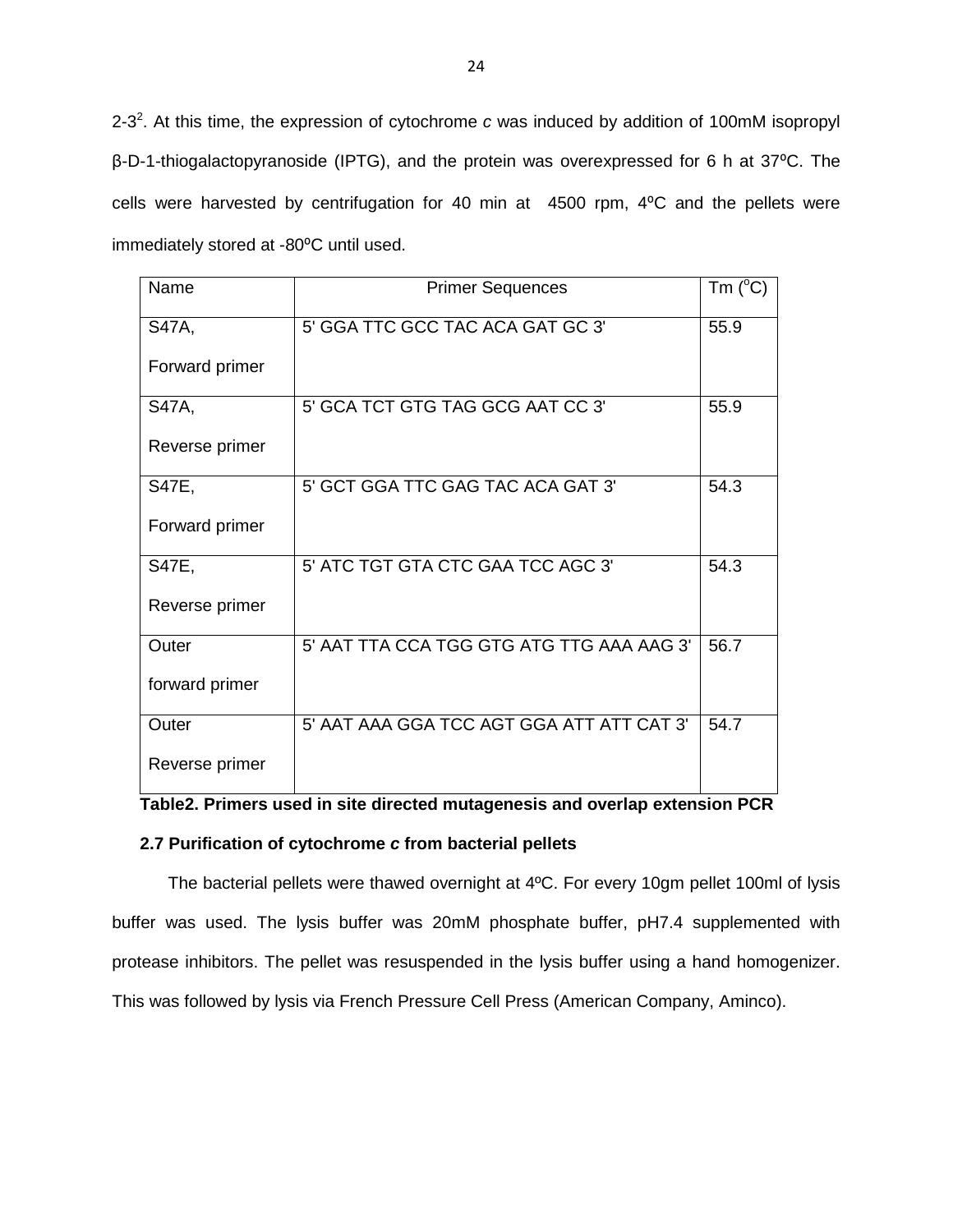

**Figure 3. French Pressure Cell Press.**

The lysed cells were centrifuged at 15000rpm for 45min to remove the pellet with cell debris. The pH of the supernatant was adjusted to 7.4 and conductivity matched with that of the DE52 column before it was loaded onto the equilibrated column. The flow-through was collected and pH readjusted to 6.5 and conductivity matched with that of the equilibrated CM52 column. The flow through was then loaded onto the column where the positively charged cytochrome  $c$ binds. The column was washed with equilibration buffer (30mM phosphate buffer, pH6.5). Cytochrome c was eluted from the column using a high salt buffer (0.5M NaCl in 30mM phosphate buffer, pH 6.5). The eluted protein was desalted by centrifugation using Amicon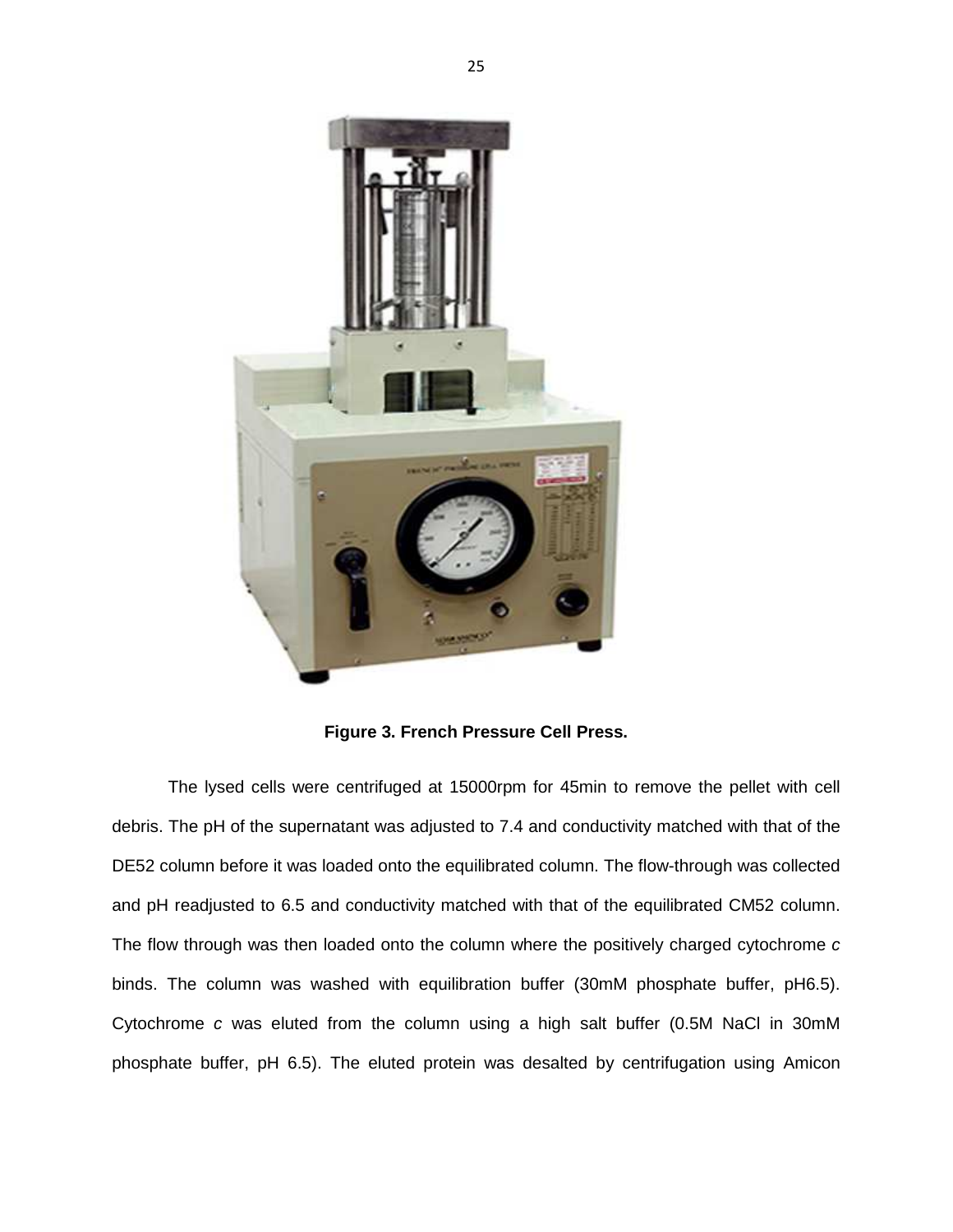Ultra-15 3k units (Millipore, Billerica, MA). Buffer exchange was performed in deionized water and the protein aliquoted and stored in  $-80^{\circ}$ C.

### **2.8 In vitro functional characterization of cytochrome c mutant proteins**

## **2.8.1 CcO activity measurements using the Clark type oxygen electrode system**

Our lab has a stock of regulatory competent CcO which was isolated from bovine liver under conditions preserving its phosphorylation status<sup>3</sup>. Liver type CcO is the same isozyme as expressed in kidney. An aliquot of CcO was diluted to 3µM final concentration in the presence of a 40-fold molar excess of cardiolipin and 0.2 mM ATP in CcO measuring buffer (10mM K-HEPES (pH 7.4), 40mM KCl, 2mM EGTA, 10mM KF, 1% Tween 20) and dialyzed overnight at 4ºC to remove cholate bound to CcO during enzyme purification. Respiration of CcO (54.54nM) was analyzed in a closed chamber equipped with a micro Clark-type oxygen electrode (Oxygraph system; Hansatech, Pentney, UK) at 25ºC in 220µL of CcO measuring buffer and 20 mM ascorbate as electron donor<sup>2</sup>. Increasing amounts of purified cytochrome c variants (0-15 µM) were added, and oxygen consumption was recorded and analyzed with the Oxygraph software (Hansatech).<sup>2</sup> The activity was expressed as turnover number (TN) (min<sup>-1</sup>).

## **2.8.2 Caspase 3 activity induction by cytochrome c mutant proteins**

An *in vitro* approach with cell free extracts was used to assess the capability of cytochrome c mutants to induce caspase 3 activity. Cytoplasmic extracts were prepared from a HeLa cell line. Cells were harvested from eight 150mm plates<sup>4</sup>. After washing the plates twice with 1X PBS the cells were harvested following centrifugation at 4°C, 800rpm, 5 min. This was repeated once after which the pellet was resuspended in 5mL of ice cold cell extraction buffer (20mM HEPES, pH7.5, 10mM KCl, 1.5mM MgCl<sub>2</sub>, 1mM EDTA, 1mM EGTA, 1mM dithiothreitol, 1mM PMSF) followed by centrifugation at 4ºC, 800 rpm, 5 min. The cell pellet was then gently resuspended in the extraction buffer and immediately transferred to a dounce homogenizer and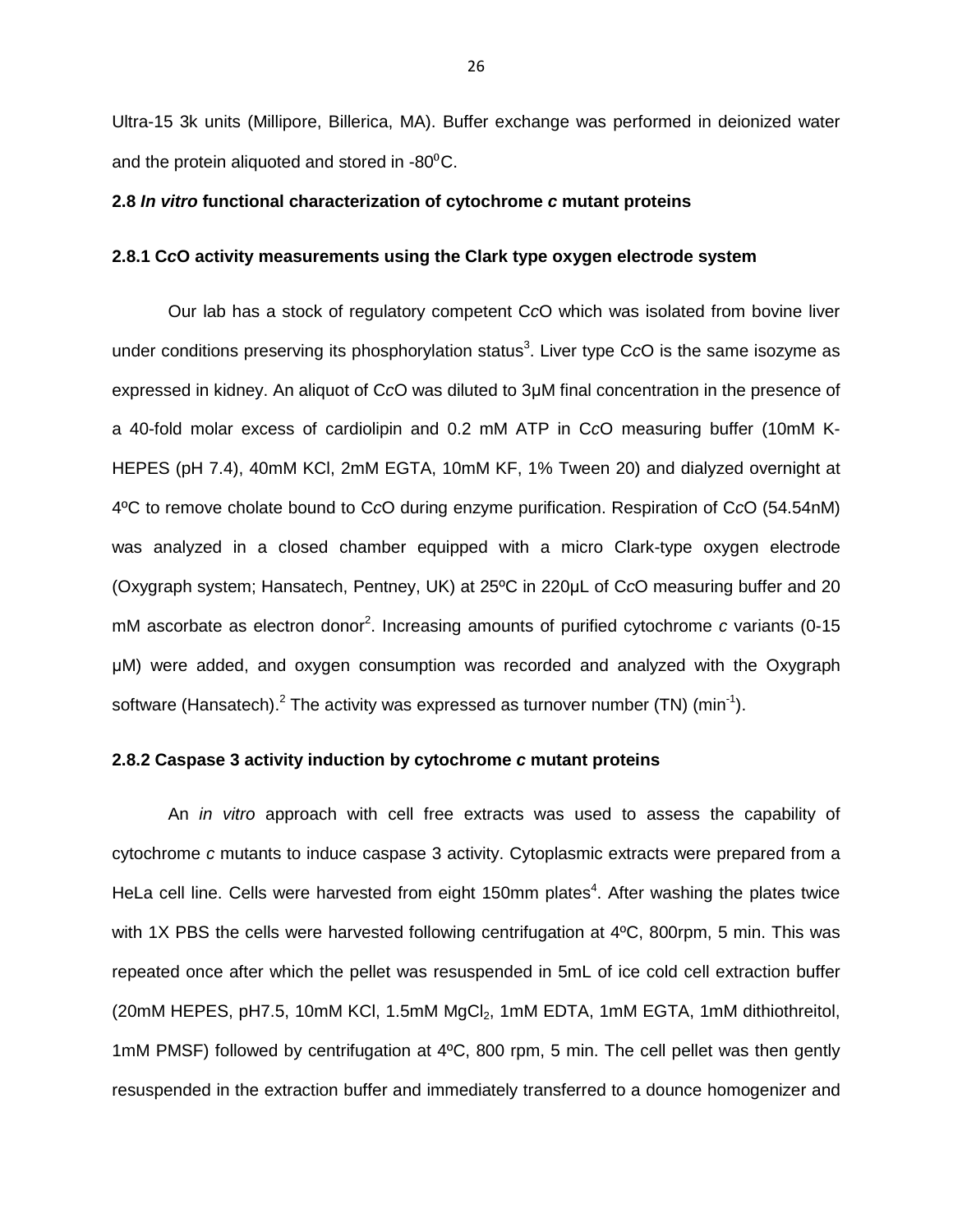kept on ice for 15 min for the cells to swell<sup>2</sup>. After swelling, the cells were broken open using a B-type pestle. Cell breakage was confirmed using a microscope and lysates transferred to Eppendorf tubes and centrifuged at 4ºC, at 15000g for 15min to remove nuclei and other organelles. The resultant supernatant is the cytosolic fraction. The protein concentration of the lysate was measured using the  $D_c$  assay kit (Bio Rad, Hercules, CA). The cytosol extract was diluted to a concentration of 2mg/mL for the caspase assay. The kit used was the EnzChek Caspase-3 assay kit (Invitrogen, Carlsbad, CA) with rhodamine 110-linked DEVD tetrapeptide as an artificial substrate of caspase-3, which fluoresces upon cleavage. The cytosolic extract from HeLa cells (2mg/ml) was incubated with individual cytochrome c mutants (15µg/ml) at 37ºC for 2.5h. After incubation, 10µl from the activated extracts were aliquoted and assayed for caspase 3 activity in triplicate. Also, in parallel, a similar assay was performed in the presence of caspase 3 inhibitor.

Fluorescence was detected using a Fluoroskan Ascent FL plate reader (Labsystems, Thermo Scientific, Waltham, MA), excitation filter 485nm/14nm bandwidth, emission filter 527nm/10nm bandwidth. Fluorescence values were acquired in 30min intervals for 3h. Amount of cleaved substrate was calculated from the rhodamine 110 calibration curve, and data were expressed in pmol of DEVD3 min<sup>-1</sup> (mg of protein)<sup>-1</sup>.

### **2.8.3 Measurement of cytochrome c redox potential**

The midpoint redox potential  $(E^0)$  was analyzed spectrophotometrically using 2,6 dichloroindophenol (DCIP, $E^{0}$ =237 mV) as a reference compound, which has an absorption band at 600 nm in its oxidized state<sup>5</sup>. One milliliter of cytochrome c solution (2mg/mL) was mixed in a large spectrophotometric cuvette with 2mL of 50mM citrate buffer, pH6.5, 0.1mL of 1mM DCIP, and 50 $\mu$ L of 1mM K<sub>3</sub>Fe(CN)<sub>6</sub> to fully oxidize cytochrome c. Absorbances corresponding to fully oxidized cytochrome  $c$  (A<sub>550</sub>-A<sub>570</sub>) and DCIP (A<sub>600</sub>) were recorded using a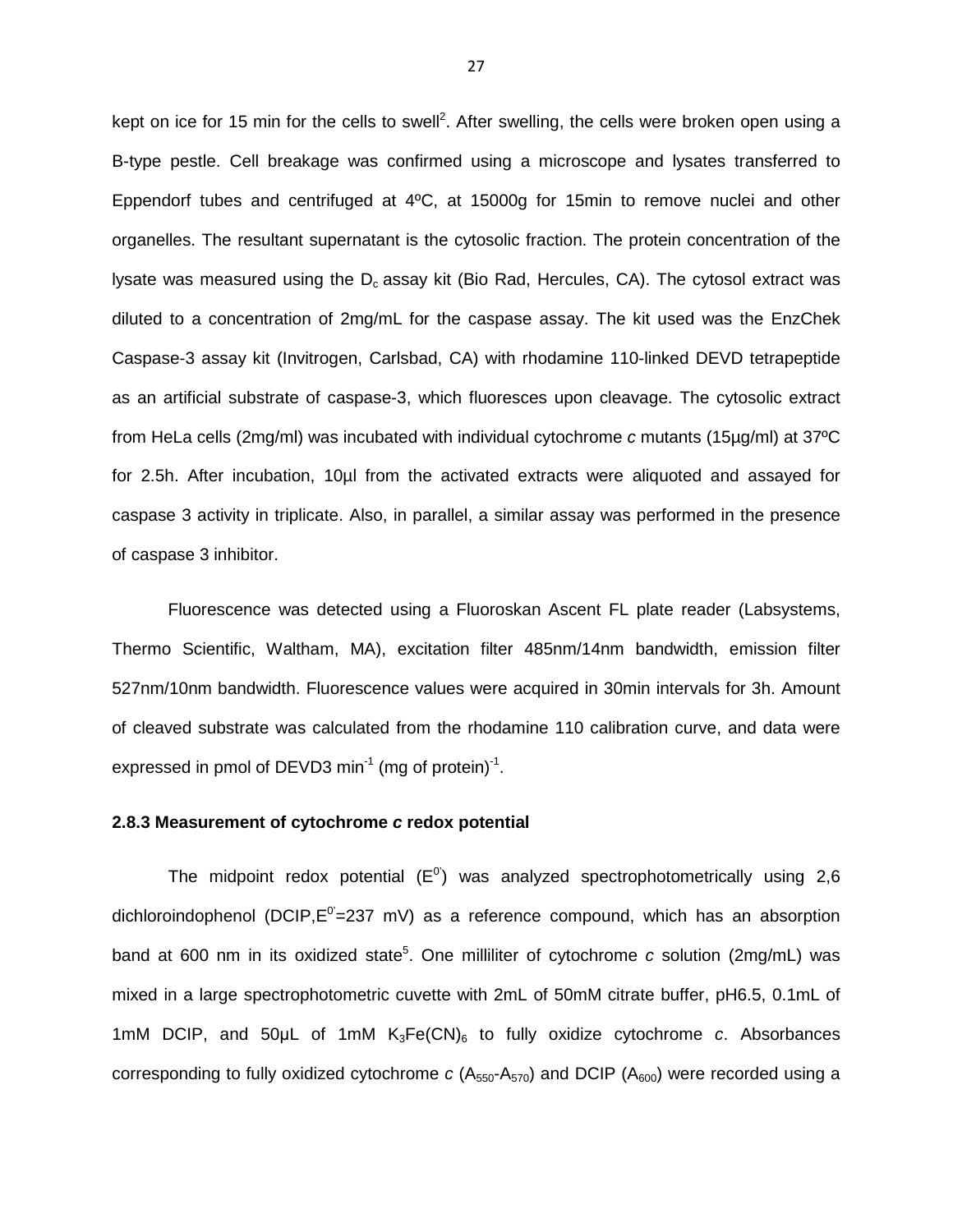Jasco V-570 double beam spectrophotometer. The mixture was then sequentially reduced by 1µL additions of 5mM ascorbate (pH 6.5), and absorbance values were acquired at each step. When readings became constant, a few grains of  $Na<sub>2</sub>S<sub>2</sub>O<sub>4</sub>$  were added to fully reduce cytochrome c and DCIP. For each step, ratios of oxidized and reduced forms of both compounds were calculated. Data obtained were plotted as  $log(DCIP<sub>OX</sub>/DCIP<sub>RED</sub>)$  versus  $log(Cyt_{OX}/Cyt_{RED})$ , yielding a linear graph with a slope of n-DCIP/n-cytochrome c and a y-axis intercept of n-cytochrome  $c$  / 59.2(E cytochrome  $c - E$  DCIP). These values were used to calculate the  $E^0$  of cytochrome c from the Nernst equation.

# **2.9 Results**

## **2.9.1 Western blotting**

Cytochrome c was purified from bovine kidney tissues under conditions that preserved its physiological phosphorylation status. After eluting cytochrome c from the CM52 cation exchange column it was passed through an HPLC gel filtration column to increase the purity of the protein. The protein was found to be clean on a Coomassie gel (Fig. 4). Note that the weaker higher band (24kDa) represents the cytochrome c dimer, which is sometimes observed.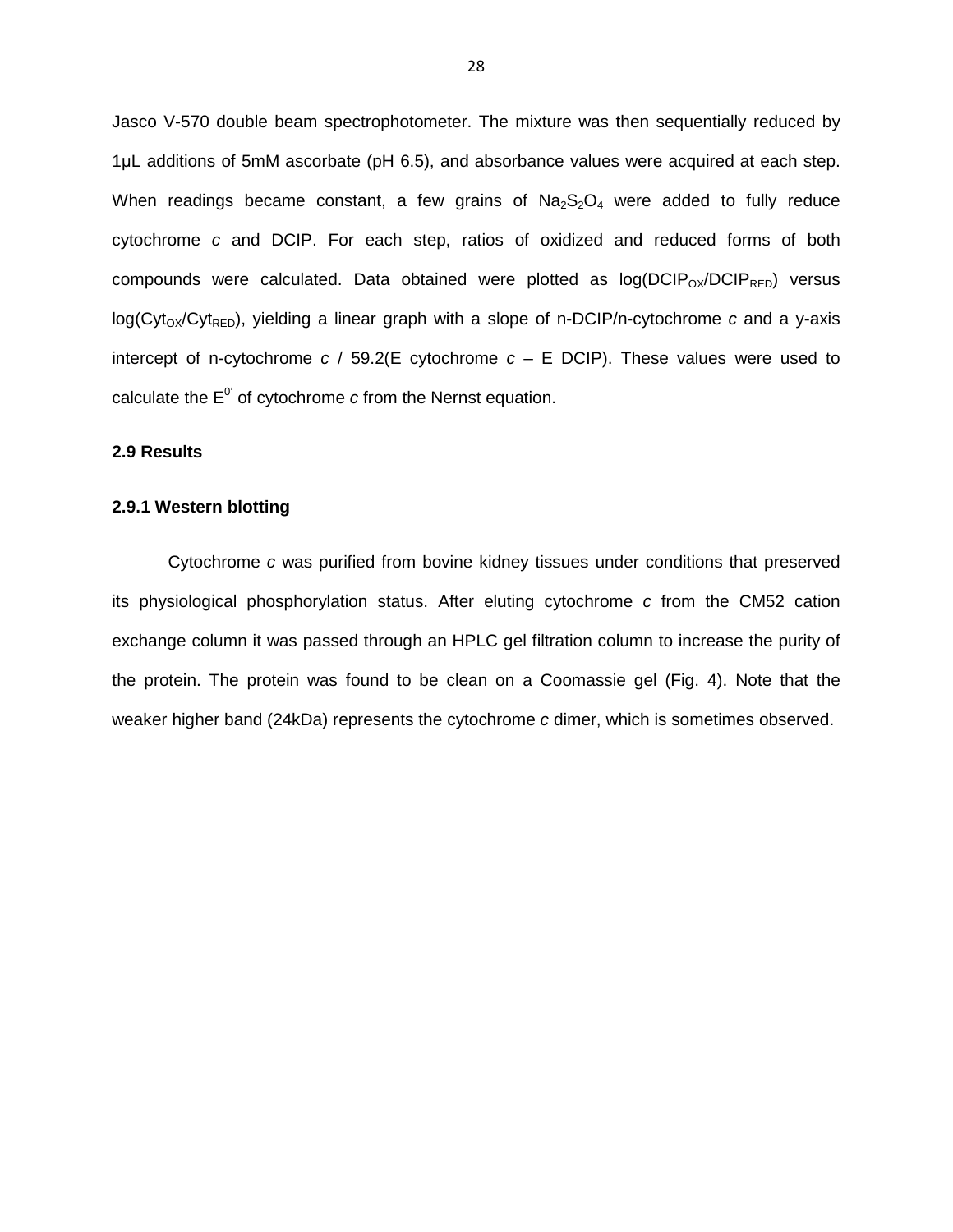

**Figure 4. Coomassie gel of cytochrome c purified from kidney.** Lane 1: Page Ruler prestained protein ladder,10-170 kDa, Lane 2: cow heart cytochrome c from Sigma(2µg) Lane 3: 1XLDS and Lane 4: isolated cow kidney cytochrome  $c$  (2 $\mu$ g).

Western blotting with anti-phospho Serine antibodies was performed to analyze the cytochrome

c phosphorylation status. Both gave strong signals for phosphorylation as shown below.



**Figure 5. Western blot with anti-cytochrome c antibodies**. Lane 1: Page Ruler pre-stained protein ladder, 10-170 kDa, Lane 2: cow heart cytochrome c from Sigma (2µg), Lane 3: empty, Lane 4: cytochrome c purified from cow kidney tissue (2µg).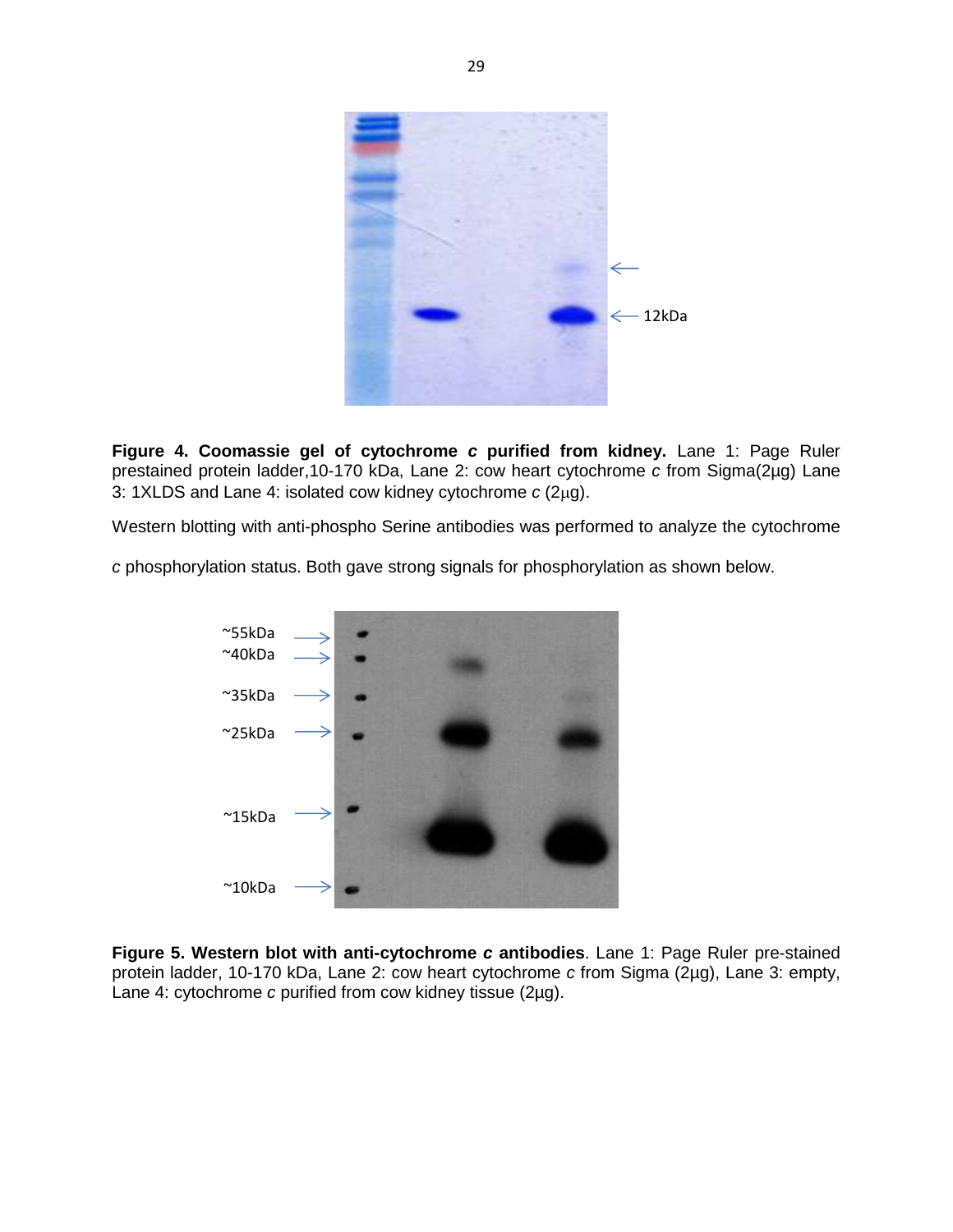

**Figure 6. Western blot with anti-phospho serine antibodies.** Lane 1: Page Ruler prestained protein ladder, 10-170 kDa, Lane 2 & Lane 4: cytochrome c purified from cow kidney tissue (1µg and 2µg respectively), Lane 3: empty, Lane 5: positive control, ovalbumin.

## **2.9.2 Mass spectrometry of cytochrome c to detect site-specific phosphorylation(s)**

Because the anti-phospho-Ser/Thr antibodies are not highly specific due to the small epitope they recognize and in order to assign the specific phosphorylation sites, isolated cytochrome c was digested with trypsin and analyzed by immobilized metal affinity chromatography/nano-liquid chromatography/electrospray ionization mass spectrometry (IMAC/ nano LC/ESI-MS/MS). In this method the phosphorylated peptides are enriched before being subjected to tandem mass spectrometry for fragment examination.

The analysis revealed Ser47 phosphorylation of cytochrome c on the peptide, **KTGQAPGFpSYTDANK**. Depending on the individual kidney cytochrome c isolation two additional phosphorylation sites were revealed, Thr28 and Thr 51 (data not shown).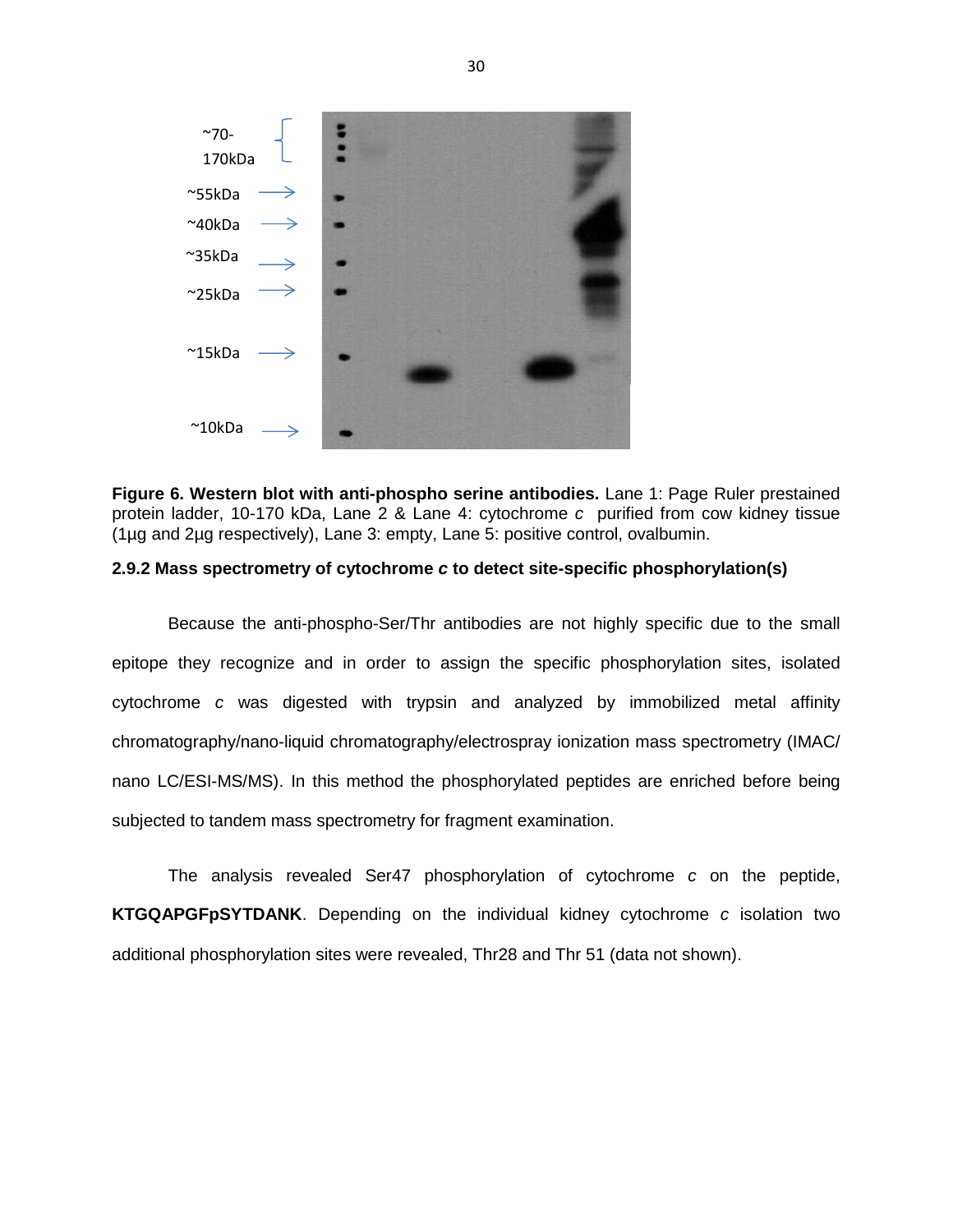

**Figure 7. Nano-LC/ESI/MS/MS spectrum of KTGQAPGFpSYTDANK.** Peptides were eluted into the mass spectrometer with an HPLC gradient (0-50% acetonitrile, 0.1M acetic acid in 30min). The mass spectrometer acquired top 3 data dependent ESI MS/MS spectra. The phosphorylation site was revealed by fragment ions y6 and y7 where y7-y6 gave the mass of phosphoserine.

## **2.9.3 Purification of cytochrome c from bacterial pellets**

Phosphomimetic substitution is a commonly used method to study the *in vitro* effects of protein phosphorylation. The commonly used amino acids as phosphomimetic substitutes are negatively charged glutamate and aspartate.

This study was aimed at studying the effects of Ser47 phosphorylation of cytochrome c.

The bacterial pLW01 expression vector was used to generate the rat cytochrome c constructs.

The vector particularly suits the study since it also encodes the heme lyase gene which is

31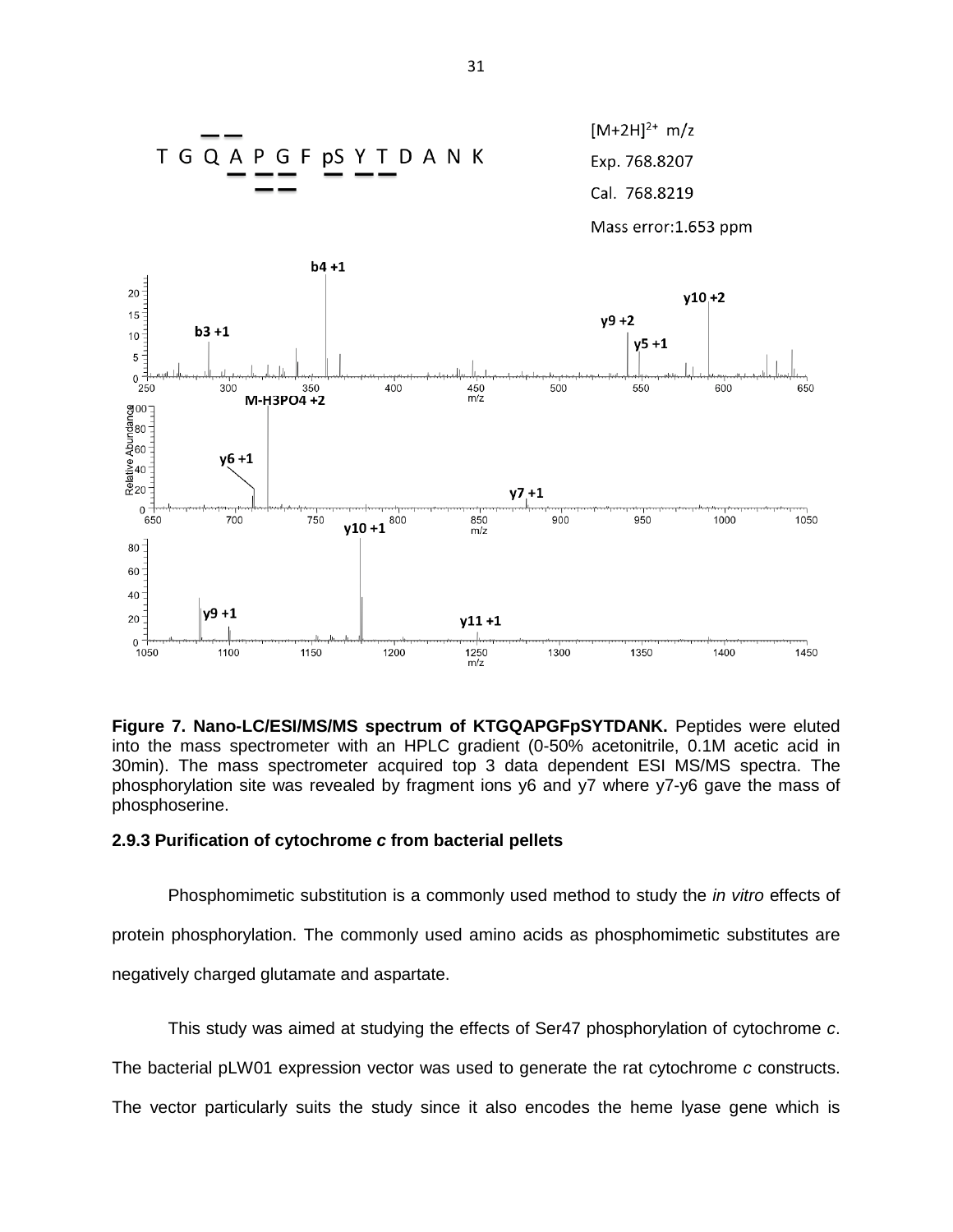required but not present in bacteria for covalent attachment of the heme group to apocytochrome c. Besides wild-type cytochrome c, site directed mutagenesis was performed to generate Ser47Glu and Ser47Ala mutants. The correct mutants were confirmed by sequencing and further used to transform One shot BL21 (DE3) E.coli cells for cytochrome c overexpression. The bacterial pellets were lysed and French-pressed before purification through ion exchange chromatography. Five to ten mg of purified cytochrome c protein per liter of bacterial culture was obtained. Purity of the proteins was checked on SDS-PAGE gel followed by Coomassie blue staining. Absorption spectra revealed that all proteins are fully reducible.



## **Figure 8. Coomassie gel showing purity of the harvested mutant proteins.**

Lane 1: Page Ruler pre-stained protein ladder, 10-170 kDa, Lane 2: Wild type cytochrome c, Lane 3: S47A mutant protein, Lane 4: S47E mutant protein.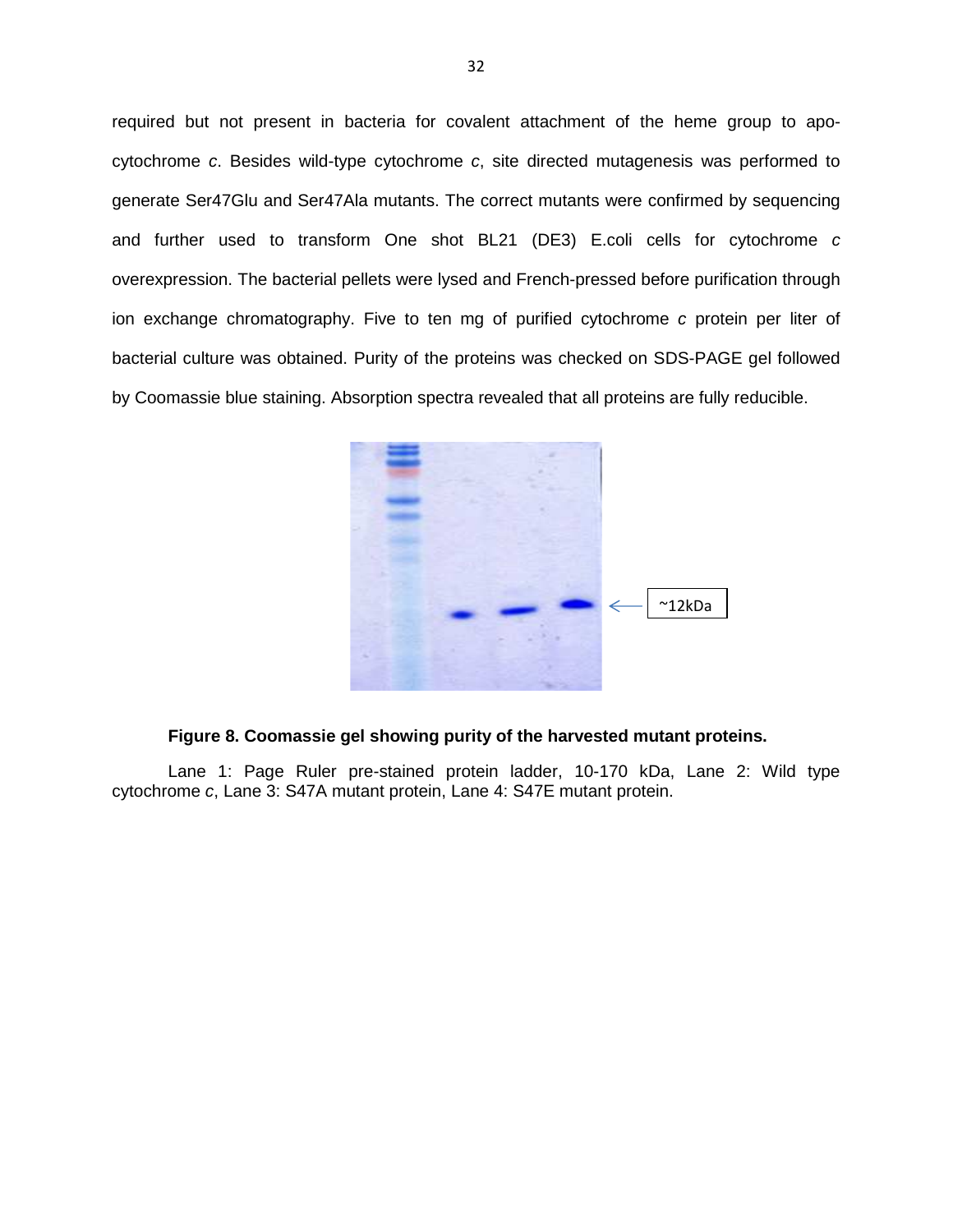

**Figure 9. Absorption spectra of purified cytochrome c mutant proteins.** Spectral analysis of the cytochrome c variants( blue- WT, green- S47A, brown- S47E) indicated that they are correctly folded, including the presence of the weak 695nm absorption band in the oxidized spectrum (not shown).

## **2.9.4 CcO activity measurements using Clark type oxygen electrode system**

A kinetic study of purified cytochrome c oxidation with bovine liver CcO was performed. Purified mutant cytochrome c proteins were used, with WT cytochrome c as control. Interestingly, results revealed that CcO oxidizes Ser47Glu mutant cytochrome c at significantly lower rates as compared to WT and Ser47Ala controls.  $V_{max}$  of the Ser47Glu mutant was decreased by 40-50% compared to WT and Ser47Ala controls suggesting that this phosphorylation down-regulates mitochondrial ETC electron flux.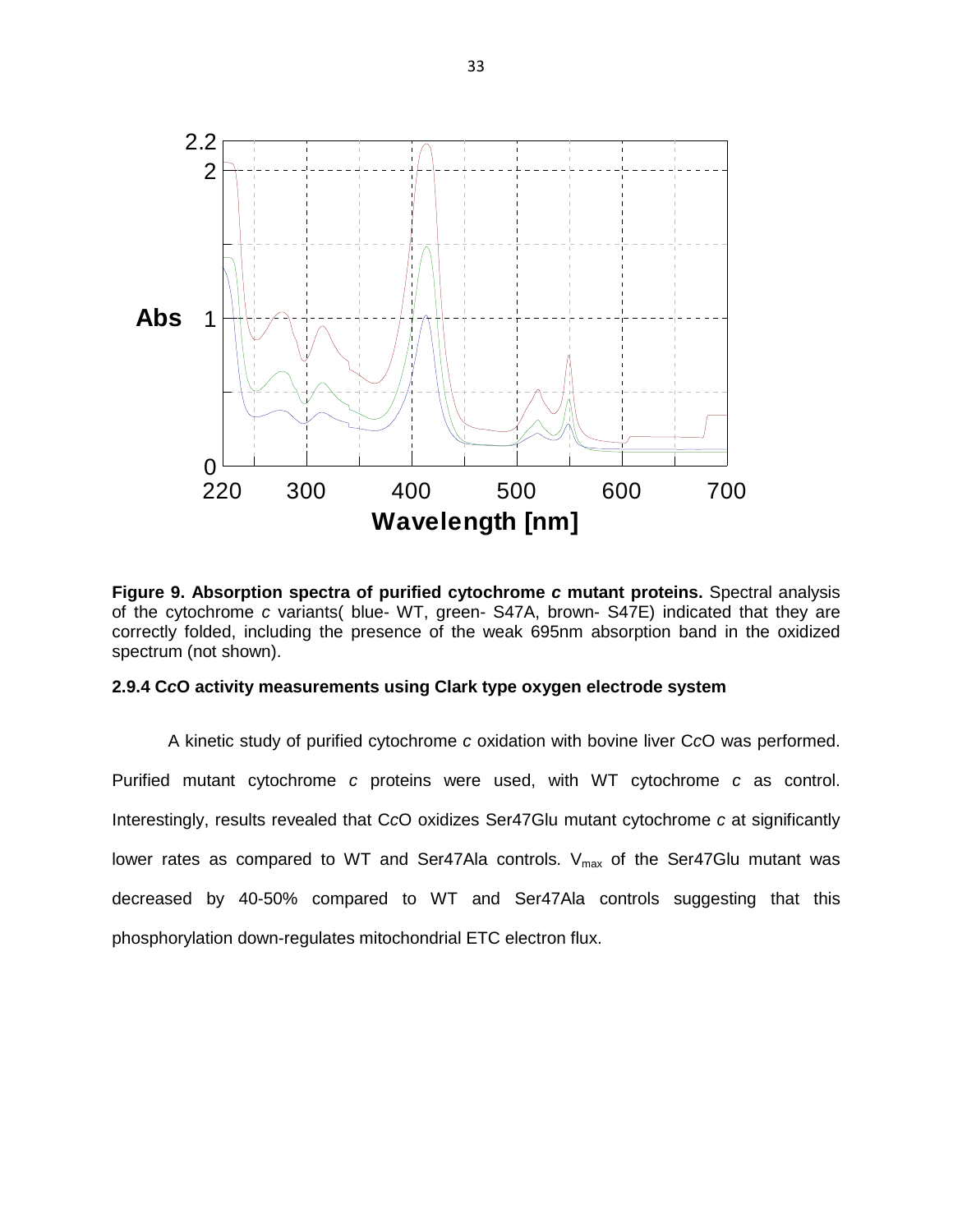

**Figure 10. CcO activity of purified cytochrome c mutant proteins.**  $V_{max}$  of S47E mutant is reduced by ~40- 50% compared to WT and S47A controls.

## **2.9.5 Caspase 3 activity induction by cytochrome c mutant proteins**

To assess the effect of mutation on the ability of the protein to participate in apoptosis, caspase 3 activity was measured. For this purpose wild type cytochrome c, Ser47Glu, and Ser47Ala mutants each were incubated with cytosolic extracts from HeLa cells. Strikingly, the results reveal that mutation to the Ser47 residue leads to a loss of the protein's ability to initiate apoptosis. Both mutations result in negligible caspase activity with cytosolic extracts from HeLa cells. This suggests that Ser47 might be a key residue to regulate the protein's ability to trigger apoptosis.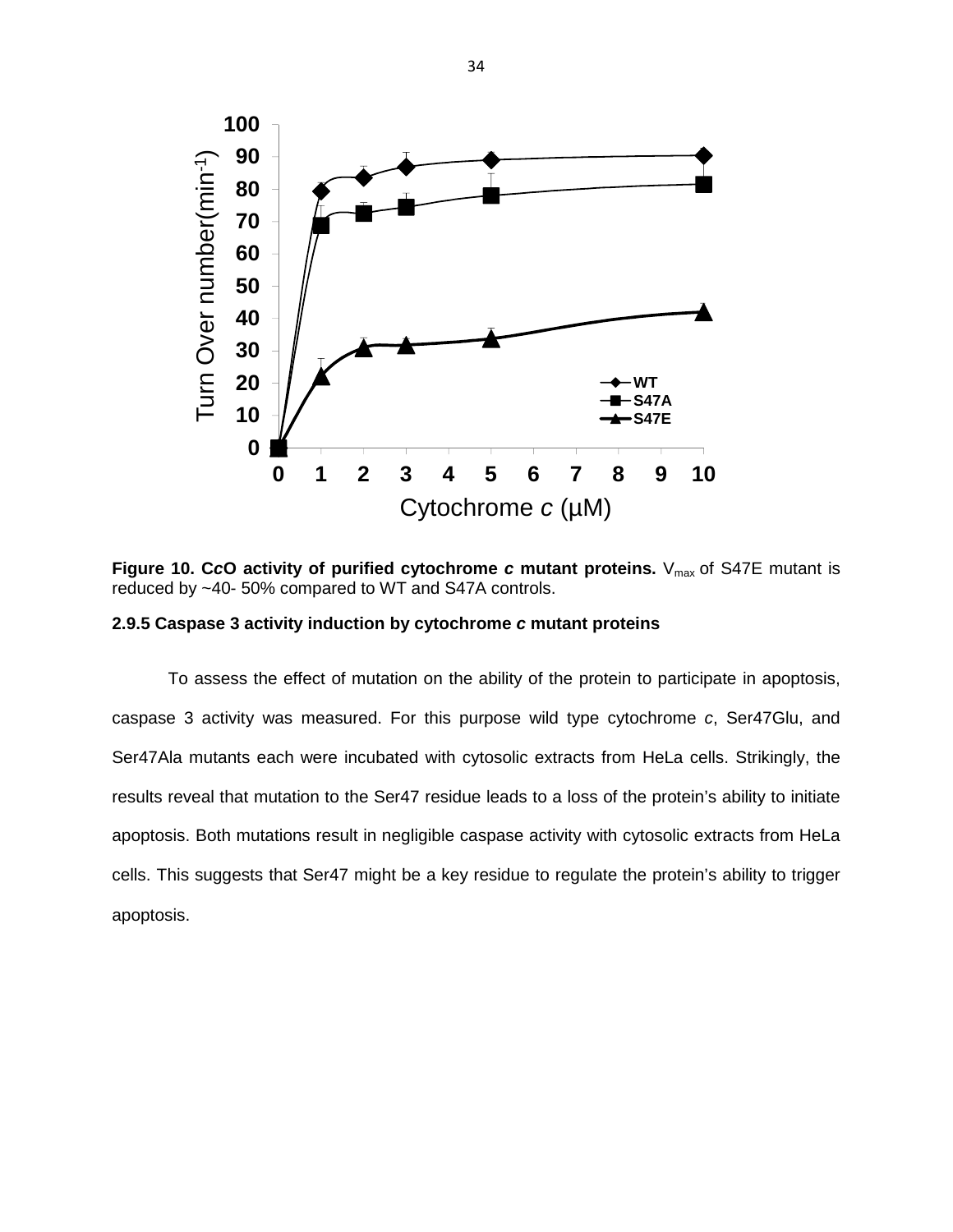



## **2.9.6 Measurement of cytochrome c redox potential**

To effectively function as a mobile electron carrier in the electron transport chain cytochrome c must have a redox potential value between those of Complexes III and IV. As part of the initial characterization, the redox potential of the cytochrome c mutants and the WT was measured using the equilibration method. The wild type cytochrome c redox potential value was 272  $\pm$  2mV while the mutants displayed slightly lower values 270  $\pm$  1mV and 256  $\pm$  12mV for Ser47Ala and Ser47Glu mutants, respectively.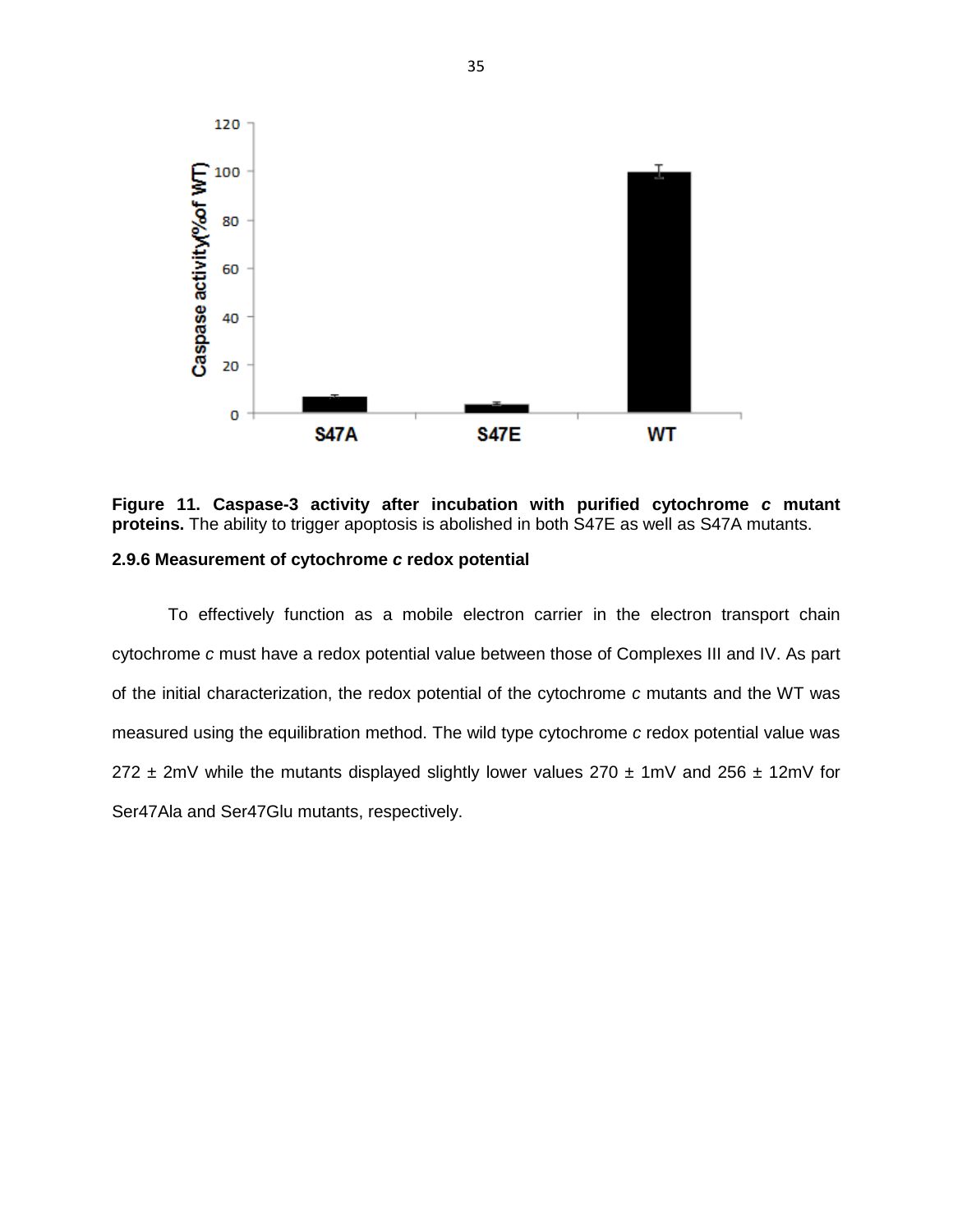

**Figure 12. Redox potential assay of cytochrome c mutant proteins**

## **2.10 Future directions**

Cytochrome c plays diverse roles in the life and death activities of a cell. Keeping this mind one would expect tight regulatory mechanisms governing its functions. However, regulation of cytochrome c by cell signaling was not given serious consideration until recently when our group found and published that cytochrome c was phosphorylated on Tyr97 and Tyr48 in bovine heart and liver and that these phosphorylations resulted in a partially inhibited ("healthy') mitochondrial respiration status of a cell while preventing apoptosis, in a tissue specific manner. In the present study on bovine kidney cytochrome c it was found that Ser47 was phosphorylated. Phosphomimetic mutants were generated and used to carry out in vitro assays to characterize this protein. In this study, CcO activity, caspase3 activity, and redox potential measurements of the phosphomimetic mutants were analyzed alongside controls.

It is known that under stress conditions cytochrome c can act as cardiolipin peroxidase thereby affecting mitochondrial membrane integrity leading to its release into the cytosol. Also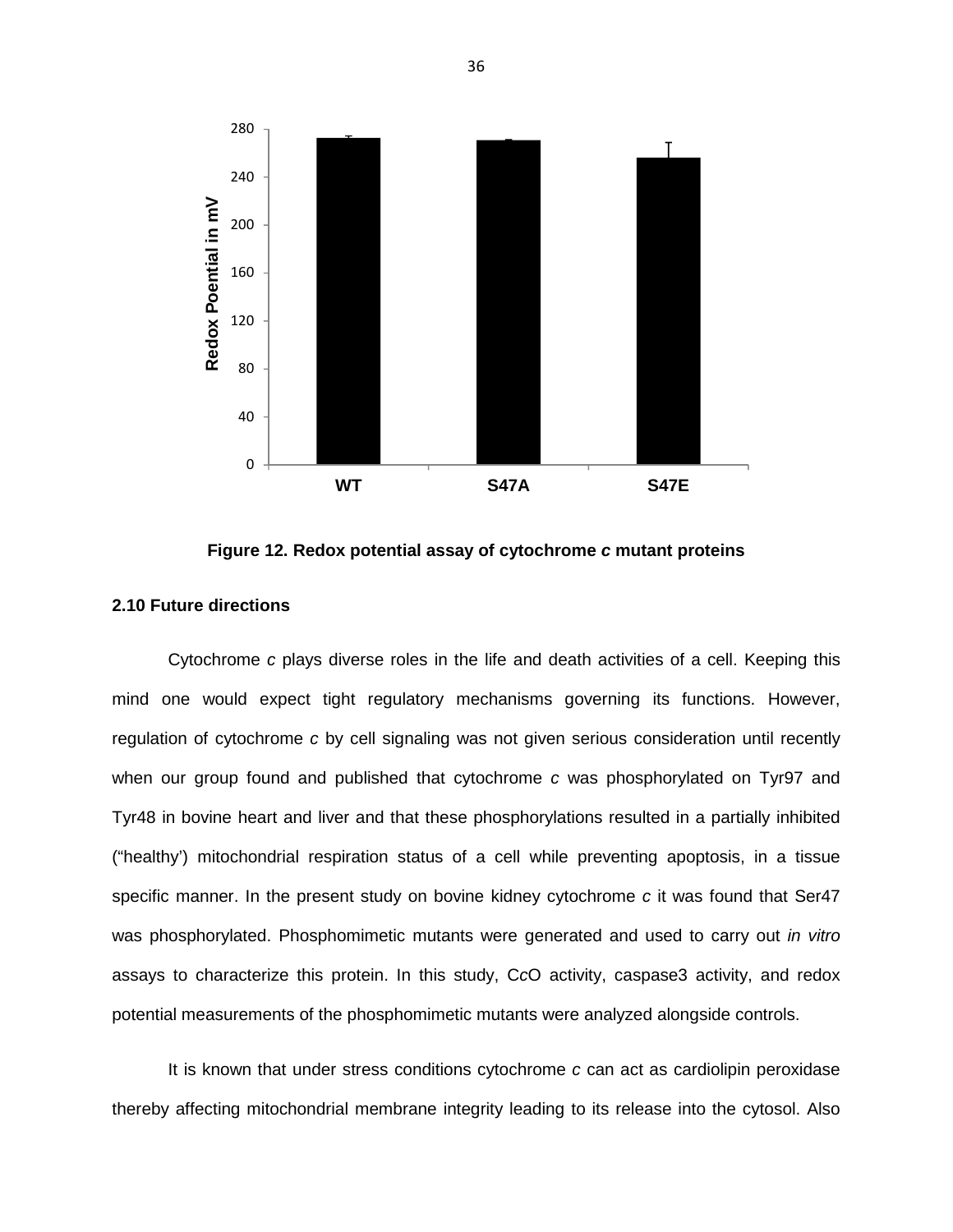known is that under apoptotic stress unphoshorylated cytochrome c can generate ROS together with p66<sup>shc</sup> by channeling electrons from electron transfer chain to p66<sup>shc</sup> which will in turn generate hydrogen peroxide. Future experiments will be done to measure the cardiolipin peroxidase activity of the phosphomimetic mutants vs unphosphorylated controls. Also measured will be the ROS generation via p66<sup>shc</sup>.

Next in line would be crystallographic studies to study the effects of these mutations on the structure of the protein.

Also of interest would be to perform a similar set of experiments to functionally characterize Ser47 phosphorylated cytochrome c in a mammalian cell culture system to further confirm our results. Another important research direction would be to identify kinase(s) and phosphatase(s) responsible for the regulation of cytochrome c, which would be helpful in designing novel therapeutic strategies for treatment of diseases such as cancer where the cells exhibit mechanisms to evade apoptosis perhaps mediated by hyper-phosphorylation of cytochrome c, as well as neurodegenerative diseases, where dysfunctional mitochondrial respiration is a hallmark.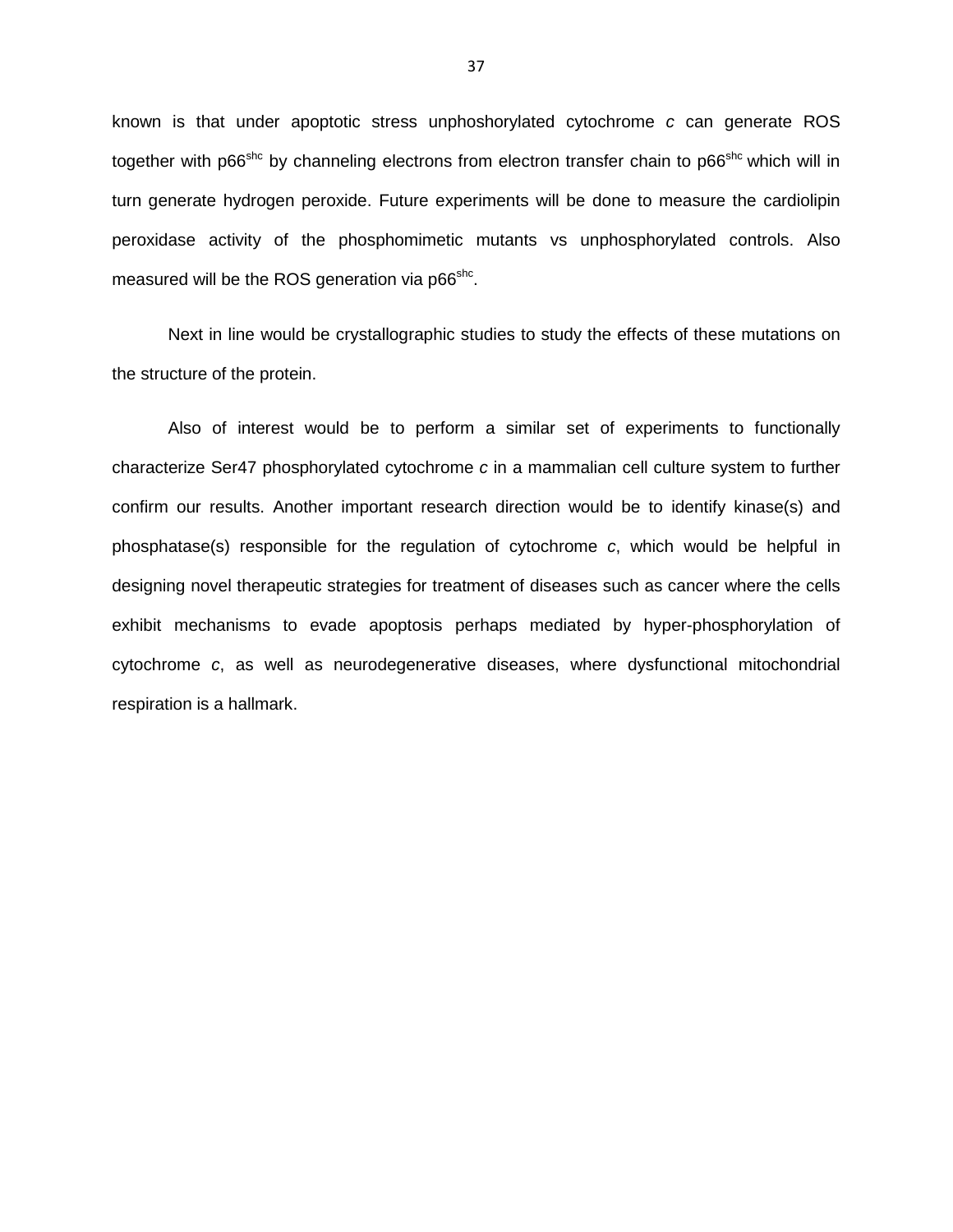# **2.11 References**

- 1. Yu, H., et al., Mammalian liver cytochrome c is tyrosine-48 phosphorylated in vivo, inhibiting mitochondrial respiration. Biochimica et Biophysica Acta, 2008.**1777**: 1066– 1071.
- 2. Pecina, P., et al., Phosphomimetic Substitution of Cytochrome c Tyrosine 48 Decreases Respiration and Binding to Cardiolipin and Abolishes Ability to Trigger Downstream Caspase Activation. Biochemistry, 2010. **49**: 6705–6714.
- 3. Lee, I., et al., Isolation of regulatory-competent phosphorylated cytochrome c oxidase. Methods Enzymol, 2009. **457**: 193–210.
- 4. Slee, E. A., et al., Ordering the cytochrome c-initiated caspase cascade: hierarchical activation of caspases-2, -3, -6, -7, -8, and -10 in a caspase-9-dependent manner. J. Cell Biol., 1999. **144**: 281–292.
- 5. Cammack, R. Redox states and potentials, in Bioenergetics. A Practical Approach (Brown, G. C., and Cooper, C. E., Eds.). Oxford University Press, Oxford, 1995. 85-109.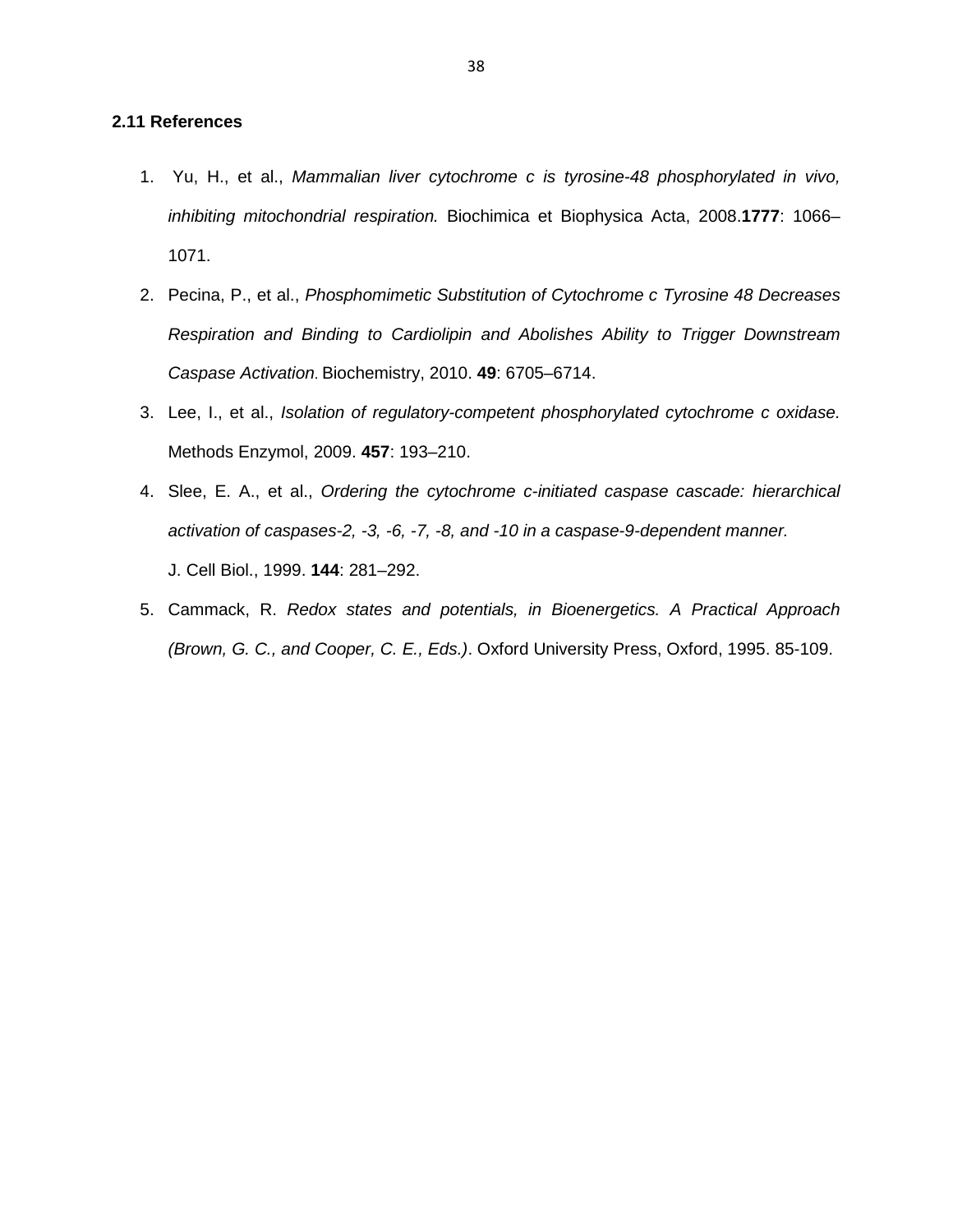# **Chapter 3**

# **Summary**

### **3.1 Characterization of bovine cytochrome c from kidney tissue**

The long standing working model of our lab is that under healthy conditions cytochrome c is phosphorylated leading to a "controlled" respiration state by maintaining mitochondrial membrane potential,  $\Delta\psi_m$  at physiologically low levels (80-140mV) thereby avoiding excessive ROS production. However, under stressed conditions, cytochrome c gets dephosphorylated which leads to high electron transfer rates and membrane potential (>140mV). This hyperpolarization leads to excessive ROS production which triggers apoptosis.

The aim of this study was to characterize the cytochrome c protein isolated from bovine kidney. Phosphorylation on Ser47 residue was determined by mass spectrometry. To further analyze the effect of this phosphorylation, phosphomimetic mutants were designed and generated. Preliminary studies to measure basic activities such as respiration, apoptosis, and redox potential were performed.

The redox potential of the phosphomimetic mutant was slightly lower compared to WT, Importantly, phosphomimetic cytochrome c displayed significantly reduced CcO activity when compared to controls supporting our overall model of healthy (i.e., lower) respiration rates under normal conditions. In addition, the ability to induce apoptosis as measured by caspase 3 activity revealed that mutation of Ser47 almost fully diminishes the ability of cytochrome c to initiate apoptosis. This suggests that this Ser47 residue might be key to its proper functioning in the apoptotic cascade. Thus, the results of this study are squarely fitting our working model.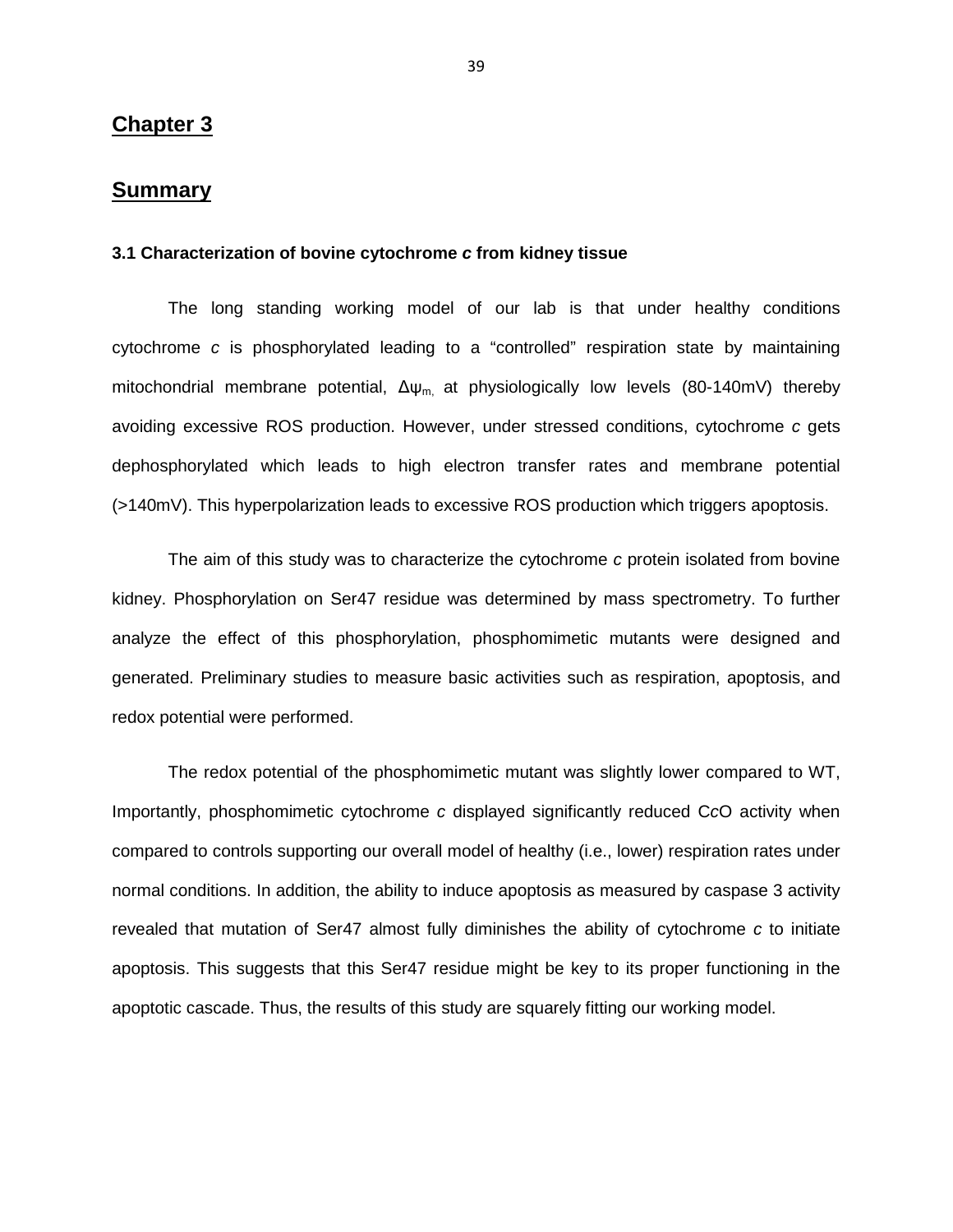# **LIST OF PUBLICATIONS**

#### **Papers:**

- 1. Hüttemann, M., Helling, S., Sanderson, T. H., Sinkler, C., Samavati, L., Mahapatra, G., Varughese, A., Lu, G., Liu, J., Ramzan, R., Vogt, S., Grossman, L. I., Doan, J. W., Marcus, K., and Lee, I. (2012) Regulation of mitochondrial respiration and apoptosis through cell signaling: Cytochrome c oxidase and cytochrome c in ischemia/reperfusion injury and inflammation. Invited Review. Biochim Biophys Acta, 1817(4):598-609.
- 2. Sanderson, T.H., Mahapatra, G., Pecina, P., Ji, Q., Yu, K., Sinkler, K., Varughese, A., Kumar, R., Tousignant, R.N., Salomon, A.R., Lee, I., Hüttemann, M. (2013) Cytochrome c is tyrosine 97 phosphorylated by neuroprotective insulin treatment. PLoS One, 8(11):e78627.

### **Abstracts:**

- 1. Mahapatra G., Varughese A., Ji Q., Lee I., Salomon A., Hüttemann M. Role of cytochrome c phosphorylation in regulation of respiration and apoptosis. Lipids@Wayne Inaugural Symposium, April 30/2014, Wayne State University, MI, USA.
- 2. Hüttemann, M., Mahapatra, G., Varughese, A., Ji, Q., Salomon, A., Lee, I. Bovine kidney cytochrome c is phosphorylated on threonine 28. FASEB Science Research Conference, Mitochondrial Biogenesis and Dynamics in Health, Disease, and Aging. June 16- 21/2013, Big Sky Resort, MT, USA.
- 3. Hüttemann, M., Mahapatra, G., Varughese, A., Ji, Q., Salomon, A., Lee, I. Phosphorylation of bovine kidney cytochrome c. NHLBI Mitochondrial Biology Symposium, May 6-7/2013, Bethesda, Maryland, USA.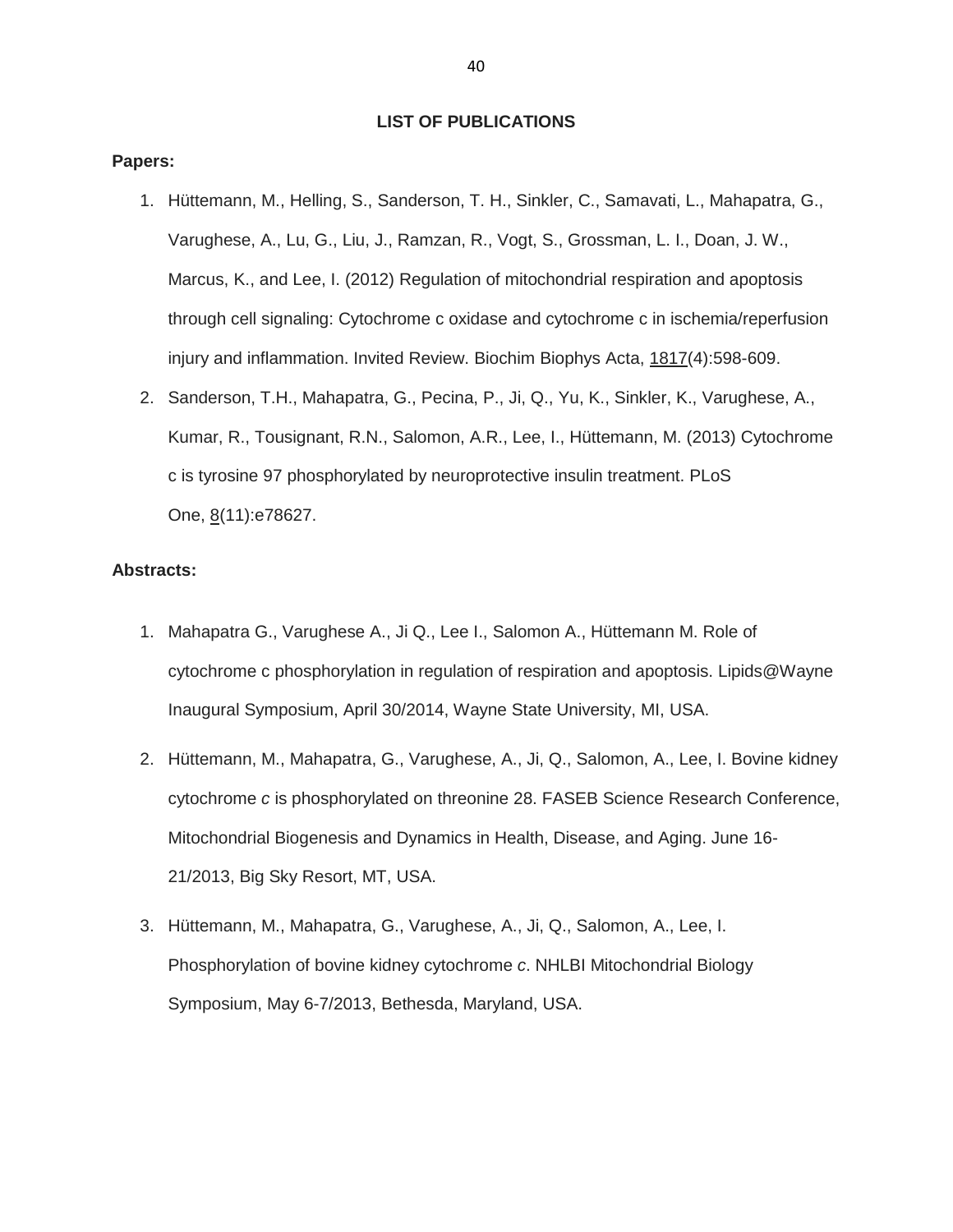### **ABSTRACT**

### **IN VITRO CHARACTERIZATION OF SERINE 47 PHOSPHORYLATED CYTOCHROME c**

### **by**

## **ASHWATHY MARY VARUGHESE**

## **August 2014**

**Advisor:** Dr. Maik Hüttemann

**Major:** Biochemistry and Molecular Biology

**Degree:** Master of Science

Cytochrome c is a 12.4kDa ubiquitously expressed protein known to be involved in many physiological processes of the cell such as respiration and apoptosis. The goal of our lab is to increase our knowledge of the regulation of cytochrome  $c$  in these opposite activities, and our working model posits that cytochrome  $c$  is decisively regulated by phosphorylation. When phosphorylated, cytochrome c leads to an "optimal" functioning in the electron transport chain by lowering electron flux, preventing harmful high mitochondrial membrane potentials and thus ROS production under healthy conditions. However, under cellular stress cytochrome c might be dephosphorylated favoring high mitochondrial membrane potentials and ROS and its participation in apoptosis. Our lab has previously published two phosphorylation sites in cow, namely Y48 in the liver and Y97 in the heart. The aim of my thesis was to identify phosphorylation site(s) on kidney cytochrome c and to perform functional characterization of the cow kidney protein. Kidney cytochrome c was found to be phosphorylated on S47 and based on this, suitable cytochrome c variants were over expressed in a prokaryotic system. These cytochrome c variants were used to study the effect of phosphorylation on the most common activities of cytochrome c protein i.e., cellular respiration and apoptosis. The results of the in vitro study revealed that the phosphomimetic mutant Ser47Glu has lower rates of respiration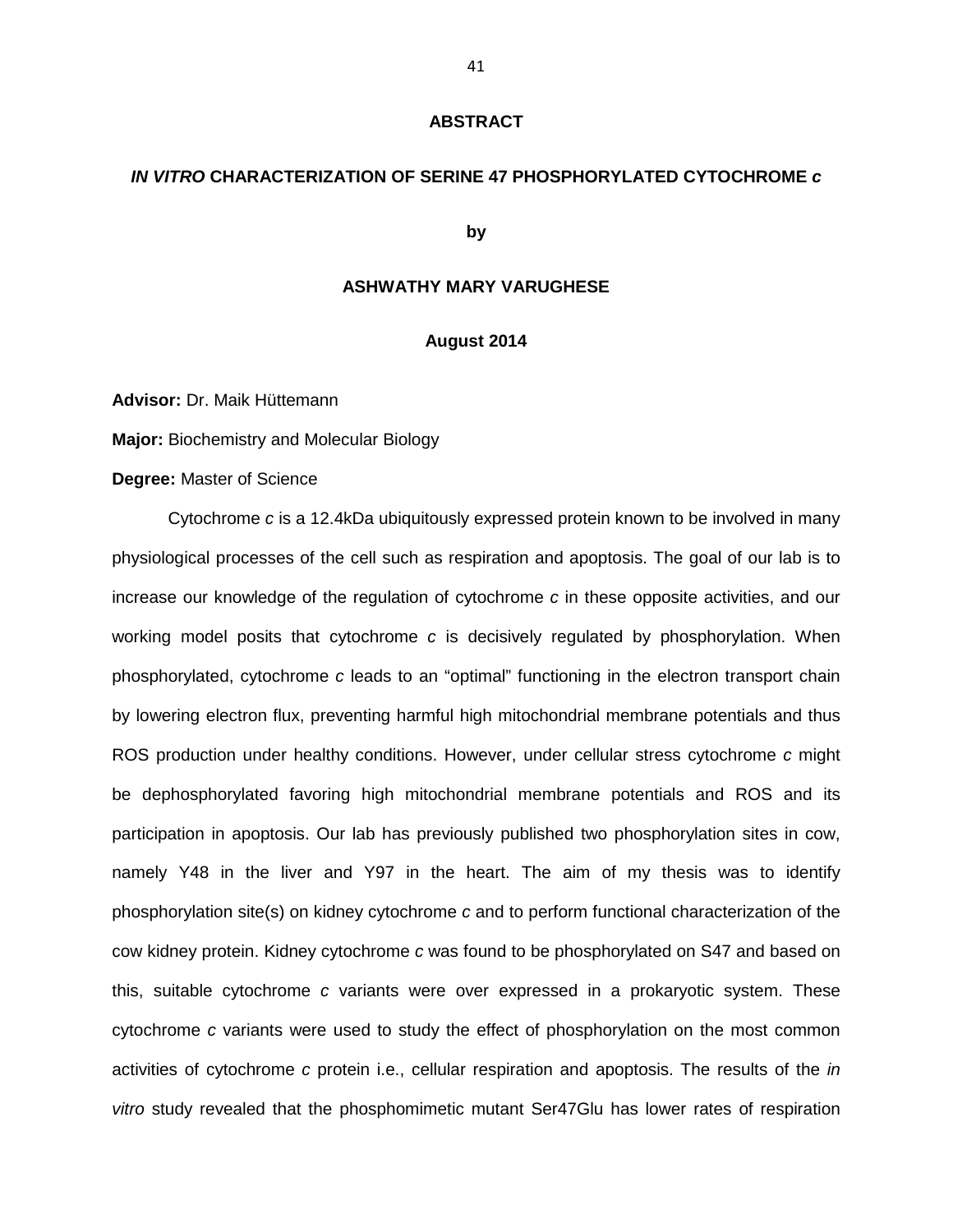compared to wild type as well as S47A mutant which is in line with the working model of our lab. In addition, any mutation of the Ser47 residue resulted in almost fully diminished caspase activity when compared to wild type, suggesting that this residue might be key to the regulation of the apoptotic activity of cytochrome c.